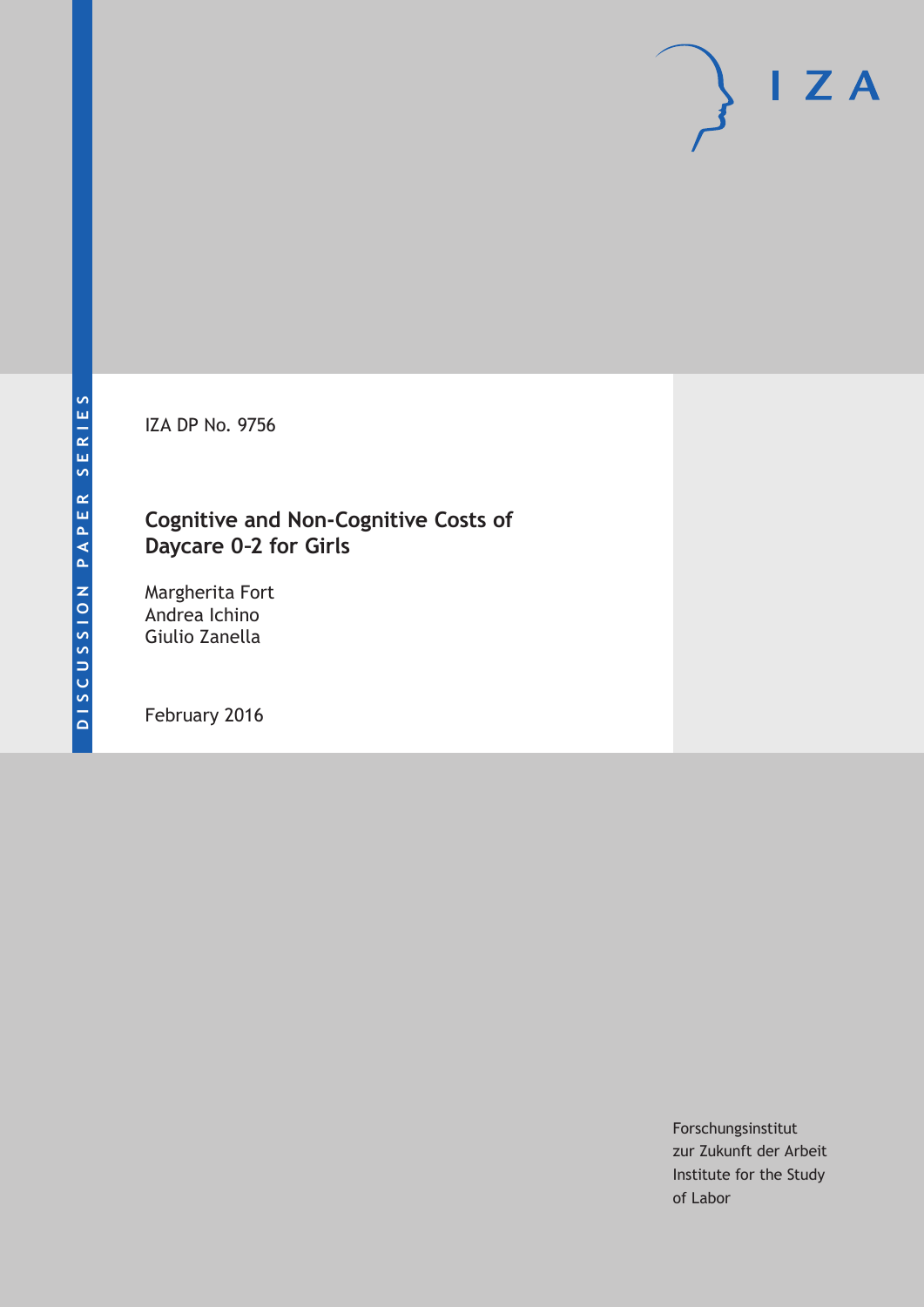# **Cognitive and Non-Cognitive Costs of Daycare 0–2 for Girls**

### **Margherita Fort**

*University of Bologna, CESifo and IZA* 

#### **Andrea Ichino**

*European University Institute, University of Bologna, CEPR, CESifo and IZA* 

#### **Giulio Zanella**

*University of Bologna*

Discussion Paper No. 9756 February 2016

IZA

P.O. Box 7240 53072 Bonn **Germany** 

Phone: +49-228-3894-0 Fax: +49-228-3894-180 E-mail: iza@iza.org

Any opinions expressed here are those of the author(s) and not those of IZA. Research published in this series may include views on policy, but the institute itself takes no institutional policy positions. The IZA research network is committed to the IZA Guiding Principles of Research Integrity.

The Institute for the Study of Labor (IZA) in Bonn is a local and virtual international research center and a place of communication between science, politics and business. IZA is an independent nonprofit organization supported by Deutsche Post Foundation. The center is associated with the University of Bonn and offers a stimulating research environment through its international network, workshops and conferences, data service, project support, research visits and doctoral program. IZA engages in (i) original and internationally competitive research in all fields of labor economics, (ii) development of policy concepts, and (iii) dissemination of research results and concepts to the interested public.

IZA Discussion Papers often represent preliminary work and are circulated to encourage discussion. Citation of such a paper should account for its provisional character. A revised version may be available directly from the author.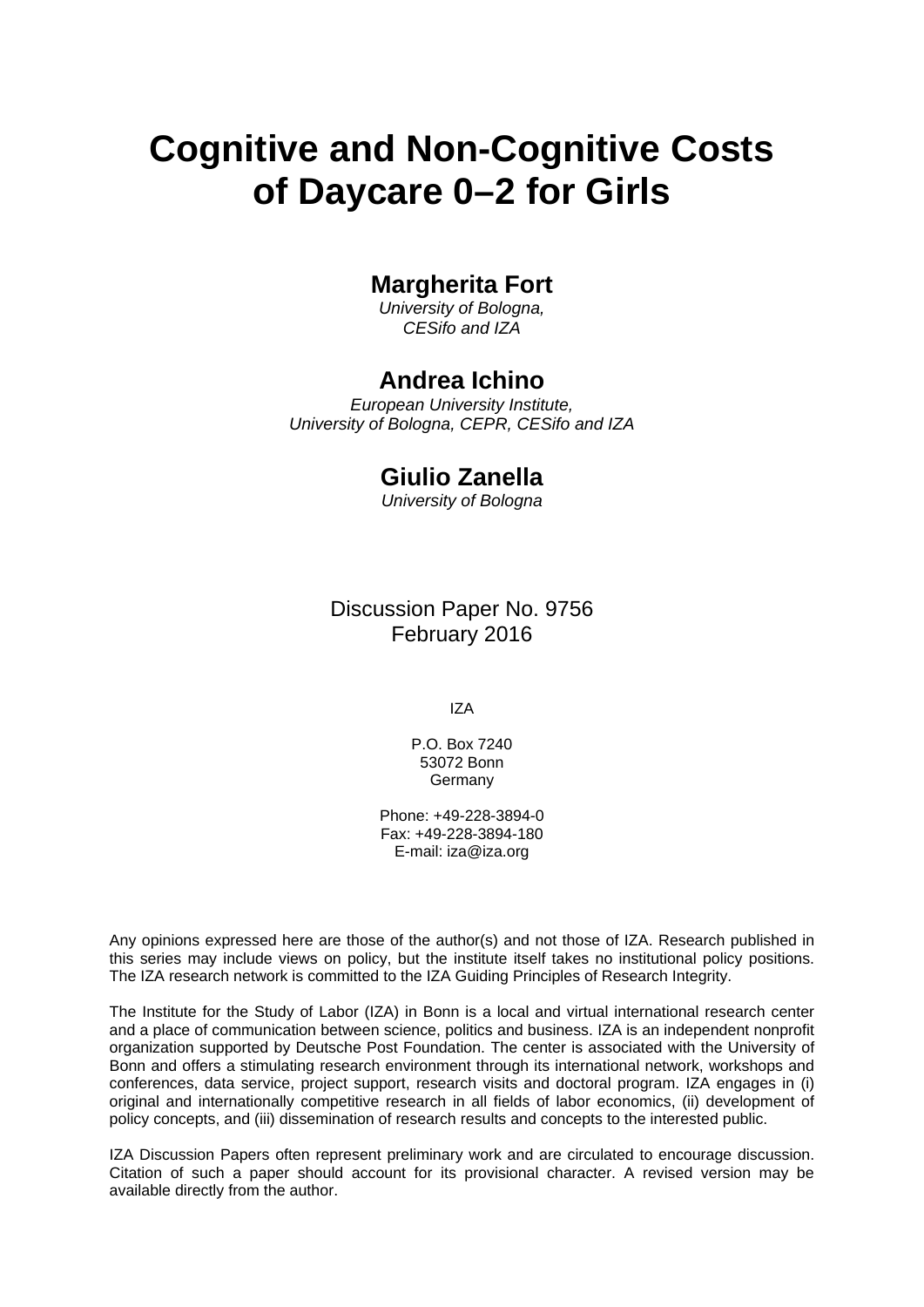IZA Discussion Paper No. 9756 February 2016

## **ABSTRACT**

### **Cognitive and Non-Cognitive Costs of Daycare 0–2 for Girls\***

Exploiting admission thresholds in a Regression Discontinuity Design, we study the causal effects of daycare at age 0–2 on cognitive and non-cognitive outcomes at age 8–14. One additional month in daycare reduces IQ by 0.5% (4.5% of a standard deviation). Effects for conscientiousness are small and imprecisely estimated. Psychologists suggest that children in daycare experience fewer one-to-one interactions with adults, which should be particularly relevant for girls who are more capable than boys of exploiting cognitive stimuli at an early age. In line with this interpretation, losses for girls are larger and more significant, especially in affluent families.

JEL Classification: J13, I20, I28, H75

Keywords: daycare, childcare, child development, cognitive skills, non-cognitive skills

Corresponding author:

 $\overline{a}$ 

Margherita Fort Department of Economics University of Bologna Piazza Scaravilli 2 Bologna, 40100 Italy E-mail: margherita.fort@unibo.it

<sup>\*</sup> We are very grateful to the City of Bologna for providing the administrative component of the data set, and in particular to Gianluigi Bovini, Franco Dall'Agata, Roberta Fiori, Silvia Giannini, Miriam Pepe and Marilena Pillati for their invaluable help in obtaining these data and in clarifying the many institutional and administrative details of the admission process and the organization of the Bologna Daycare System. We gratefully acknowledge financial support from EIEF, EUI, ISA, FdM, FRDB, HERA, and MIUR (PRIN 2009MAATFS 001). This project would not have been possible without the contribution of Alessia Tessari, who guided us in the choice and interpretation of the psychometric protocols. We also acknowledge the outstanding work of Valentina Brizzi, Veronica Gandolfi, and Sonia Lipparini (who administered the psychological tests to children), as well as of Elena Esposito, Chiara Genovese, Elena Lucchese, Marta Ottone, Beatrice Puggioli, and Francesca Volpi (who administered the socioeconomic interviews to parents). Finally, we are grateful to seminar participants at Bologna U., Ben Gurion U., CTRPFP Kolkata, EUI, Florence U., IZA, Hebrew U., Padova U., Siena U., Stockholm U., and the 2015 and 2016 Ski and Labor seminars, respectively in Laax and S. Anton, as well as to Josh Angrist, Luca Bonatti, Enrico Cantoni, Gergely Csibra, Ricardo Estrada, Søren Johansen, Cheti Nicoletti, Giovanni Prarolo and Miikka Rokkanen for very valuable comments and suggestions.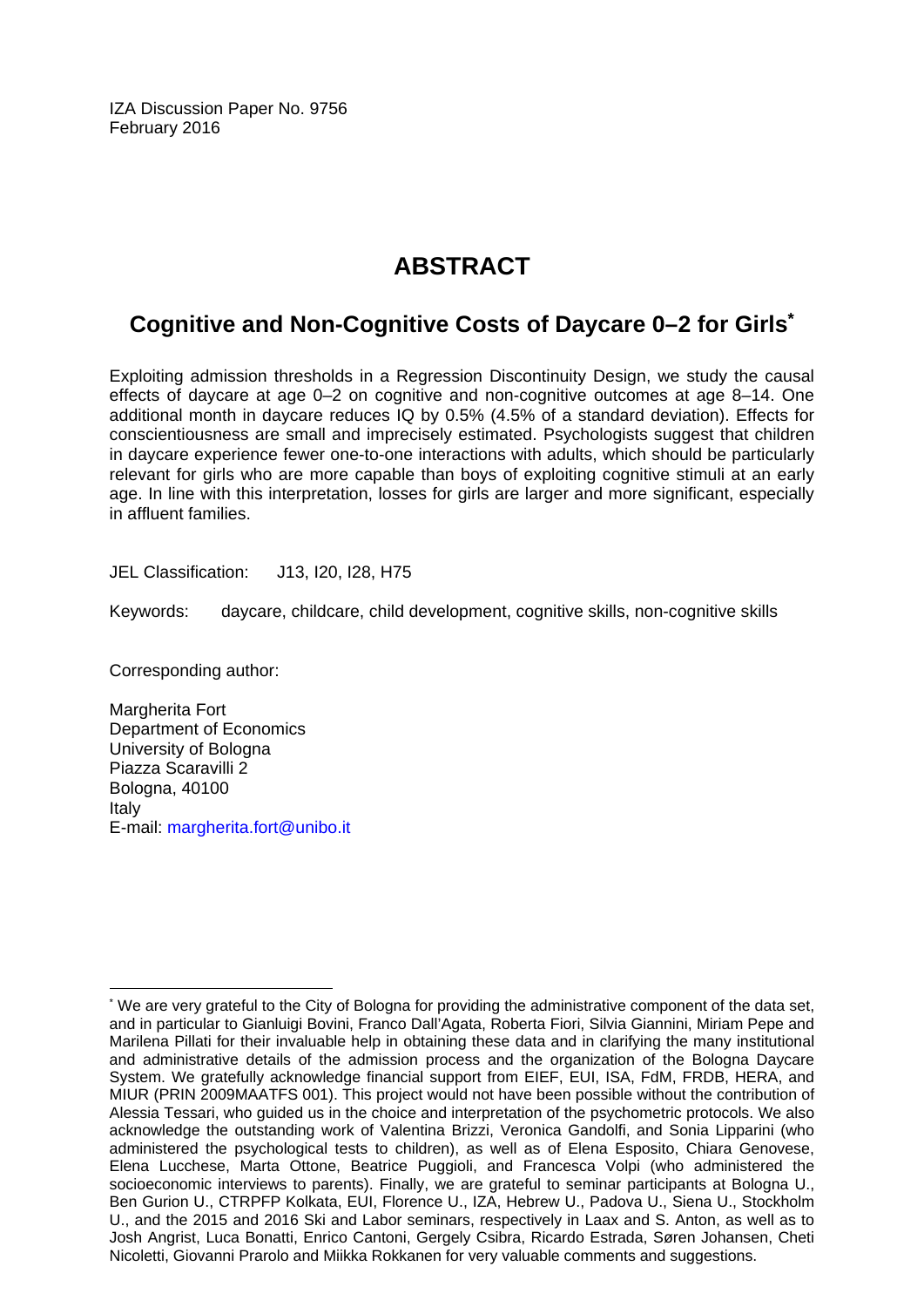### 1 Introduction

Daycare for infants and toddlers is a convenient solution for parents who need to return to work soon after the birth of a child. Not surprisingly, enrollment rates in center-based daycare are soaring in countries with a developed labor market.<sup>[1](#page-3-0)</sup> Whether daycare at age  $0-2$ is also beneficial to children is less clear, based on the few existing studies of the consequences of alternative childcare arrangements at this very early age.[2](#page-3-1)

We contribute to this literature by studying the causal effects of time spent at age  $0-2$ in the high-quality public daycare system offered by the city of Bologna, Italy, $3$  on cognitive and non-cognitive outcomes at age 8–14. Specifically, we focus on IQ and conscientiousness. In the age range at which we measure outcomes, short-lived effects of daycare  $0-2$  are likely to have faded away, allowing us to explore more long-term effects.<sup>[4](#page-3-3)</sup> Identification is based on a Regression Discontinuity (RD) design that exploits the institutional rules of the application and admission process to the Bologna Daycare System (BDS). This strategy allows us to compare similar children attending daycare  $0-2$  for different time spans, including no attendance at all, in a context where daycare crowds out family care.

Applicants to the BDS are assigned to priority groups based on observable family characteristics. Within each priority group, applicants are then ranked (from low to high) based on a household size-adjusted function of family income and wealth, that we label as the Family Affluence Index (FAI). The vacant capacity of a program in a given year determines a FAI

<span id="page-3-0"></span><sup>&</sup>lt;sup>1</sup> In the 9 largest non-Scandinavian OECD countries for which data are available (Australia, France, Germany, Italy, Japan, Korea, Netherlands, Spain, and UK) the average enrolment rate (weighted by population size at age  $0-4$ ) rose from  $16.8\%$  in  $2002-2003$  to  $36.6\%$  in  $2010-2011$ . In the US, this rate increased from 27.1% in 2005 to 42% in 2010. In the Scandinavian group (Denmark, Finland, Norway, and Sweden) the enrolment rate of children under 3 in formal childcare is traditionally large, and yet it rose from an average of 36.9% in 2000 to 48.5% in 2010. Daycare 0–2 is also an expensive form of early education that governments provide or subsidize: average public spending across OECD countries was 0.4% of GDP in 2011, or about US \$7,700 (at PPP) per enrolled child—the corresponding average enrollment rate was 33%. Source: OECD Family Database, <http://www.oecd.org/els/family/database.htm>. The 2002 EU council in Barcelona set a target of 33% of children in daycare 0-2 by 2010, but this objective was motivated just as a gender policy.

<span id="page-3-1"></span><sup>&</sup>lt;sup>2</sup> The literature on the effects of childcare at age  $3-5$  is large, but less than a handful of papers study instead what happens at age 0–2, as summarized in [Section 2.](#page-6-0)

<span id="page-3-2"></span><sup>3</sup>Bologna, 400k inhabitants, is the 7th largest Italian city, as well as the regional capital and largest city of Emilia Romagna, a region in the north of the country. The daycare system that we study is a universal crèche system known as the *asilo nido* which, in this region, is renowned for its high-quality even outside the country [\(Hewett,](#page-32-0) [2001\)](#page-32-0).

<span id="page-3-3"></span><sup>&</sup>lt;sup>4</sup>The available administrative data do not allow us to explore outcomes measured at older ages.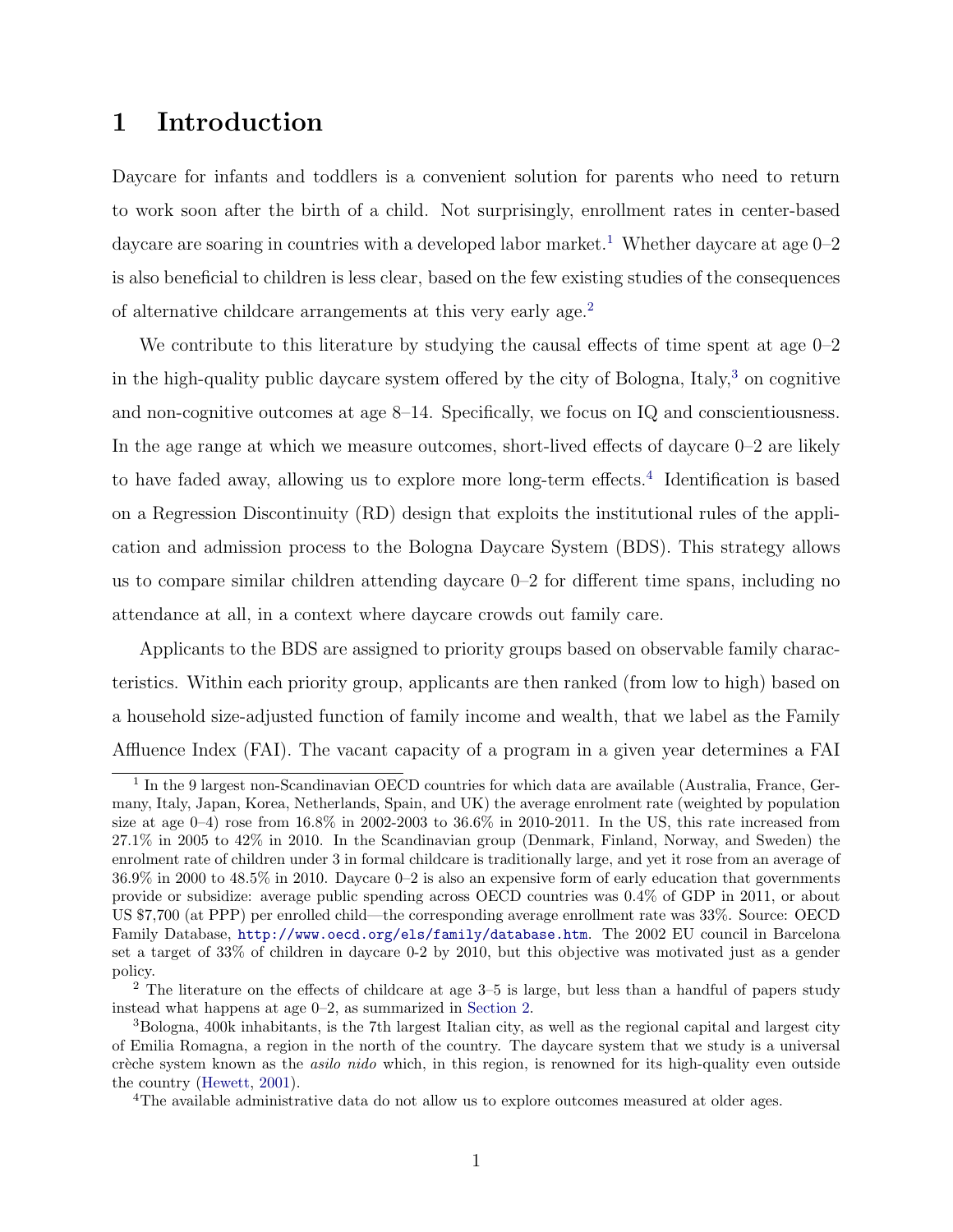threshold such that applicants whose affluence index is equal or lower than the threshold receive an admission offer, while those whose index is higher do not.

The administrative data we received from the City of Bologna contain the daily attendance record of each child but do not contain information on outcomes. Thus, between May 2013 and July 2015 we interviewed a sample of children who applied for admission to the BDS between 2001 and 2005 and who were between 8 and 14 years of age at the date of the interview. Children were tested by professional psychologists using the "Wechsler Intelligence Scale for Children" (WISC-IV) to measure IQ and the "Big Five Questionnaire for Children" (BFQ-C) to measure conscientiousness.<sup>[5](#page-4-0)</sup> The literature has by now converged on considering these two outcomes as the most relevant cognitive and non-cognitive indicators, because they are mutually uncorrelated while being highly correlated with important outcomes later in life [\(Elango](#page-31-0) *et al.*, [2015\)](#page-31-0). The accompanying parent was interviewed by a research assistant, to collect socio-economic information.

We find that an additional month in daycare at age 0–2 reduces IQ, on average, by about 0.5%. This effect corresponds, at the sample mean  $(116)$ , to 0.6 IQ points and to 4.5% of the IQ standard deviation. The effect on conscientiousness is very small and imprecisely estimated. To interpret these findings we rely on the psychological literature which emphasizes the importance of one-to-one interactions with adults for child development during the early years of life. According to psychologists, these interactions should be particularly relevant for girls who, at this early age, are more mature than boys and thus more capable of benefiting from the cognitive stimuli generated by adult-child contacts. Therefore, if daycare 0–2 is associated with less frequent one-to-one interactions with adults than those offered by family care, then daycare should have more negative effects on girls than on boys. In line with this interpretation, we find that girls attending the BDS, where the adult-to-children ratio is 1:4 at age 0 and 1:6 at age 1 and 2, experience a larger IQ loss of 0.7% for every additional month in daycare  $0-2$ , while the effect for boys is smaller  $(0.4\%)$  and not statistically significant. Notably, in our sample the most frequent care modes when daycare 0–2 is not available are parents, grandparents, and nannies, all of which imply an adult-to-children ratio of 1 (or

<span id="page-4-0"></span><sup>&</sup>lt;sup>5</sup> The BFQ-C defines conscientiousness as the tendency to be organized and dependable, show selfdiscipline, act dutifully, aim for achievement, and prefer planned rather than spontaneous behavior.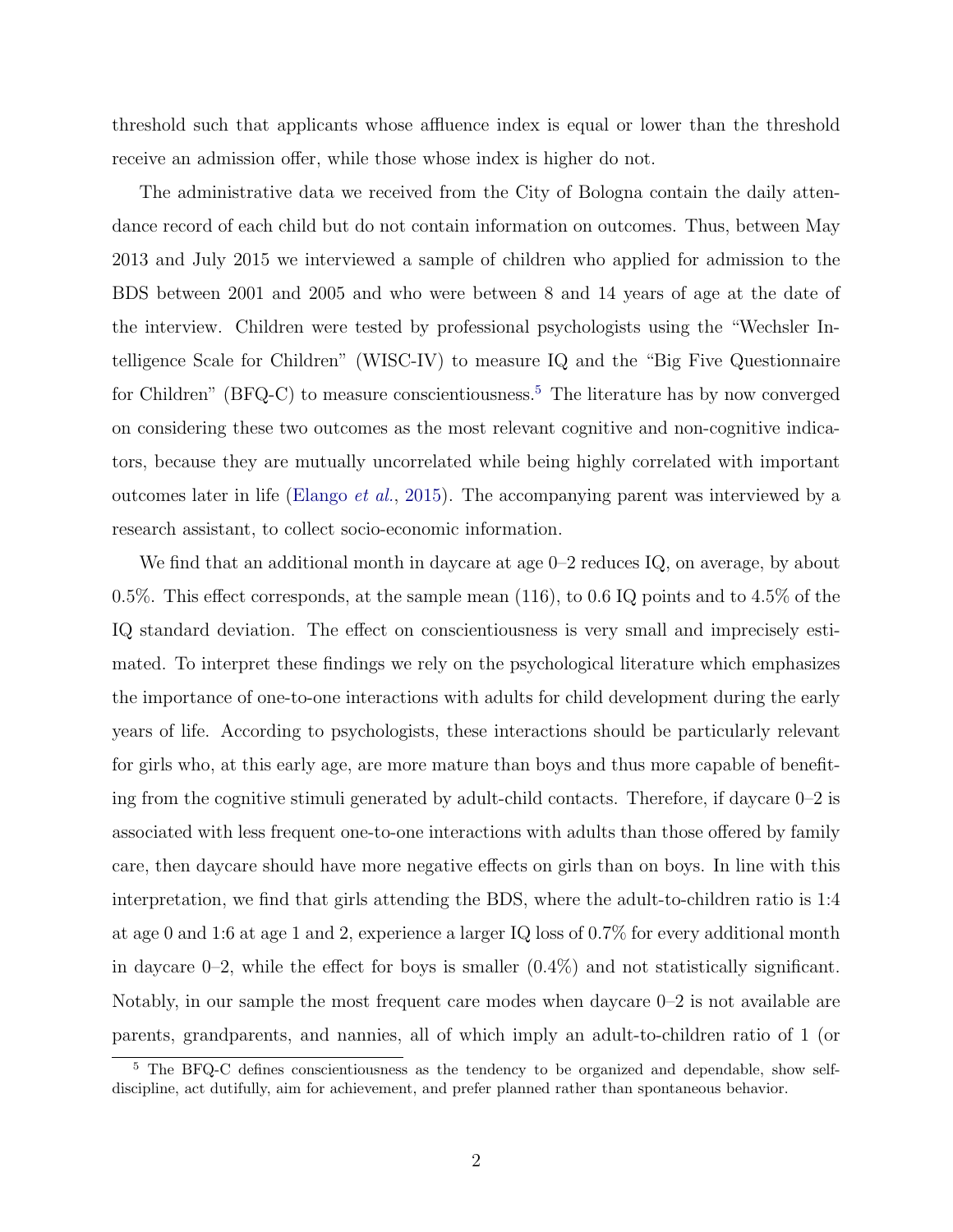somewhat smaller in the presence of siblings).

To further support the mechanism drawn from this interpretation, we explore the heterogeneity of the effect of daycare  $0-2$  by family background. Arguably, one-to-one interactions with adults at home should be more beneficial for a child's cognitive development when they are associated with richer cultural and economic resources. This is indeed what we find when we isolate the effect of daycare for children in more affluent families: here the  $IQ$ loss for girls is as high as  $1.6\%$  for one additional month in daycare 0–2, while the loss is statistically and quantitatively insignificant in less favorable family environments. Girls in affluent families appear to suffer also a loss in terms of conscientiousness, but it is imprecisely estimated. Small and insignificant effects are instead estimated for boys independently of family background.

In addition to shedding light on the possible mechanism driving our results, this evidence is interesting because of the information it contains on the consequences of daycare 0–2 for children in more affluent families, who have received little attention in the literature [\(Elango](#page-31-0) *et al.*, [2015\)](#page-31-0). This group is the relevant one at the margin of daycare expansions in developed countries, where disadvantaged children are typically already covered by public daycare services. Therefore, it is the group that needs to be studied for an evaluation of the opportunity to increase daycare access for the worldwide growing community of families in which both parents want to work.

After summarizing the economic literature in [Section 2,](#page-6-0) we present in greater detail the institutional setting in [Section 3.](#page-9-0) We then show, in [Section 4,](#page-12-0) how the latter can be used to construct a valid RD design. [Section 5](#page-15-0) explains how we interviewed a representative subset of children to collect information on outcomes. [Section 6](#page-19-0) presents the econometric framework and our main results. [Section 7](#page-21-0) proposes an interpretation based on the suggestions of the psychological literature, and provides support for this interpretation by looking at the heterogeneity of effects by gender and family background. [Section 8](#page-25-0) concludes.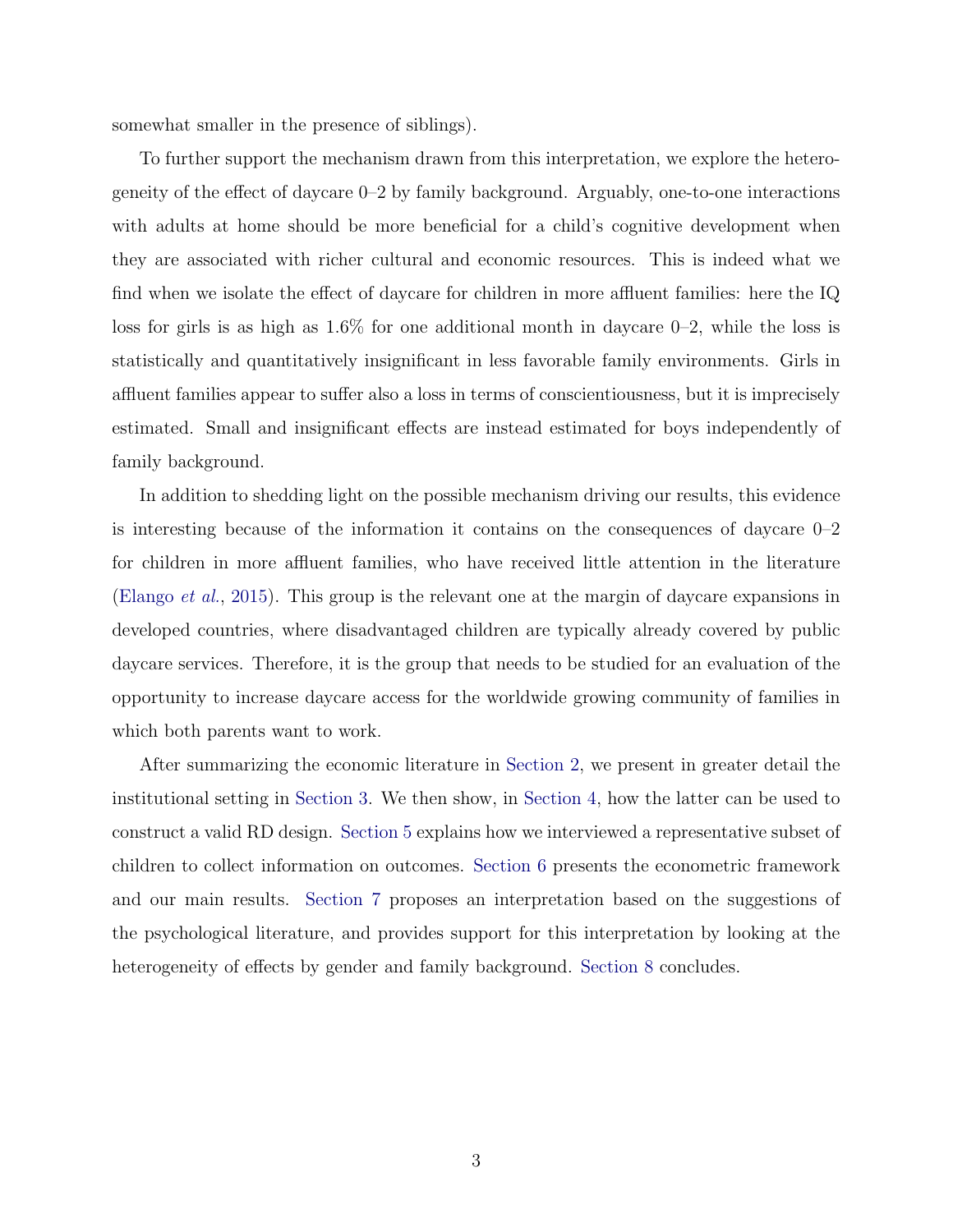### <span id="page-6-0"></span>2 Previous research

This study contributes to the economic literature that investigates how early life experiences shape individual cognitive and non-cognitive skills.<sup>[6](#page-6-1)</sup> Formal daycare at age  $0-2$  is an experience of this kind, probably the most important extra-familiar one that infants and toddlers can go through during a highly sensitive stage of their life. We do not develop an explicit theoretical framework, given that our empirical investigation can easily be embedded in the workhorse economic model of child development first proposed by [Carneiro](#page-30-0) *et al.* [\(2003\)](#page-30-0) and [Cunha and Heckman](#page-30-1) [\(2007\)](#page-30-1). That is, we think of daycare 0–2 as one of the inputs in the production function of specific cognitive and non-cognitive outcomes, which, according to state of the art evidence, exhibits malleability very early in life (but less later on).

The literature distinguishes between daycare  $0-2$  (e.g., crèches) and childcare  $3-5$  (e.g., preschool/kindergarten programs). The case of the older between these two groups has been extensively investigated<sup>[7](#page-6-2)</sup>, while we know much less about the effects of daycare targeting children in the very first years of their life. Our paper aims at filling this gap.

The few studies in economics that focus on age 0–2 report mixed results. A first group finds, different from us, desirable effects of early daycare attendance for both cognitive and non-cognitive outcomes, concentrated in particular on girls and on children with disadvantaged family background. In this group, [Felfe and Lalive](#page-31-1) [\(2014\)](#page-31-1) use administrative data from Schleswig-Holstein to study the effect of daycare  $0-2$  on language ability and motor skills at

<span id="page-6-1"></span><sup>6</sup>See [Borghans](#page-29-0) *et al.* [\(2008\)](#page-29-0), [Almond and Currie](#page-29-1) [\(2011\)](#page-29-1), [Heckman and Mosso](#page-31-2) [\(2014\)](#page-31-2) and [Elango](#page-31-0) *et al.* [\(2015\)](#page-31-0) for recent surveys.

<span id="page-6-2"></span><sup>7</sup>[Duncan and Magnuson](#page-31-3) [\(2013\)](#page-31-3) provide a meta analysis of the large literature on childcare 3–5, concluding that these programs improve children "pre-academic skills, although the distribution of impact estimates is extremely wide and gains on achievement tests typically fade over time." (p. 127). Results from the early evaluations of Head Start, the largest randomized study targeting preschoolers, are consistent with these conclusions [\(Puma](#page-32-1) *et al.*, [2012\)](#page-32-1). However, a more careful re-examination of the data, with particular reference to the definition of counterfactuals, reveals positive effects for the disadvantaged population that is targetet by this intervention [\(Elango](#page-31-0) *et al.*, [2015\)](#page-31-0). In line with this finding, [Carneiro and Ginja](#page-30-2) [\(2014\)](#page-30-2) find persistent health effects of Head Start, using a RD design based on program eligibility rules. [Magnuson](#page-32-2) *[et al.](#page-32-2)* [\(2007\)](#page-32-2) use the US Early Childhood Longitudinal Study and suggest that pre-kindergarten daycare attendance improves reading and math skills at school entry, but also increases behavioral problems and reduces self-control. [Havnes and Mogstad](#page-31-4) [\(2015\)](#page-31-4) evaluated a 1975 Norwegian large subsidised expansion of childcare 3–5, concluding that "the benefits of providing subsidized child care to middle and upper-class children are unlikely to exceed the costs." (p. 101). Felfe *[et al.](#page-31-5)* [\(2015\)](#page-31-5) reach the same conclusion using data from a similar expansion that took place in Spain during the early 1990s. [Dustmann](#page-31-6) *et al.* [\(2013\)](#page-31-6) exploit a reform that entitled all German preschoolers to a childcare slot. They find no significant effects for native children and positive effects on school readiness, language and motor skill for children of immigrant parents.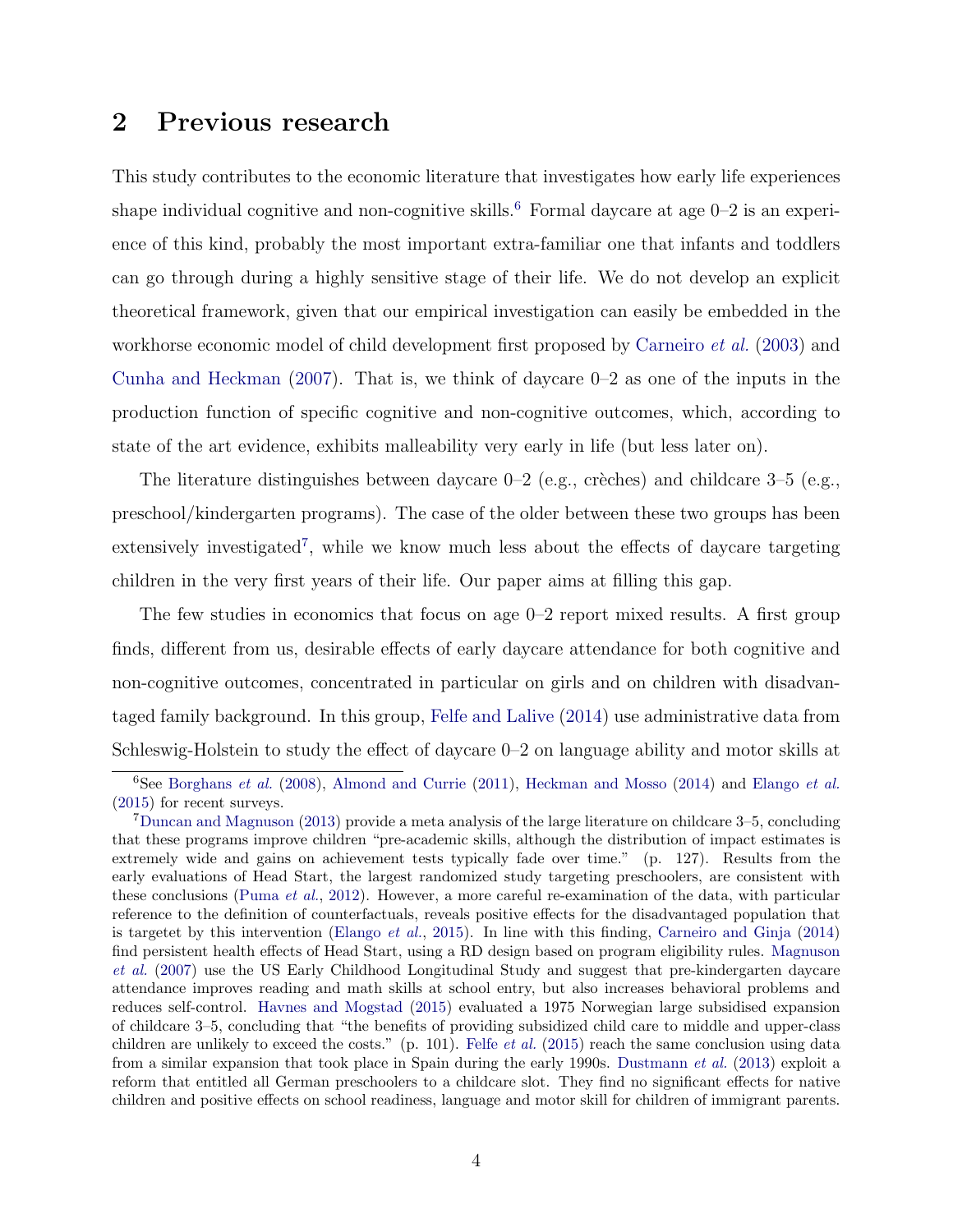age 5–6, instrumenting the probability of attendance with enrolment/children ratios across school districts and exploiting the variability generated by a daycare expansion enacted in Germany in the early 2000s. They find positive effects which are largest for children whose mothers have attained at most compulsory education as well as for children of immigrant parents. [Drange and Havnes](#page-31-7) [\(2015\)](#page-31-7) study the effects of age at entry in daycare  $0-2$  on language and math test scores at age 7, exploiting the randomization of entry offers at the Oslo public daycare facilities. They find that children who entered daycare at 15 months of age have better test scores than those who entered at 19 months, an effect driven by children from lower income families. With specific reference to Italy, [Del Boca](#page-30-3) *et al.* [\(2015\)](#page-30-3) show that benefits of early daycare for children are larger in areas where the rationing system favors more disadvantaged families. Precursors of these more recent papers are the Carolina Abecedarian Study [\(Campbell and Ramey,](#page-30-4) [1994;](#page-30-4) [Anderson,](#page-29-2) [2008\)](#page-29-2), the Milwaukee Project [\(Garber,](#page-31-8) [1988\)](#page-31-8) and [Zigler and Butterfield](#page-32-3) [\(1968\)](#page-32-3). They all reached similar conclusions.

On the contrary, studies based on the Quebec universal early daycare extension, that heavily subsidized daycare for children in the age range 0–4 beginning in 1997, typically find undesirable effects on all types of cognitive and non-cognitive outcomes, with losses that are concentrated in particular on boys. A seminal paper in this group is [Baker](#page-29-3) *et al.* [\(2008\)](#page-29-3), who compare Quebec and the rest of Canada in a Difference–in–Difference design, finding that children who benefited from the extension are worse off in terms of behavioral outcomes, social skills and health.<sup>[8](#page-7-0)</sup> More recently, these same authors confirmed the persistence in the long run of these undesirable effects, also showing negligible consequences for cognitive test scores [\(Baker](#page-29-4) *et al.*, [2015\)](#page-29-4). Particularly interesting for us, among the studies based on

<span id="page-7-0"></span><sup>&</sup>lt;sup>8</sup> Three other recent studies, for different countries, provide indirect evidence consistent with this finding for Quebec, exploiting policy changes that alter the amount of maternal care a child receives at 0–2. [Carneiro](#page-30-5) *[et al.](#page-30-5)* [\(2015\)](#page-30-5) analyze an experiment generated by a 4-month extension of maternity leave enacted in Norway at the end of the 1970s. Looking at very long-run outcomes for treated children — educational attainment and earnings between age  $25$  and  $33$  — these authors find positive effects of the extension (i.e., negative effects of less family care at age  $(0)$ , which are stronger for children of less educated mothers. [Bernal and](#page-29-5) [Keane](#page-29-5) [\(2011\)](#page-29-5) exploit the 1996 US welfare reform to construct an experiment generating variation in time of maternal care at age 0–2 for children of single mothers. Focusing on children in the 0–5 age range, these authors find a negative effect of less time with mothers on preschool achievement test scores at age 3–6. These effects are larger for children of more educated mothers in this disadvantaged group. [Herbst](#page-32-4) [\(2013\)](#page-32-4) uses the US Early Childhood Longitudinal Study, Birth cohort (ECLS-B) and estimates negative effects of being in non-parental care at 9 and 24 months on children cognitive scores and motor development. However, outcomes are measured during the treatment and variation of time spent with parents is generated by the comparison between Summer and Winter months.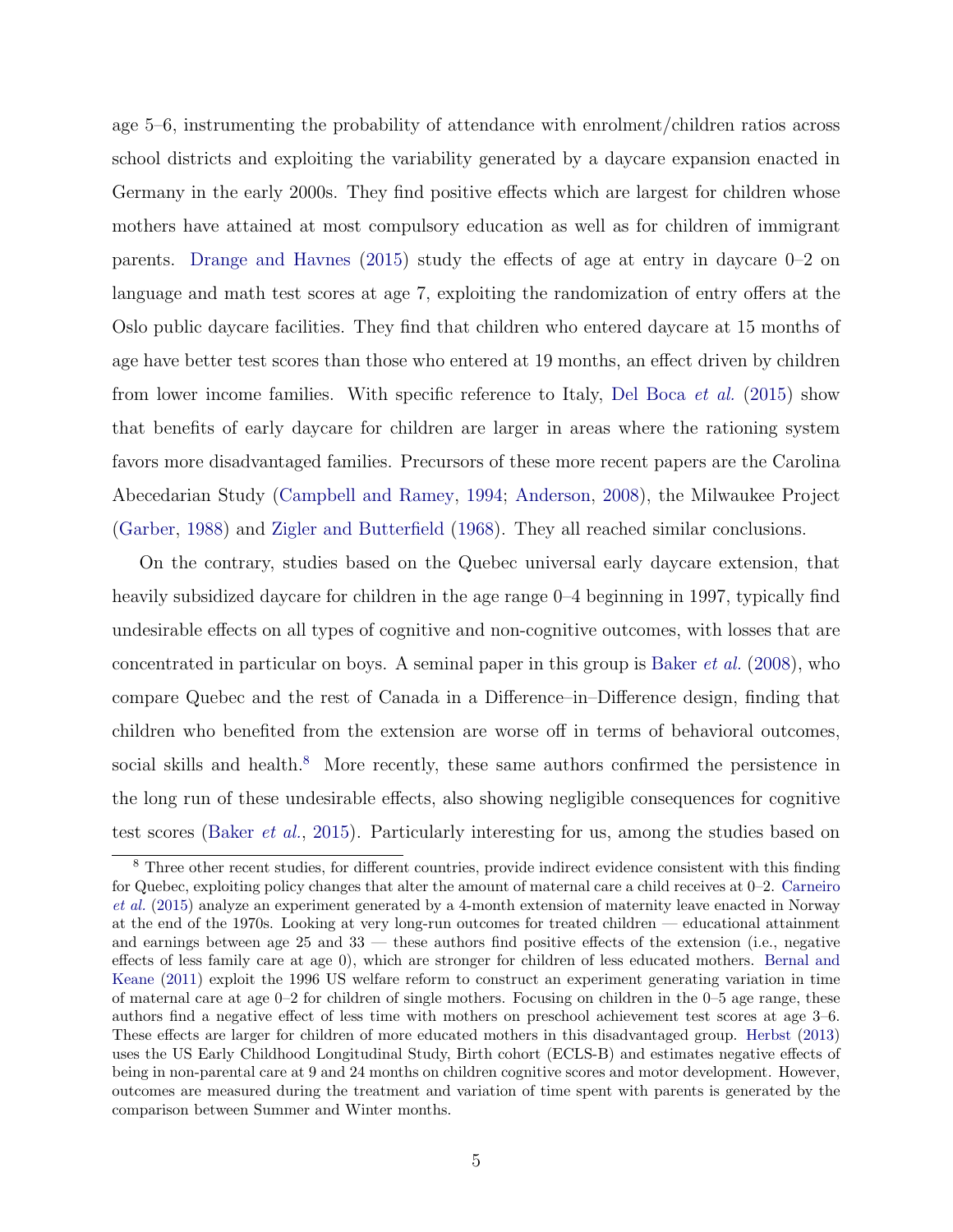the Quebec extension are [Kottelenberg and Lehrer](#page-32-5) [\(2014a\)](#page-32-5) and [Kottelenberg and Lehrer](#page-32-6)  $(2014b)$ , which focus specifically on the heterogeneity of effects at different ages in the 0– 4 range and across genders. They show that the negative effects of this intervention are particularly large among kids who start attendance at an earlier age and among boys.[9](#page-8-0)

To the best of our knowledge, however, no study finds the undesirable effects of daycare 0–2 for girls that we uncover.<sup>[10](#page-8-1)</sup> A first important difference between our study and the literature that might explain this divergence of results is that our sample and identification provide estimates for relatively affluent families with both parents working and cohabiting in one of the richest and most highly educated Italian cities. This is precisely a context in which the quality of one-to-one interactions at home is likely to be better than the analogous quality in daycare 0–2, even if Bologna is renowned for the high standard of this service. Moreover, since girls are more capable than boys of making good use of what their families can offer in alternative to daycare, this is the context in which negative effects for girls should emerge more clearly, and in fact they do.

A second possible explanation of the divergence of our results from the literature relates to the characteristics of daycare environments across the different studies. For example, both [Felfe and Lalive](#page-31-1) [\(2014\)](#page-31-1) and [Drange and Havnes](#page-31-7) [\(2015\)](#page-31-7) study daycare settings (Germany and Norway, respectively) with an adult-to-child ratio of 1:3. The corresponding ratio at the Bologna daycare facilities during the period that we study was 1:4 at age 0 and 1:6 at ages 1 and 2. From this viewpoint, our study suggests that if daycare 0–2 is a necessity for parents who want to work, it should be designed in a way that ensures a very high teacher to children ratio, if this solution is cost efficient.

<span id="page-8-0"></span>Finally, as far as cognitive outcomes are concerned, most other papers typically focus on

<sup>&</sup>lt;sup>9</sup>Negative, but short run, effects of daycare  $0-2$  are also found by [Noboa-Hidalgo and Urza](#page-32-7) [\(2012\)](#page-32-7) in Chile, for children with disadvantaged backgrounds.

<span id="page-8-1"></span> $10$ In their study of the 4-month extension of maternity leave in Norway at the end of the 1970s (see footnote [8\)](#page-7-0), [Carneiro](#page-30-5) *et al.* [\(2015\)](#page-30-5) report an increase in the school dropout rate of girls who experience less time with their mother at home after birth (p. 403, Table 14), which is consistent with our results and interpretation. However, they do not elaborate on this finding that is just reported incidentally. [Elango](#page-31-0) *et al.* [\(2015\)](#page-31-0) reanalyse the original data of four demonstration programs (the Perry Preschool Project, PPP, the Carolina Abecedarian Project, ABC, the Infant Health and Development Program, IHDP, and the Early Training Project, ETP) finding more positive effects for boys than for girls, which lead to a substantial gender gap in benefit-to-cost ratios for at least two of them (ABC and PPP). However, they do not seem to find *negative* effects for girls, possibly because these programs are directed to disadvantged children and are not restricted to the 0–2 age range.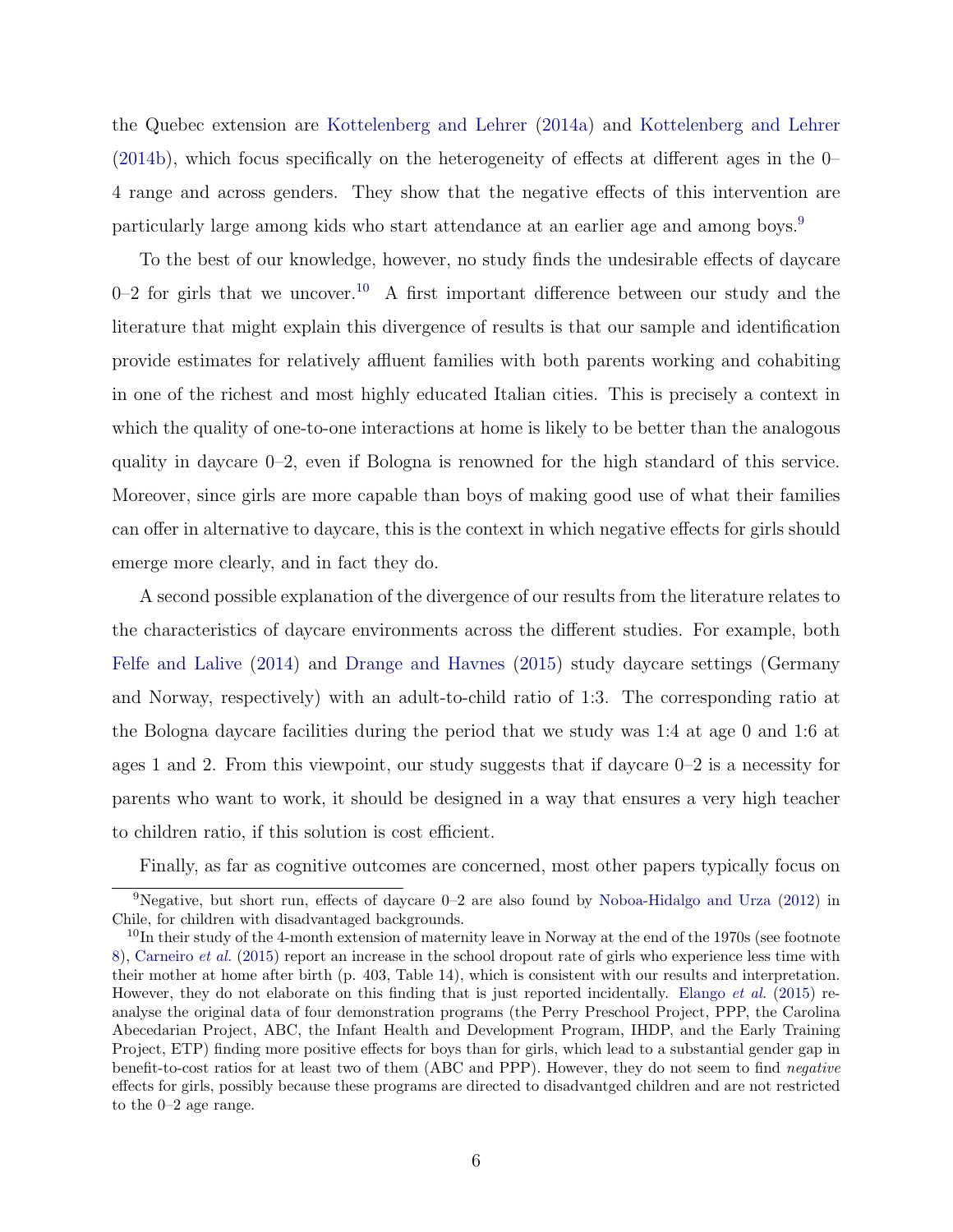math and language test scores, or indicators of school readiness. Our negative estimates for girls refer instead to IQ measured by professional psychologists. There is a general consensus on the fact that IQ, in addition to being a clinical and standardized indicator, is correlated with a wide set of long term outcomes, including in particular levels of education, types of occupation and incomes (see, for example, [Gottfredson,](#page-31-9) [1997\)](#page-31-9). However, [Currie](#page-30-6) [\(2001\)](#page-30-6) notes that the literature on the effects of childcare has shifted towards the use of learning test scores or indicators of school readiness as outcomes, probably because "gains in measured IQ scores associated with early intervention are often short-lived" (p. 214).<sup>[11](#page-9-1)</sup> From this viewpoint, a contribution of our study is to show that instead daycare 0–2 may have long term negative effects also on IQ.

#### <span id="page-9-0"></span>3 Institutional setting and administrative data sources

The office in charge of the Bologna Daycare System (BDS) granted us access to the application and admission files for the universe of the 66 daycare facilities operating in the City between 2001 and 2005 (of which 8 are charter). These facilities enroll, every year, approximately 3,000 children of age 0, 1, and 2 in full-time or part-time modules. Henceforth, we refer to these ages as "grades" and we use the term "program" to define a module (full-time or part-time) in a grade (age 0, 1, or 2) of a facility (66 institutions) in a given calendar year (2001 to 2005). There are 941 such programs in our data, and we have information on a total of 9,667 children whose parents applied for admission to one or more programs of the BDS between 2001 and 2005.<sup>[12](#page-9-2)</sup>

The algorithm that matches children to programs boils down to a Deferred Acceptance  $(DA)$  market design.<sup>[13](#page-9-3)</sup> Children can apply to as many programs as they wish in the gradeyear combination for which they are entitled. We refer to the set of programs a child applies to in a given year as the child's "application set" for that year. Programs in a

<span id="page-9-1"></span> $11$ The costs of measuring IQ using professional psychologists, compared with the increasing availability of administrative data on school outcomes at almost no cost, probably contribute as well to explain why IQ is used less as an outcome in this literature.

<span id="page-9-3"></span><span id="page-9-2"></span> $12$ Hereafter, we simplify the exposition by referring to children as the decision makers.

<sup>13</sup>See [Gale and Shapley](#page-31-10) [\(1962\)](#page-31-10) and the survey in [Roth](#page-32-8) [\(2007\)](#page-32-8). [Abdulkadiroglu](#page-29-6) *et al.* [\(2015\)](#page-29-6) have recently proposed empirical strategies that exploit the quasi-experimental variation induced by a DA mechanism. Some specific feature of our case, however, induce us to prefer the strategy that we describe below.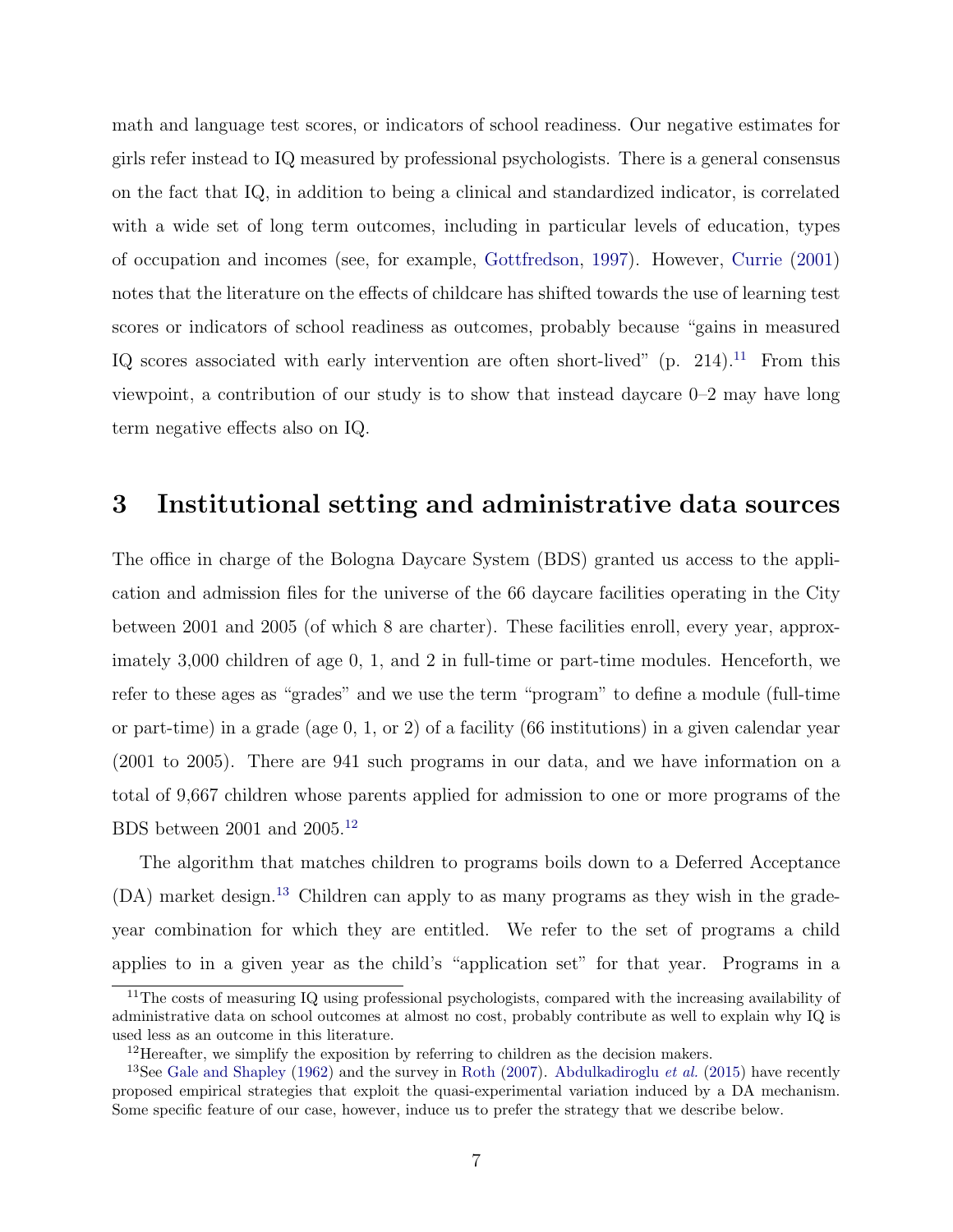child's application set are ordered according to preferences. Demand for admission to the BDS systematically exceeds supply and there are, on average, about 1,500 vacancies for about 1,900 applicants each year. The rationing mechanism is based on a lexicographic ordering of applicants. At a first level, applicants to each program are assigned to priority groups based on observable family characteristics. First (highest priority), children with disabilities. Second, children in families assisted by social workers. Third, children in singleparent households, including those resulting from divorce or separation. Fourth, children with two cohabiting and employed parents. Fifth (lowest priority) children in households with two cohabiting parents of whom only one is employed. For brevity, we refer to these priority groups as "baskets" 1 to 5. At a second level, within each of these five baskets children are ranked according to a Family Affluence Index (FAI). This is an index of family income and net wealth, adjusted for family size.<sup>[14](#page-10-0)</sup> Families with a lower value of the index (i.e., less affluent families) have higher priority within a basket.

Given the number of vacancies in each program, the BDS makes a first round of admission offers starting from the child with the highest priority in the ranking list of that program. Thus, if a program has *n* vacancies, the first *n* children in its ranking list qualify for a first round offer, and the remaining children (whom we refer to as the "reserves") form a waiting list. The FAI of the last child who qualifies for a first-round offer (and who may belong to any of the five baskets) is the "Initial" FAI threshold for that program. Children qualifying in many programs are offered their preferred one only (in the subset of programs in their application set for which they qualify). Moreover, first round offers may be turned down by children who, in the end, decide not to attend daycare. As a result, a set of secondround vacancies may become available for children who do not qualify for any program in their application set at the end of the first round. These second-round vacancies open up in programs that have not filled their capacity at the end of the first round. A new ranking is formed for each of these programs, moving up reserves to fill the new vacancies, and the process is iterated until either all programs have filled their capacity or some or all programs run out of reserves. The "Final" FAI threshold of a program is thus defined as the FAI of the last child who receives an offer from that program and accepts it.

<span id="page-10-0"></span><sup>14</sup>[Section 9.1](#page-27-0) in the Appendix provides details about how this index is constructed.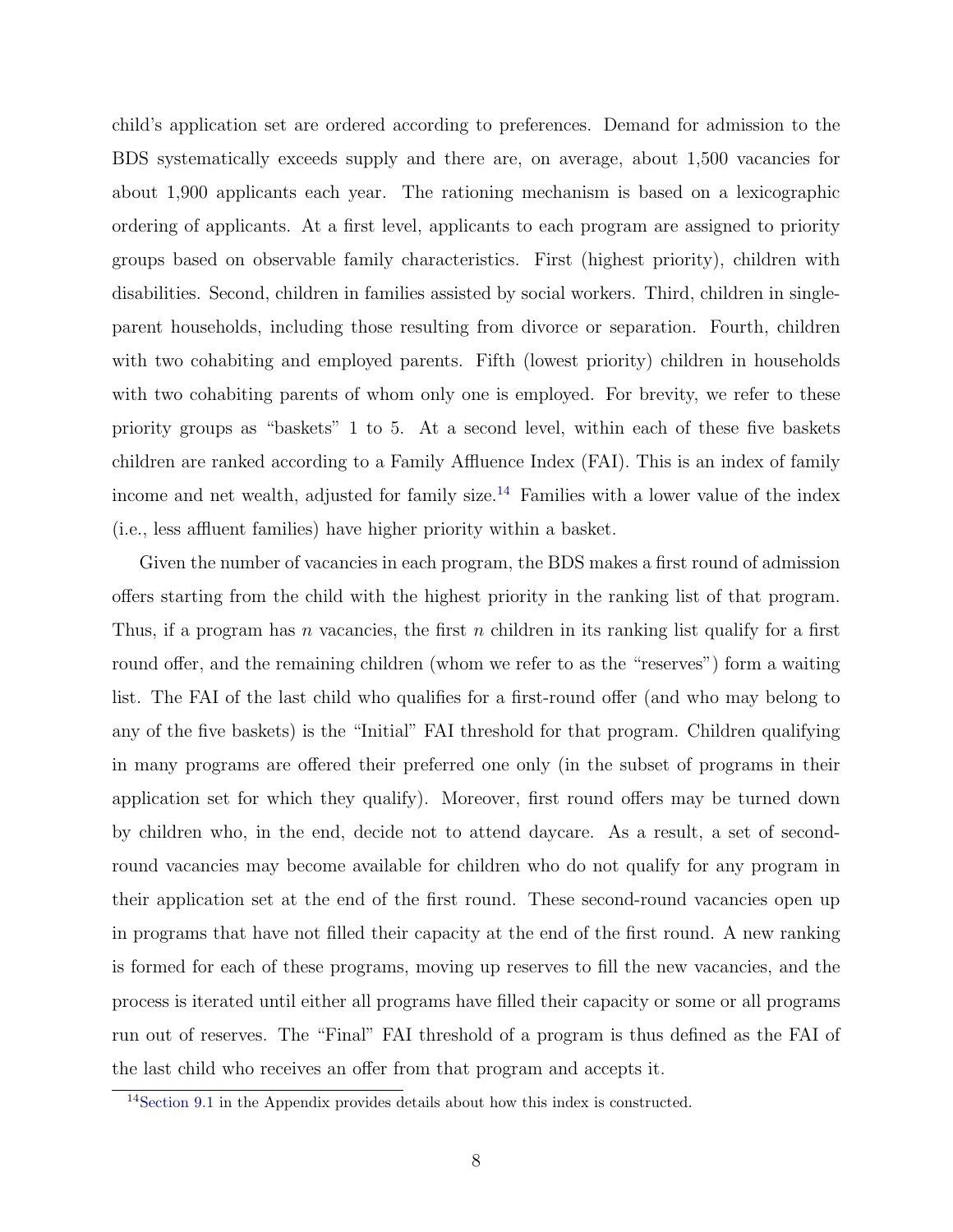In Sections [4](#page-12-0) we show how Final FAI thresholds can be used to construct a valid RD design. At this stage it is enough to say that after the final round of the admission process children can be classified in three mutually exclusive and exhaustive ways: the "admitted and attendants", who have received an admission offer and have accepted it; the "reserves", who have not received any offer; the "admitted and waivers" (or "waivers" for brevity), who have received an admission offer and have turned it down. It is important to keep in mind that children who are "reserves" or "waivers" in a given year may re-apply, be offered admission, and attend daycare in later years, as long as they are not older than 2. Therefore, since we construct the RD design on the basis of *the first application of each child*, the possibility to turn down an offer and to re-apply and attend later is one of the reasons of fuzziness in the design.

Two final remarks on the institutional setting are in order before moving forward. First, a child's FAI is relevant not only for admission, but also for the monthly attendance fee that children must pay if they accept an offer, independently of actual days of attendance during the month. This fee is a function of a child's FAI, which is well known to potentially interested families before they decide whether to apply.<sup>[15](#page-11-0)</sup> As such, it should not pose problems in our analysis, which is conditional on children who have already decided to apply, and it is in any case continuous at the thresholds that we will use in our design.

Second, in [Section 5](#page-15-0) we illustrate how we match the administrative data with information on family characteristics and children outcomes obtained with interviews, whose number (458) was constrained by our budget. To ensure a greater homogeneity of the interview sample, we restrict the entire analysis to children in "basket 4" (i.e., children with both parents employed and cohabiting at the time of the application), which is the largest group of applicants (about 70% of the total): 6,575 *first applications* to 890 programs originate from this basket in the period 2001-2005. Of these programs, 74 end up with no vacancies for basket 4 children (i.e., the Final FAI threshold is in basket 1, or 2, or 3); 271 have sufficient capacity for all basket 4 applicants (i.e., the final FAI threshold is in basket 5), and 545 offer

<span id="page-11-0"></span><sup>&</sup>lt;sup>15</sup>The fee is an increasing step function of the FAI, such that the entire schedule is approximately linear. For instance, in 2005 the monthly attendance fee (inclusive of meals) ranged between  $\epsilon$  for families with a FAI not greater than  $\epsilon$ 570, and  $\epsilon$ 400 for families with a FAI of  $\epsilon$ 29,400 or greater (values are expressed in 2010 euros).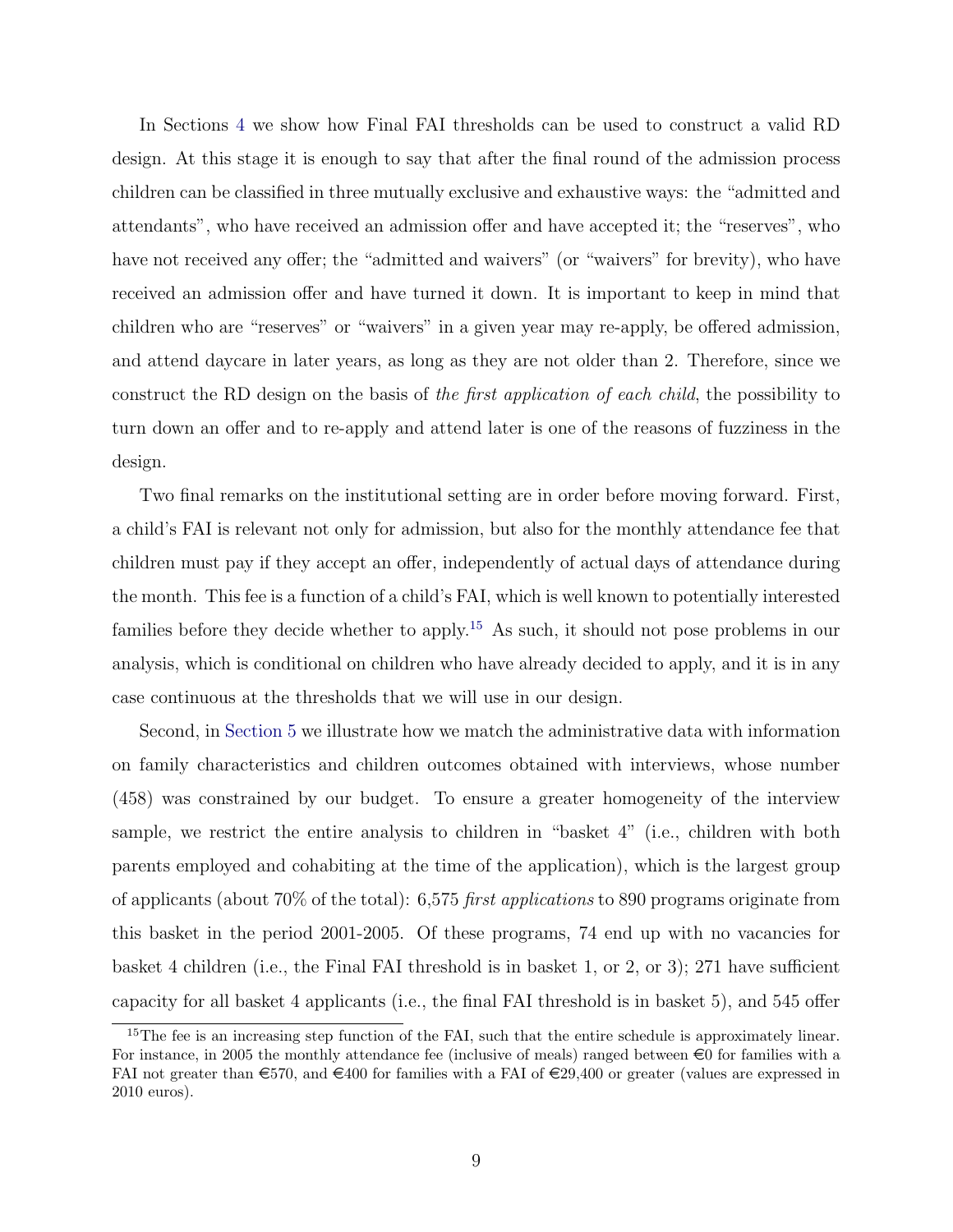admission to some but not all the basket 4 applicants (i.e., the Final FAI threshold is in basket 4). The remaining 51 (to reach the total of 941 programs) do not receive applications from basket 4. Some tables and figures below are based on sub-groups of this sample, for the reasons explained in the respective notes.

#### <span id="page-12-0"></span>4 Family Affluence Index thresholds

We begin by showing that families cannot predict Final FAI thresholds and thus cannot manipulate their FAI to secure an admission offer.<sup>[16](#page-12-1)</sup> We then show how we use Final FAI thresholds for the RD design.

#### 4.1 Absence of manipulations of the admission process

If FAI thresholds were persistent across years, it would be easy for families to find out the final thresholds of the programs they wish to apply for. [Figure 1](#page-33-0) shows that this is unlikely to happen: the two panels plot, for each program, the Final FAI thresholds (left panel) and the basket 4 vacancies (right panel) in year *t* against the corresponding thresholds and vacancies in year  $t-1$ . For both these variables, a prediction based on lags would be highly imprecise and, for an accurate guess, families would need a formidable amount of additional information, like for example: the vacant capacity of the programs they wish to apply for, the number of applicants to these programs, the FAI of each applicant, how other applicants rank programs, and how many admitted children in each program turn down the offer they receive.

The ultimate support for the claim that families cannot effectively manipulate their affluence index to secure admission is provided by the continuity of the FAI density and of pre-treatment covariates. We assess this continuity in [Figure 2](#page-34-0) stacking thresholds and centering them at zero, so that the FAI distance from each threshold is the running variable in the figure. In the top left panel the density of observations is plotted with different colors by

<span id="page-12-1"></span> $16$  Families can (and in some cases probably do) manipulate their affluence index but, as we will see, they don't know by how much they should reduce the index in order to receive an offer from a specific program, so that manipulations cannot (and indeed do not) generate discontinuities of the density and pre-treatment characteristics at the Final FAI thresholds.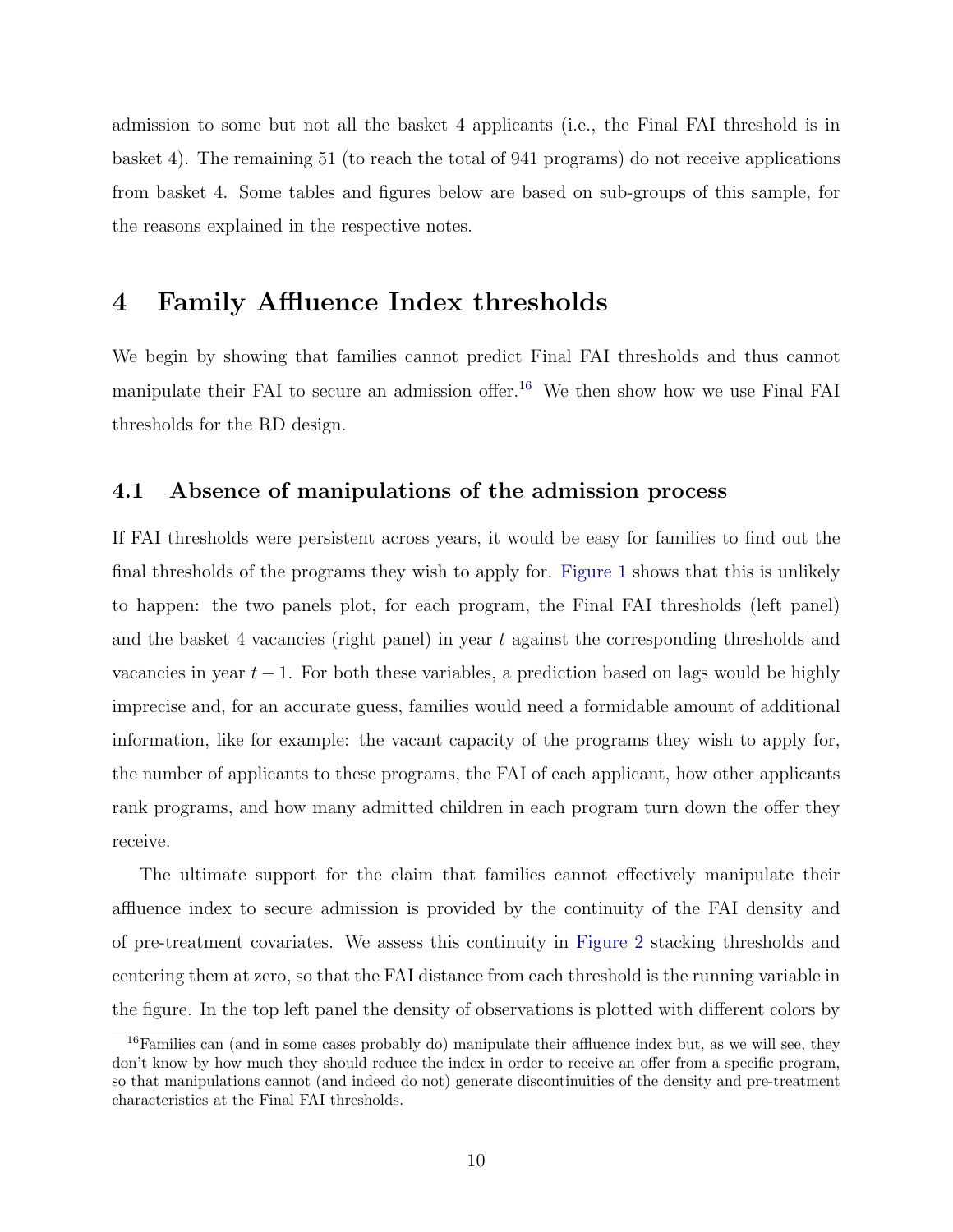gender, and the [McCrary](#page-32-9)  $(2008)$  test rejects in both cases the existence of a discontinuity.<sup>[17](#page-13-0)</sup> Five relevant pre-treatment covariates are considered in the remaining panels (birth day in the year, FAI, average income in the city neighborhood where the program is located, number of siblings at the first application, and number of programs listed in the application set) and again no discontinuity emerges at the thresholds for either boys or girls.<sup>[18](#page-13-1)</sup>

Given the absence of any evidence of manipulation of the admission process at the BDS, it would then seem natural to use observations around each Final FAI threshold for the RD design, but this would be problematic because children applying to many programs would be over-represented in the analysis. Specifically, reserve children would appear as many times as the number of programs they apply for while admitted children and waivers would appear as many times as the number of programs they qualify for. The next section shows how we circumvent this problem in order to associate every child with one threshold only.

#### <span id="page-13-2"></span>4.2 How Final FAI thresholds can be used for the RD design

We are interested in the effects of days of attendance in the BDS *independently of the specific program a child attends*. To see how final thresholds can be used for this purpose and in a way that associates one threshold with each child, consider the example described in [Figure 3,](#page-35-0) which illustrates the hypothetical situation of child *i* who applies for the first time in a given year to five programs out of a total of *C* programs she could apply for. Without loss of generality,  $c \in \{1, \ldots, 5\}$  denotes these programs, which the child ranks in the following order:  $3 \succ 2 \succ 5 \succ 1 \succ 4$ .

Let  $Y_i$  be the FAI of child *i* and  $T_c^Y$  the Final FAI threshold of program *c*. In [Figure 3](#page-35-0) these thresholds are ordered along the horizontal axis from the highest on the left to the lowest on the right.  $T_5^Y \equiv T_i^{Ym}$  is the maximum FAI threshold in *i*'s application set. Therefore, if

<span id="page-13-0"></span><sup>&</sup>lt;sup>17</sup> For males the log discontinuity of the density is -0.078 with a standard error of 0.097. For females, the corresponding estimates are respectively -0.017 and 0.135.

<span id="page-13-1"></span><sup>&</sup>lt;sup>18</sup> In these panels, a dot represents the average value of the correspondent covariate in bins of  $\epsilon$ 2000 size. Different symbols allow to distinguish the two genders. Solid lines represent estimated conditional mean functions smoothed with LLR using all individual observations separately by gender on the two sides of zero. For the reasons explained in [Section 9.2](#page-27-1) of the Appendix, observations with exactly zero distance from FAI thresholds are dropped in the construction of these and the following figures where the running variable is a FAI distance, as well as in the related continuity tests. A triangular kernel and optimal bandwidth from [Calonico](#page-30-7) *et al.* [\(2014b\)](#page-30-7) are used here and in all of the remaining similar figures below.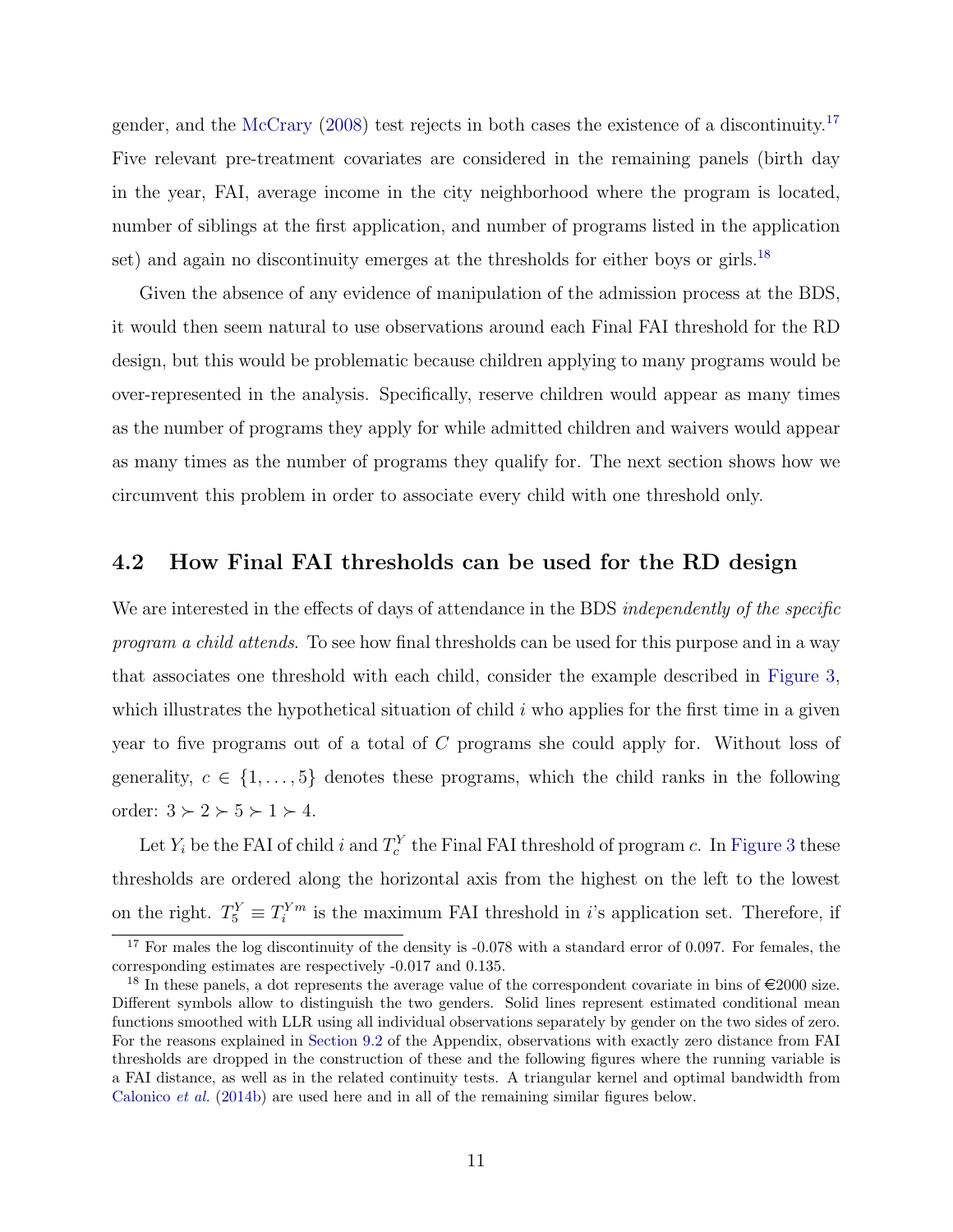$Y_i > T_5^Y$  then child *i* does not receive any offer in the year of her first application because her FAI is too high to qualify in any of the programs in her application set. If, instead,  $Y_i \leq T_5^Y$  then with probability 1 the child receives at least one offer at her first application and possibly qualifies for more than one program if  $Y_i$  is lower than other thresholds. Thus the probability of qualifying for at least one program when first applying jumps sharply from 0 to 1 at the  $T_5^Y$  threshold. This probability is represented by the bold solid line in [Figure 3.](#page-35-0)

The bold dashed line, instead, is the probability of attending daycare following the first application. This probability is highest if  $Y_i \leq T_3^Y \equiv T_i^{Y_p}$ , i.e., if the child receives an offer from the preferred program in her application set — program 3 in this example. This is so because it is reasonable to expect that a child is weakly more likely to attend daycare if she is offered her preferred program. However, even in this case the probability is not equal to 1 because the child may always turn down the offer.<sup>[19](#page-14-0)</sup>

What matters for our purposes is that, for each child, the probability of attendance should jump discontinuously at both her "Preferred"  $(T_i^{Yp})$  and her "Maximum"  $(T_i^{Ym})$  FAI thresholds. We can therefore use both kinds of thresholds in our RD design, and indeed they give qualitatively similar results, but we focus here on Preferred FAI thresholds because we feel more confident in the resulting design.<sup>[20](#page-14-1)</sup> The reason is that children have, potentially, some control on their Maximum FAI threshold given that they can (weakly) increase it by adding more programs to the application set. Note that both Preferred and Maximum FAI thresholds are unique for a child. Therefore, when using them, there are no repeated records and each child is used only once in the analysis.

[Figure 4](#page-36-0) shows how attendance changes in a discontinuous way around Preferred thresholds in our data. The running variable is the FAI distance from the cutoff, with positive values indicating a FAI lower than the threshold. In the left and middle panels the admis-

<span id="page-14-0"></span><sup>&</sup>lt;sup>19</sup> The probability of attending daycare does not change if the child has a low enough FAI to qualify in programs 2 and 1, because she would still be offered the strictly preferred program 3. If  $Y_{it} > T_3^Y$  (but still  $Y_i \leq T_5^Y$  then the probability of attendance declines (relative to the  $Y_i \leq T_3^Y$  case) because the child receives offers but not from the preferred program. In this example the probability of attendance is constant for FAI levels between  $T_3^Y$  and  $T_5^Y$  because in all these cases the child will receive an offer from program 5, which she strictly prefers to program 4. It may appear surprising that the probability of attendance is greater than zero for FAI values above  $T_5^Y$ . This fuzziness occurs because a child may not qualify for any program at her *first* application but re-apply, be offered admission, and accept it in later years (if she is not older than 2).

<span id="page-14-1"></span><sup>&</sup>lt;sup>20</sup> The analysis based on Maximum FAI thresholds is available from the authors.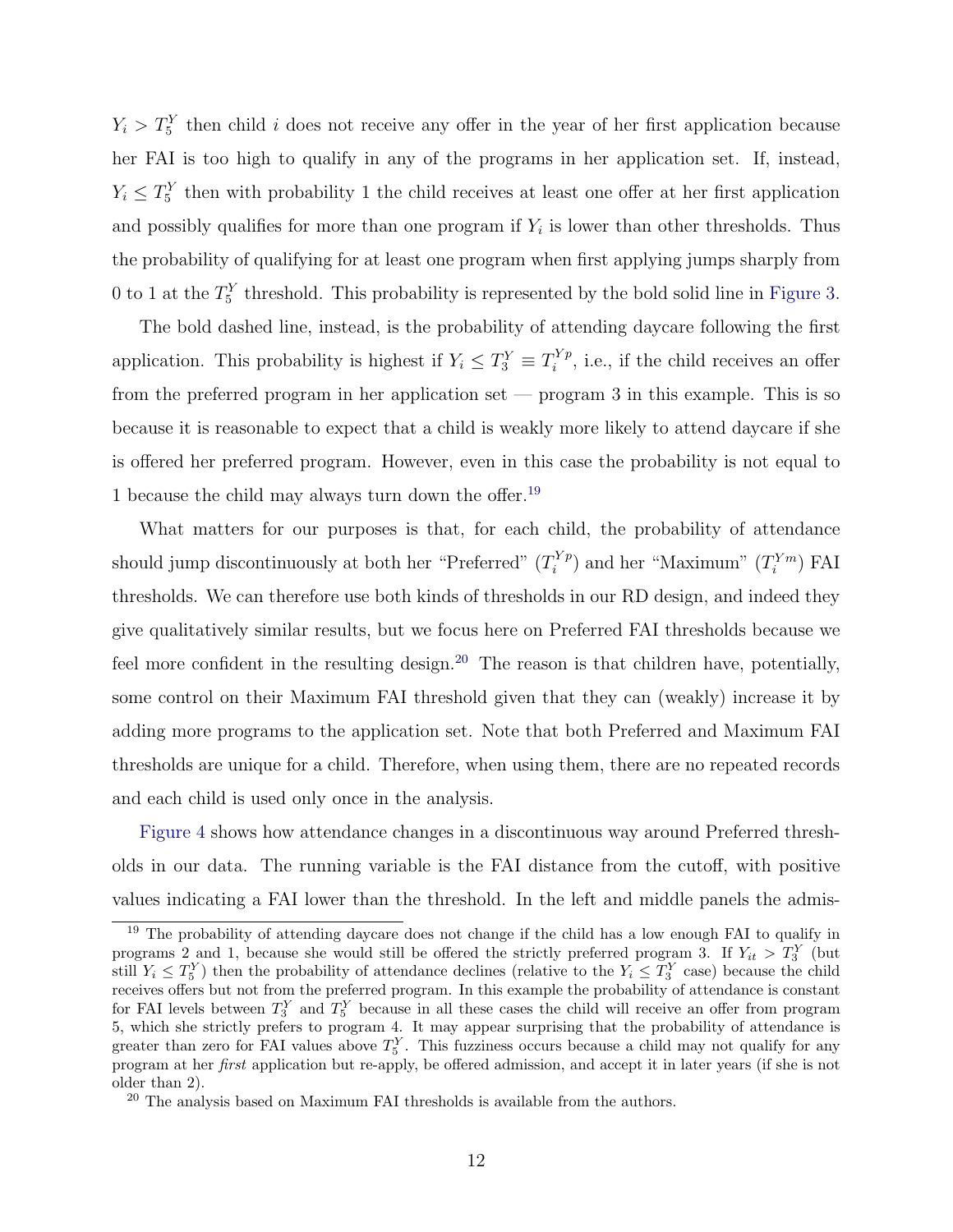sion and the attendance rates increase sharply as the FAI crosses the cutoff from higher to lower values, with some fuzziness due to the reasons discussed in the comment to [Figure 3.](#page-35-0) These discontinuities translate into a jump of almost three months (53 working days) of total attendance in the right panel. In [Figure 5](#page-37-0) we show that the frequency of observations and pre-treatment covariates are all continuous, for both genders, around Preferred FAI thresh-olds, supporting the validity of a RD design constructed around them.<sup>[21](#page-15-1)</sup> Before describing formally this design, we explain in the next section how we collected information on cognitive and non-cognitive outcomes.

### <span id="page-15-0"></span>5 The interview sample

The administrative records that we received from the City of Bologna do not contain children outcomes at any stage of their development, nor they contain pre-treatment family characteristics beyond the few ones we have mentioned above. Therefore, we have organized interviews in the field to collect information on outcomes and socioeconomic background for the children included in our final sample.

Between May 2013 and June 2015 we sent invitation letters via certified mail to 1,379 families whose children first applied for admission to a program of the BDS during the period 2001-2005 and who were between 8 and 14 years of age at the time of the invitation. The reason to measure outcomes in this age range is that we are not interested in short-lived effects of daycare  $0-2$ . We would have liked to explore outcomes at an even later age, but the available administrative data on daycare 0–2 admission and attendance did not allow us to go back in time before the 2001-2005 period. In these letters, families were given a brief description of the research project and were invited to contact us (either via e-mail or using a toll-free phone number) to schedule an appointment for an interview. Families were also informed that participants would receive a gift card worth  $\epsilon$ 50 usable at a large grocery store and bookstore chain. After a few weeks from receipt of the letter, families who had not yet responded were sent a reminder via e-mail or phone.

<span id="page-15-1"></span><sup>&</sup>lt;sup>21</sup> Using the [McCrary](#page-32-9) [\(2008\)](#page-32-9) test, the log discontinuity of the density is 0.006 with a standard error of 0.11 for males and 0.006 with a standard error of 0.11 for females.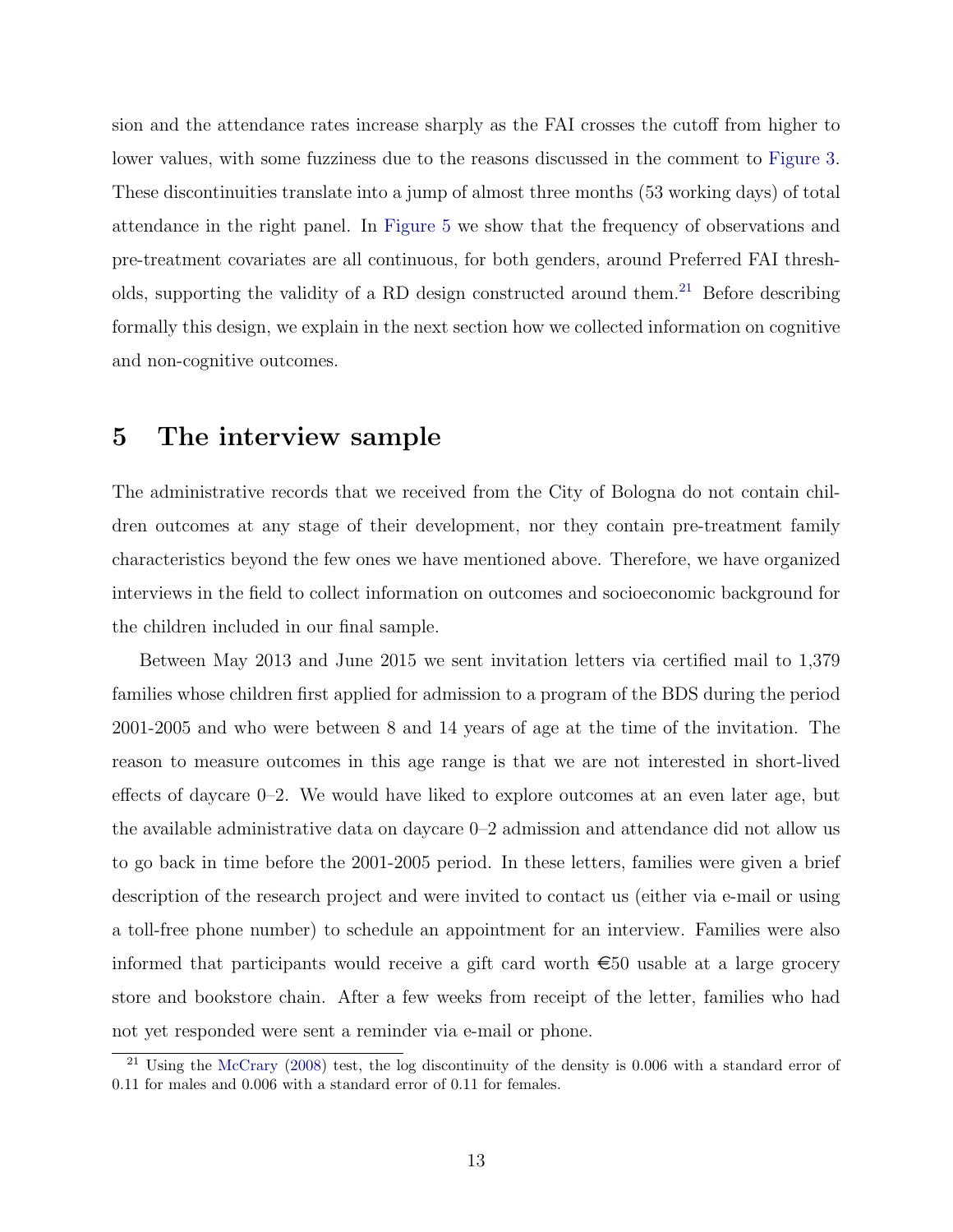Upon arrival at the interview site (a dedicated space at the University of Bologna), the child was first administered an IQ test by a professional psychologist, while the accompanying parent was interviewed in a separate room by a research assistant to collect socioeconomic information. The test we used is the "Wechsler Intelligence Scale for Children" (WISC-IV) which measures Full Scale IQ. The children that we interviewed have, on average, an IQ of 116.4 on a scale normalized to 100 for the average of the Italian population of children in the same age range that took the WISC-IV. The standard deviation is equal to about 12.4. Girls have a slightly higher IQ than boys  $(117.2 \text{ versus } 115.6)$  but the difference is not statistically significant. After the IQ test, the child was administered (by the same psychologist) the "Big Five Questionnaire for Children" (BFQ-C) to measure personality traits. We focus here on "conscientiousness" because it has a low correlation with IQ  $(-0.0008$  in our data) but like IQ is highly correlated with important long term outcomes [\(Elango](#page-31-0) *et al.*, [2015\)](#page-31-0). The average conscientiousness score in our sample is equal to 47.6, on a scale normalized to 50 for the average of the Italian population of children in the same age range that took the BFQ-C. The standard deviation is 10.0. In this case boys score slightly higher than girls  $(48.3 \text{ versus } 47.0)$  but this difference, too, is not statistically significant. Overall, each child and the accompanying parent spent about 3 hours at the interview site.<sup>[22](#page-16-0)</sup>

Our limited budget forced us to stop the interview process when we obtained information on 458 children, corresponding to a response rate of 33.2% of the invited. Of these interviews, only 444 provided a complete set of variables to be used in the econometric analysis for IQ and, of these,  $441$  have a conscientiousness score.<sup>[23](#page-16-1)</sup>

Next, we discuss the representativeness, with respect to the basket 4 universe, of the 444 interviews that we can use to study the effects on  $IQ^{24}$  $IQ^{24}$  $IQ^{24}$  For this discussion it is important to keep in mind that in order to increase the FAI comparability of treated and control children,

<span id="page-16-0"></span><sup>&</sup>lt;sup>22</sup> Parents were also asked to fill the "Child Behavior Checklist" (CBCL), and we collected health information by registering the child's height and weight using a precision clinical scale. These outcomes will be analyzed in different papers.

<span id="page-16-1"></span><sup>&</sup>lt;sup>23</sup> In 7 cases, parents informed us that their children had already been tested recently using the WISC-IV, and this test does not provide reliable information if replicated. In 7 additional cases, parents did not answer all of the socio economic questions, thus generating missing values in some relevant pre-treatment variables. Finally, of the remaining 444 children, 3 did not answer all the questions needed to compute a valid conscientiousness score.

<span id="page-16-2"></span><sup>&</sup>lt;sup>24</sup> Results, available from the authors, are qualitatively similar for the 441 interviews that we can use for conscientiousness.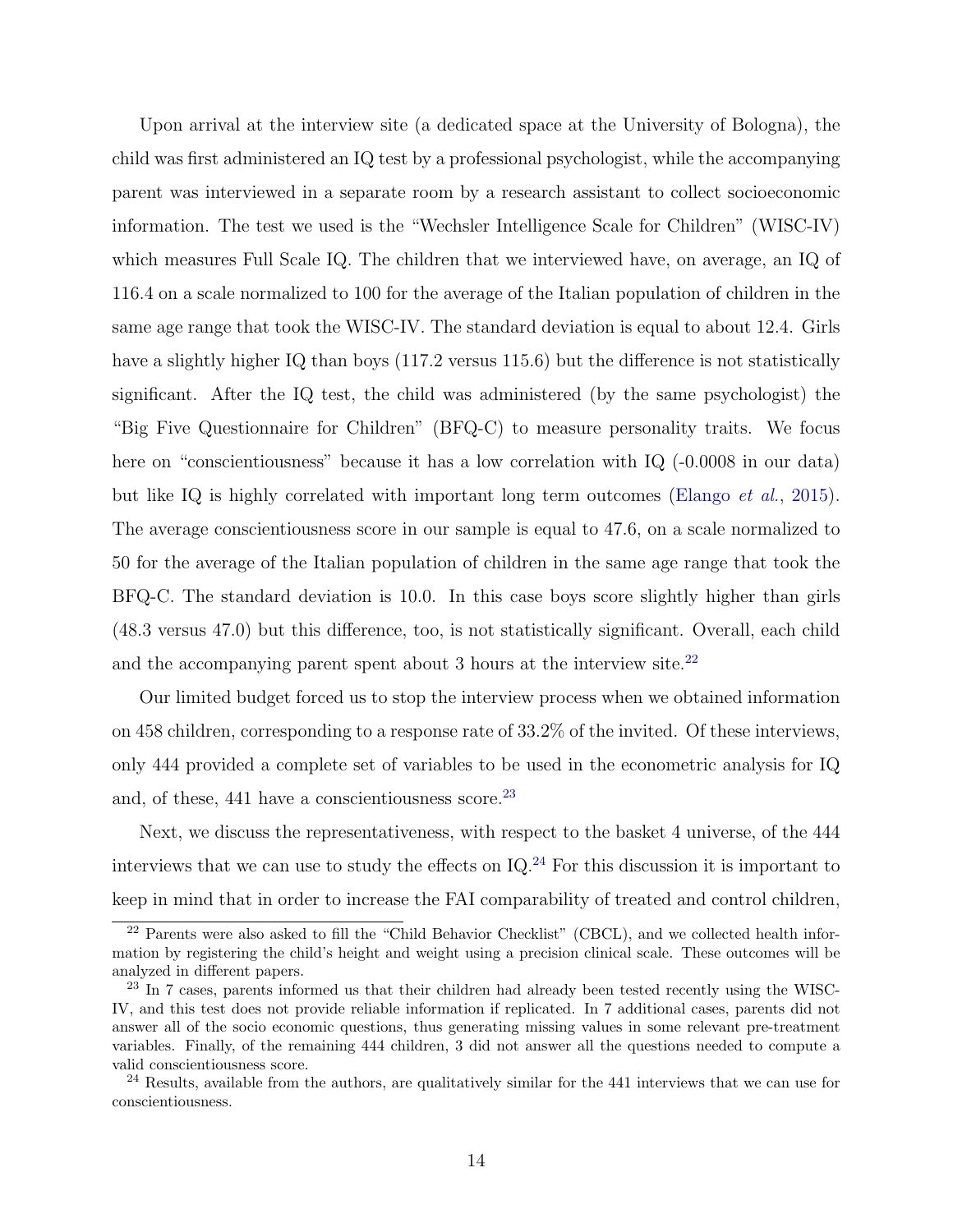the 1,379 families that we contacted were invited starting from those closer to Final FAI thresholds. The top left panel of [Figure 6](#page-38-0) shows that the interview rate with respect to the B4 universe does not display any relevant discontinuity around Preferred thresholds for both genders. Continuity around thresholds is even more precise for the response rate of the invited (top middle panel) and for the interview rate with respect to the B4 universe (top right panel). However, the invitation rule that we followed resulted in a distribution of invited and interviewed observations that differ in some important dimensions from the one of the non-invited and non-interviewed B4 universe, respectively, as shown in the bottom left and bottom right panels of [Figure 6.](#page-38-0) The bottom middle panel of the same figure shows instead that interviewed observations are located similarly to invited observations with respect to the Preferred FAI thresholds. These patterns are reflected in the descriptive statistics of the universe, the invited and the interviewed samples that we illustrate in [Table 1](#page-40-0) .

This table compares the means of key administrative variables for the B4 universe, the invited and the interviewed samples. The p-values reported in the last column refer to tests of the equality of means for the B4 universe and the invited (first row), for the invited and the interviewed (second row, in square brackets) and for the B4 universe and the interviewed (third row, in curly brackets). The general pattern suggests, as expected, that there are no significant differences between the interviewed and the invited, while both these groups differ in some dimensions with respect to the B4 universe. However, these differences emerge for good reasons and do not represent a threat to the internal consistency of our identification strategy.

For instance, the invited and the interviewed children have a slightly higher FAI than the universe. This is not surprising given how we invited families and the fact that the evolution of the admission process pushes Final FAI thresholds towards higher FAI values (see [Section 3\)](#page-9-0). We also see, in this table, that the offer rate is substantially higher in the universe than in the interview/invited samples. This happens because sampling around Final FAI thresholds implies oversampling reserves. As a result, the attendance rate is somewhat unbalanced too. These are all consequences of the way we selected the invited families, that we traded off to gain homogeneity and comparability at the FAI thresholds. The number of preferences and the number of children in the household at first application are all well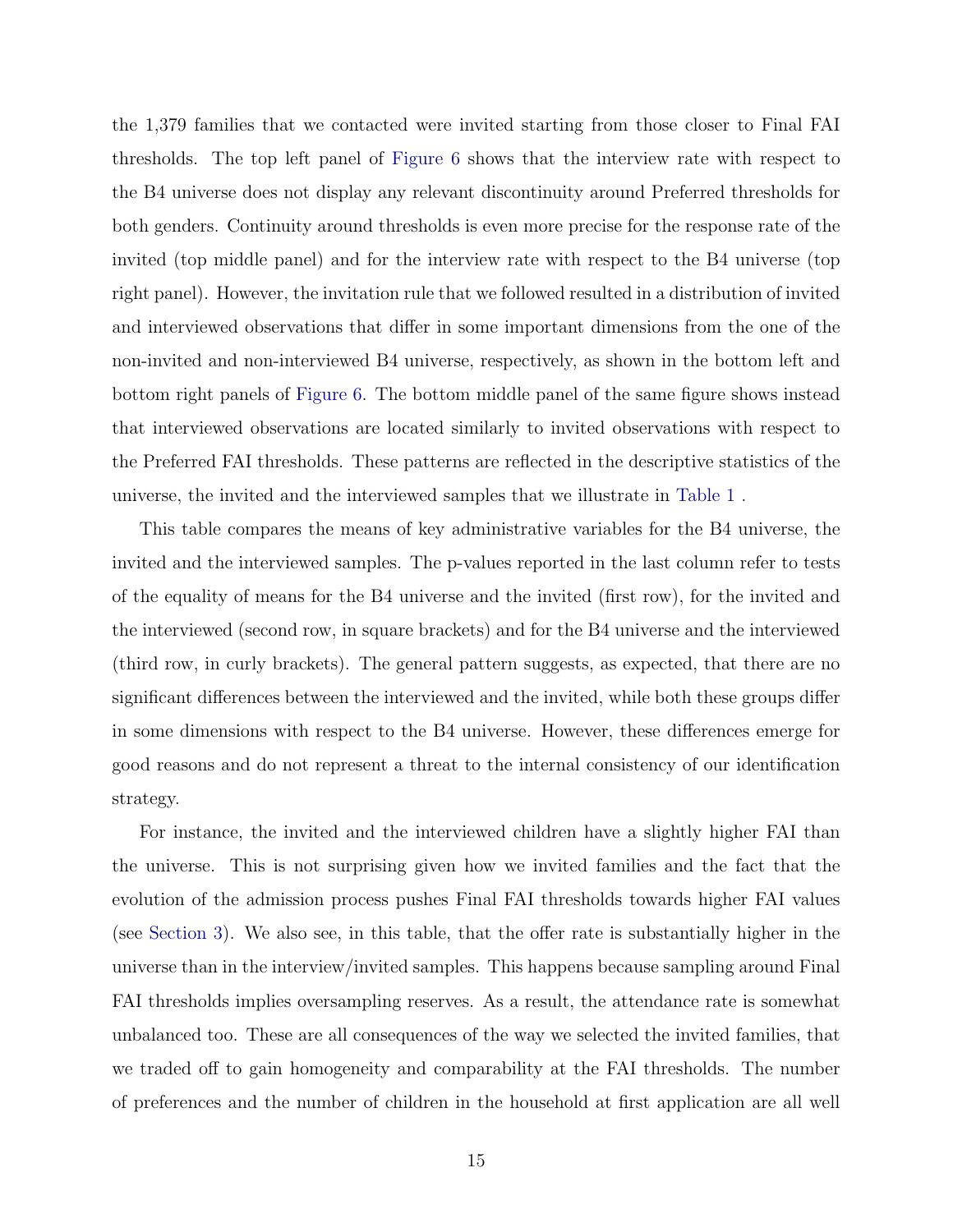balanced across the three samples.

Other variables in [Table 1](#page-40-0) exhibit significant differences across the groups, because of another unavoidable feature of the sampling design. Since the BFQ-C can be administered only to subjects not older than 14, we could not invite children first applying for entry at grades 1 and 2 in 2001, nor children first applying for entry at grade 2 in 2002. As a result, the invited and the interviewed children are slightly younger than the B4 universe, have first applied for lower grades, and have spent more days in daycare. There are also almost twice as many children turning down offers in the B4 universe as in the invited/interview samples, because we somewhat under-sampled waivers. Once again, these differences are not a threat to the internal validity of our RD design but, as shown and discussed below, they result in a first stage of our Instrumental Variable estimates for the interview sample that is stronger than the one displayed in the right panel of [Figure 4](#page-36-0) for the B4 universe.

As for external validity, [Table 2](#page-41-0) compares the means of selected socioeconomic variables, that are available only for the interview sample, with corresponding means for representative samples of the population of families with two employed parents in Northern Italy.[25](#page-18-0) The comparison reveals that the interview sample is, by and large, representative of the corresponding Italian population in terms of demographics. However, parents are slightly more educated and less frequently self-employed. The higher educational attainment of the parents in the interview sample is relevant for the interpretation of our results, because it is one of the reasons why, different from other studies, our estimated effects of daycare  $0-2$ refer to children who, at home, can enjoy a relatively richer cultural environment by Italian standards.

<span id="page-18-0"></span><sup>&</sup>lt;sup>25</sup> For age and educational characteristics we used the Bank of Italy Survey of Household Income and Wealth (SHIW), a biennial survey that can be weighted to represent the Italian population. From the waves of this survey, we selected observations to mimic the basket 4 universe of the BDS administrative files in 2001-2005. Specifically, we restricted the analysis to households with two employed parents from the 2000– 2006 waves, living in cities of Northern Italy with a population of at least 200,000, and who, between 2013 and 2015, had at least one child between 8 and 14 years of age. For parental occupation we used the ISTAT Labor Force Statistics, selecting workers of the 2005 wave, in the 25–44 age range (i.e., the age range of parents in our sample when they first applied for daycare admission 8 to 12 years prior to the interview).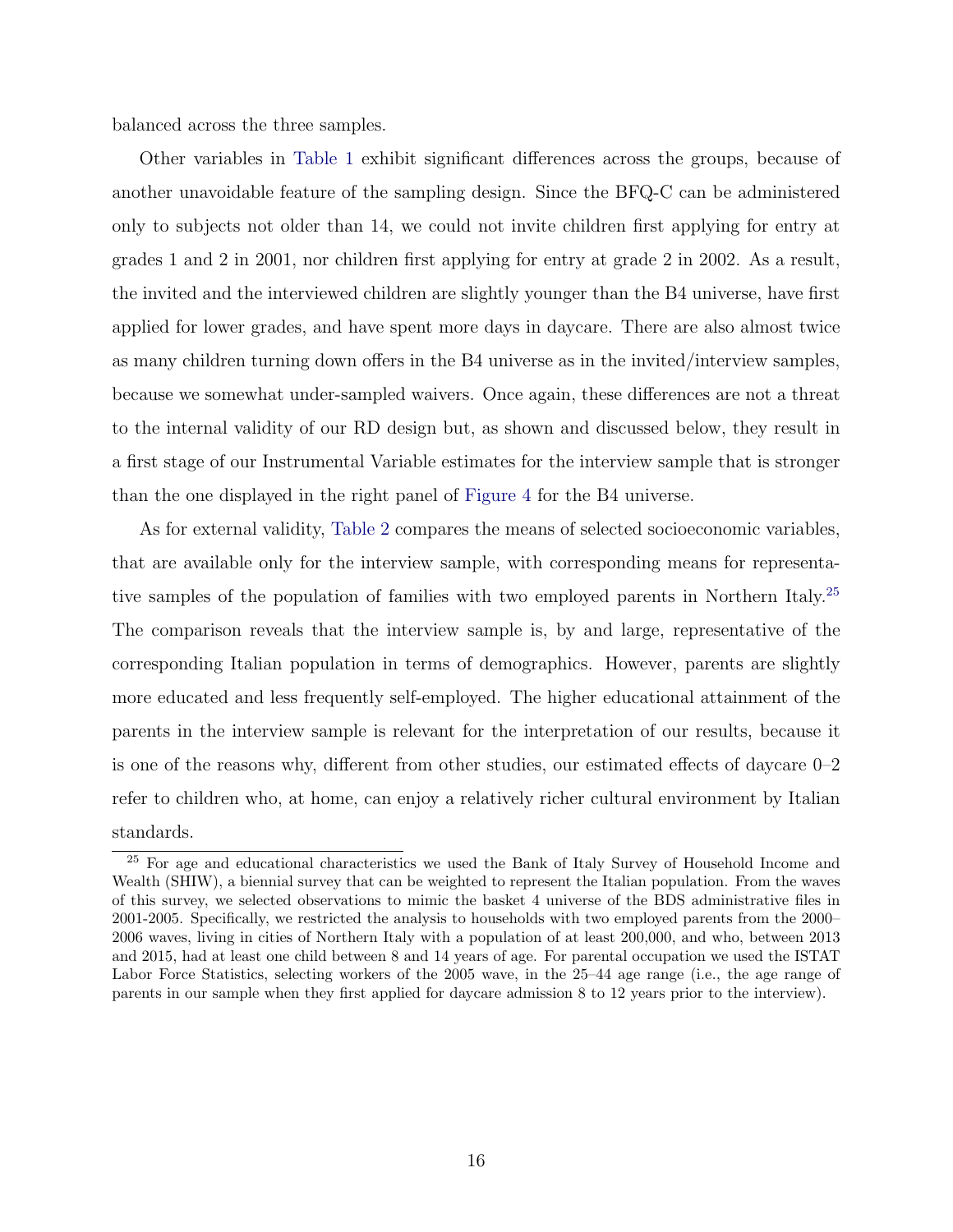### <span id="page-19-0"></span>6 A RD design for the effect of daycare  $0-2$

Let  $\Omega_i$  be an outcome observed at age 8–14 and denote with  $D_i$  the treatment intensity, measured as months (20 working days) spent in daycare over the entire  $0-2$  age period.<sup>[26](#page-19-1)</sup> The running variable is the FAI,  $Y_i$ , at first application and the estimated equation is<sup>[27](#page-19-2)</sup>

<span id="page-19-4"></span>
$$
\Omega_i = \alpha + \beta D_i + f(Y_i) + \gamma A_i + \delta X_i + \epsilon_i,\tag{1}
$$

where  $f(Y_i)$  is a second order polynomial in the running variable,  $A_i$  is a vector of variables that describes the application set of a child (dummies for the city neighborhood of the preferred program and the number of programs included in the application set), and *Xit* is a vector of pre-treatment personal and family variables (parents education, parents year of birth, number of siblings at the first application, whether parents were self-employed as opposed to employees — during the year preceding the first application, and a dummy for cesarean delivery of the child). As usual in RD designs, the inclusion of pre-treatment observables is not strictly necessary for identification but it may increase efficiency and, most important, similar estimates of the treatment effect  $\beta$  when observables are included or not supports the validity of the identifying assumption that pre-treatment covariates are continuous at the thresholds [\(Imbens and Lemieux,](#page-32-10) [2008;](#page-32-10) [Lee and Lemieux,](#page-32-11) [2010\)](#page-32-11).<sup>[28](#page-19-3)</sup> Finally,  $\epsilon_i$  captures other unobservable covariates.

Since there is fuzziness in the RD design, we estimate equation [\(1\)](#page-19-4) by IV using as instrument the dummy *P<sup>i</sup>* which indicates whether a child qualifies for her preferred program at her first application or not,

<span id="page-19-5"></span>
$$
P_i = \mathbb{I}(Y_i \le T_i^{Yp}).\tag{2}
$$

<span id="page-19-1"></span>The first row of [Table 3](#page-42-0) reports estimates of the Intention To Treat (ITT) effect of just

<sup>&</sup>lt;sup>26</sup> In the administrative data at our disposal we observe the precise daily attendance of children in daycare. For convenience, in the presentation of results we rescale days of attendance in months defined as 20 working days.

<span id="page-19-2"></span> $^{27}$ In this parametric specification we do not center and stack thresholds, differently than what we do in the continuity figures described in previous sections (see footnote [18\)](#page-13-1), and thus we avoid the problem described in [Section 9.2](#page-27-1) of the Appendix concerning observations located precisely at a threshold.

<span id="page-19-3"></span><sup>&</sup>lt;sup>28</sup> Section [9.3](#page-28-0) of the Appendix describes results of an explicit continuity test for pre-treatment covariates in the estimation sample.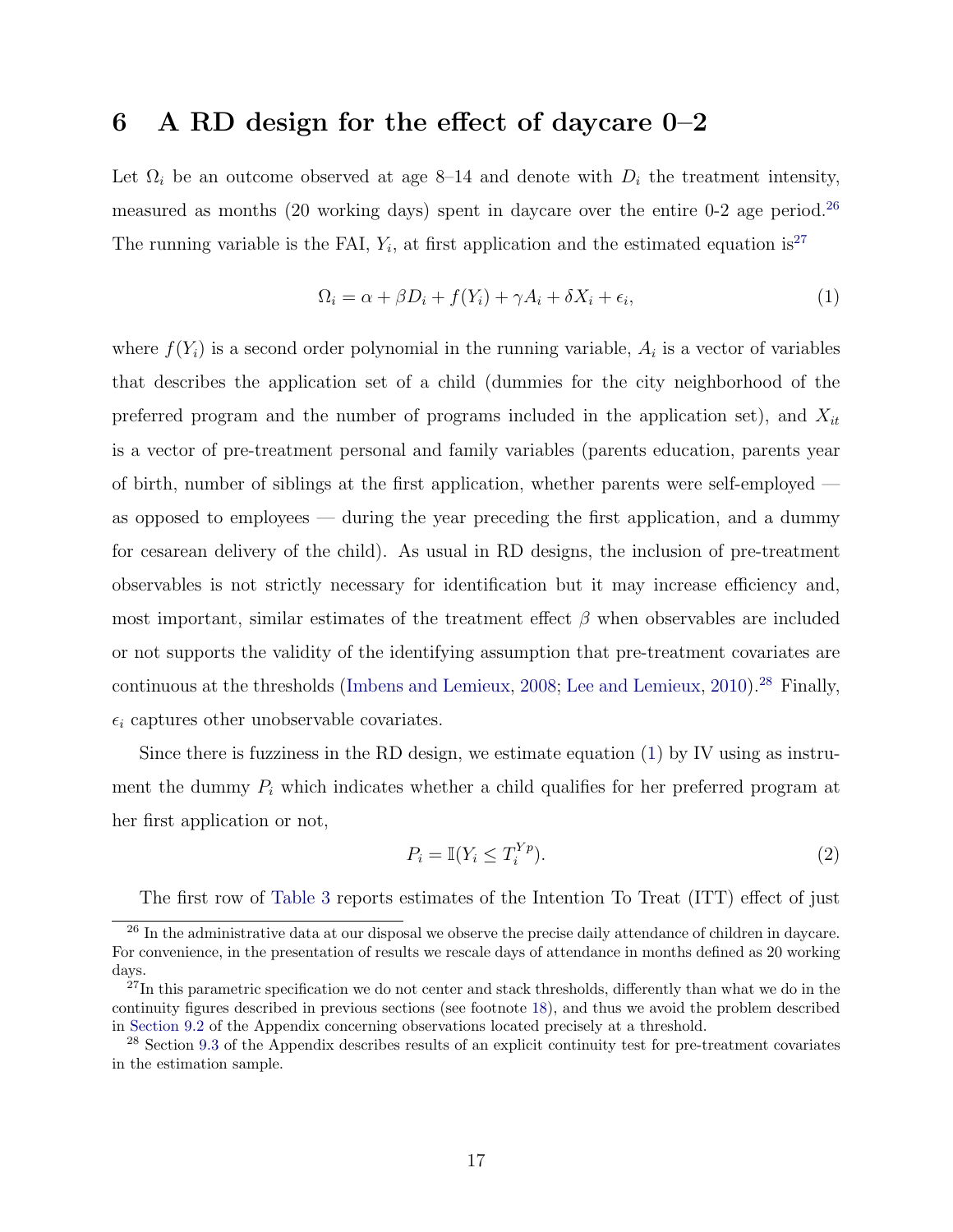qualifying for the preferred program in the interview sample.[29](#page-20-0) In the left panel the outcome is IQ while it is conscientiousness in the right panel. The specification in the first column of each panel includes a second-order polynomial in the running variable only. The second column adds the application set characteristics, and the third one includes all controls. In both panels the ITT estimates are remarkably similar. Taking the third column in the left panel as the preferred specification, the estimated ITT reveals that crossing the Preferred FAI threshold (i.e., having a FAI barely sufficient to qualify for the preferred program), reduces total IQ by  $3.1\%$ . This estimate is statistically different from zero with a p-value of 0.006. The corresponding estimate for conscientiousness is positive  $(0.6\%)$  but imprecisely estimated.

First stage estimates are reported in the second row of [Table 3.](#page-42-0)<sup>[30](#page-20-1)</sup> Just qualifying for the preferred program increases daycare 0-2 attendance by about six months. The F-test statistic on the excluded instrument is sufficiently large in all specifications and samples, suggesting that weak instruments are not a concern.<sup>[31](#page-20-2)</sup>

Rescaling the ITT effect by the first stage gives the IV estimate of the effect of one month of daycare 0–2 attendance. In our preferred specification for IQ (left panel, third column), and similarly in the others, this is a statistically significant loss of 0.5% (p-value: 0.003) which, at the sample mean (116), corresponds to 0.6 IQ points and to 4.5% of the IQ standard deviation. For conscientiousness, in the right panel, all point estimates are very close to zero but imprecise.

<span id="page-20-0"></span>As a check on our parametric assumptions, we follow the methodology suggested in  $^{29}$  Specifically, we estimate the following reduced form equation,

<span id="page-20-3"></span>
$$
\Omega_i = \tilde{\alpha} + \tilde{\beta} P_i + \tilde{f}(Y_i) + \tilde{\gamma} A_i + \tilde{\delta} X_i + \tilde{\epsilon}_i; \tag{3}
$$

where  $\tilde{f}(Y_i)$  is a second order polynomial in the FAI and  $\tilde{\beta}$  is the Intention-To-Treat (ITT) effect.

<span id="page-20-1"></span><sup>30</sup> In this case, we estimate the first stage equation.

<span id="page-20-4"></span>
$$
D_i = \bar{\alpha} + \bar{\beta}P_i + \bar{f}(Y_i) + \bar{\gamma}A_i + \bar{\delta}X_i + \bar{\epsilon}_i;
$$
\n<sup>(4)</sup>

where  $\bar{f}(Y_i)$  is a second order polynomial in FAI and  $\bar{\beta}$  is the first stage estimate.

<span id="page-20-2"></span> $31$ In the B4 universe described by the right panel of [Figure 4,](#page-36-0) crossing the preferred threshold from higher to lower FAI implies an increase of only about three months of daycare attendance. The fact that in the interview sample the first stage is larger is due to the differences between this sample and the universe discussed in [Section 5.](#page-15-0) Results available from the authors show that the first stage in the invited sample is as large as the first stage in the interview sample, while the first stage in the B4 universe is in line with the one displayed in [Figure 4.](#page-36-0)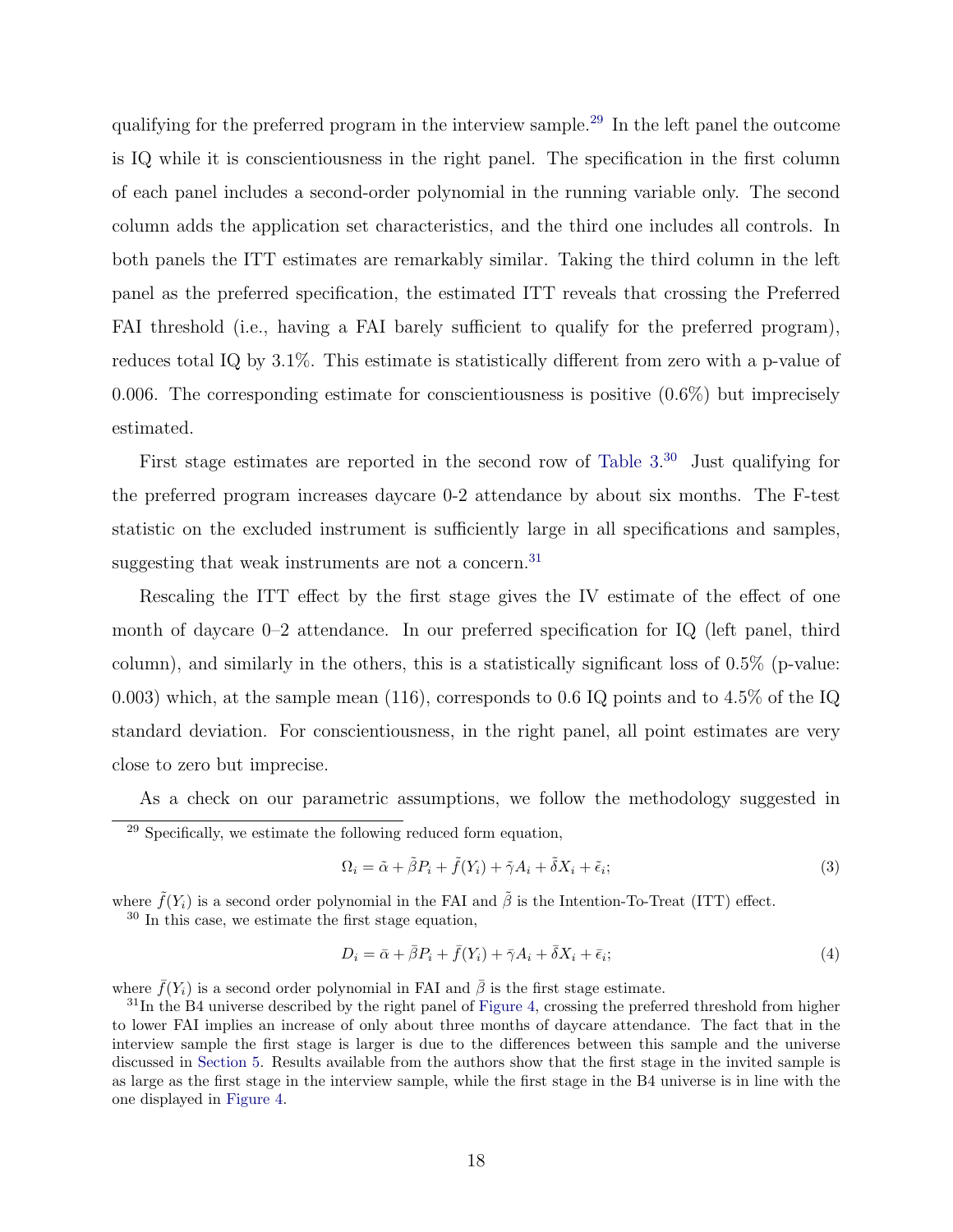[Calonico](#page-30-7) *et al.* [\(2014b\)](#page-30-7) to obtain non-parametric estimates that can be compared with the ones described in [Table 3.](#page-42-0) These estimates are reported in the first and fourth columns of the Appendix Table [B,](#page-41-0) respectively for IQ and Conscientiousness and are based on a triangular kernel and a local polynomial of degree zero with optimal bandwith selection.<sup>[32](#page-21-1)</sup> Results are in line with those of [Table 3](#page-42-0) although not statistically significant given the small sample size. For IQ the ITT effect of just qualifying for the preferred program is estimated to be a loss of 2.8% (it is 3.1% in [Table 3\)](#page-42-0). The non-parametric first stage estimate is slightly lower than the parametric one as well (4.6 instead of 6.3 months). As for the IV estimate, both the conventional and the bias-corrected non-parametric estimators suggested by [Calonico](#page-30-7) *[et al.](#page-30-7)* [\(2014b\)](#page-30-7) imply a 0.6% IQ loss induced by one additional month of daycare 0-2 (which is slightly higher than the 0.5% parametric loss reported in [Table 3\)](#page-42-0). Non-parametric results for conscientiousness suggest more positive effects but, again, imprecisely estimated.

To summarize, daycare 0-2 has a negative effect on IQ. Parametric and non-parametric methods provide similar estimates, with the former yielding more precise results. No relevant effect is detected for conscientiousness.

# <span id="page-21-0"></span>7 The "smoking gun" of a plausible explanation

Psychologists have produced persuasive empirical evidence that one-to-one interactions with adults (more than interactions with peers) are a crucial input for cognitive development in the first three years of life of a child. For instance, in an empirical field study of 42 American families, [Hart and Risley](#page-31-11) [\(1995\)](#page-31-11) have recorded one full hour of words spoken at home every month for two and a half years by parents with their children at age 0–2. They conclude that "the size of the children's recorded vocabularies and their IQ scores where strongly associated with the size of their parents' recorded vocabulary and their parents' scores on a vocabulary pre-test" (p. 176). Along the same lines, [Rowe and Goldin-Meadow](#page-32-12) [\(2009\)](#page-32-12) and [Cartmill](#page-30-8) *et al.* [\(2013\)](#page-30-8) show that the quality of parental input in the first three years of life

<span id="page-21-1"></span><sup>32</sup>Estimates based on a higher order local polynomial, which according to [Imbens and Lemieux](#page-32-10) [\(2008\)](#page-32-10) should be preferable in this context, are unstable and not reliable. Since the parametric analysis is implemented on stacked and centered thresholds, here we drop observations located at zero distance from thresholds for the reasons explained in [Section 9.2](#page-27-1) in the Appendix. See the note to the table for further details.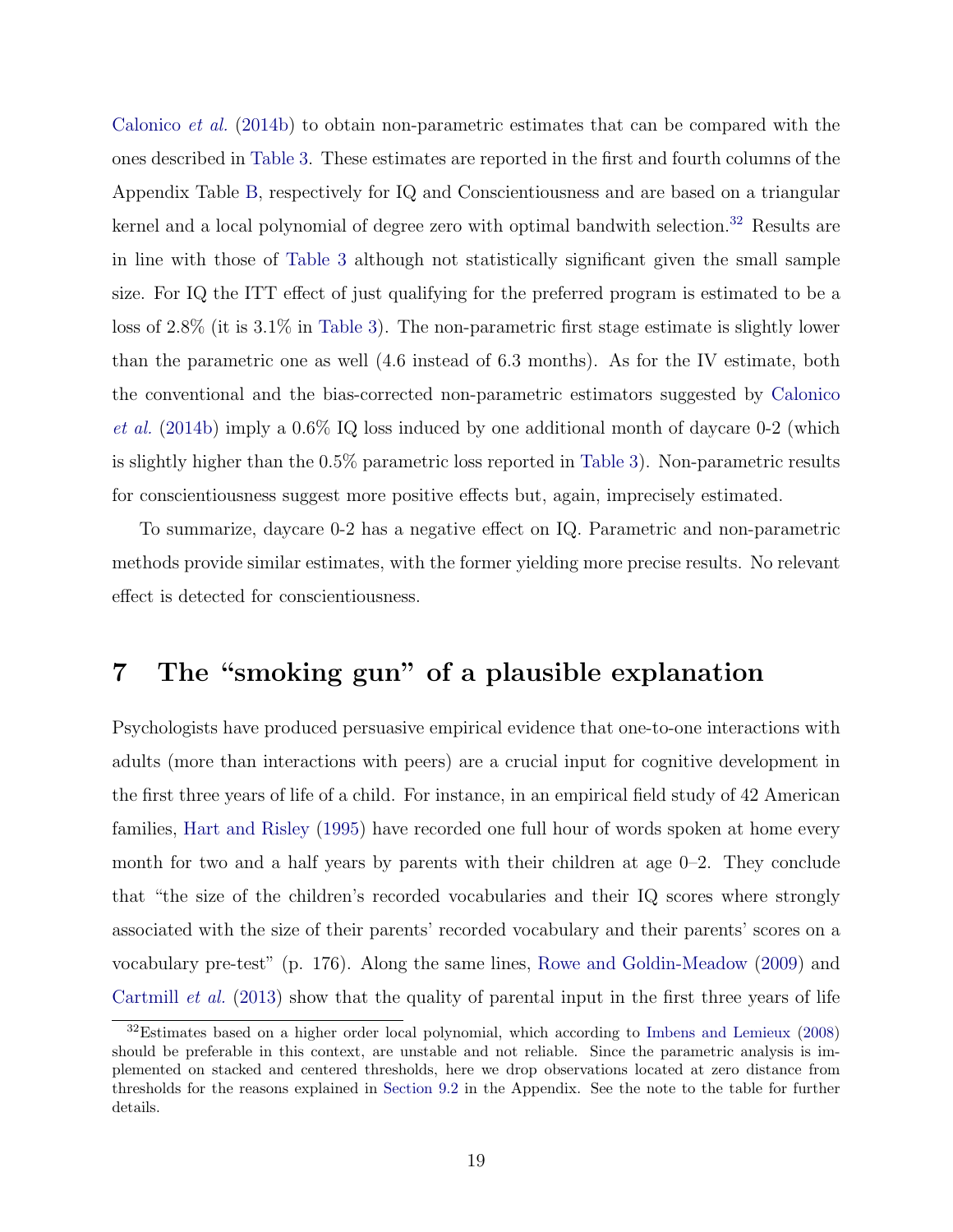(e.g. in terms of parental gesture and talking) improves children's vocabulary before school entry. Similarly, [Gunderson](#page-31-12) *et al.* [\(2013\)](#page-31-12) finds that parental praise directed to 1-3 years old children predicts their motivation five years later.<sup>[33](#page-22-0)</sup>

What is perhaps even more interesting is why, according to psychologists, these one-toone interactions with adults early in life are so important. A fascinating theory has been proposed by [Csibra and Gergely](#page-30-9) [\(2009\)](#page-30-9) and [Csibra and Gergely](#page-30-10) [\(2011\)](#page-30-10). According to this theory the communication between a trusted adult and a child allows the child to understand more rapidly if an experience has a general value or only a specific value. In the absence of such communication the child has to repeat and confirm the experience many times in order to assess its general or particular validity (very much like in a sort of statistical inference requiring a large sample). An adult, instead, can quickly inform the child on the nature of what he or she is experimenting. If the adult can be trusted, then the child can save time and move on to other experiences, thus gaining an advantage in terms of cognitive development.

The focus on one-to-one interactions in our context is relevant because, as noted by [Clarke-Stewart](#page-30-11) *et al.* [\(1994\)](#page-30-11), infants and toddlers generally experience less one-to-one attention in daycare than at home because at home they are typically taken care of by a parent, a grandparent, or a nanny. Under these care modes a child receives attention in a 1:1 ratio, possibly somewhat higher if, for example, siblings are present. This is precisely the case for the children in our sample. When we asked their parents which options were available at the time of the first application as an alternative to daycare during the workday, 50.5% of families checked "the mother", 11% checked "the father", 44.8% checked "the grandparents", 4.5% checked "other family members", 18.9% checked "a babysitter or a nanny", and only 12.1% checked "some other daycare center" (multiple answers were possible).

The adult-to-children ratio in daycare 0–2 depends instead on the specific institutional setting. At the BDS, during the period under investigation, this ratio was 1:4 at age 0 and 1:6 at age  $1-2$ . This may be part of the reason why, different from us, both [Felfe and Lalive](#page-31-1)

<span id="page-22-0"></span> $33$ Related to these results, psychologists, like economists (see footnote [8\)](#page-7-0), have estimated negative effects of increasing parental working time (in particular maternal) on cognitive, non-cognitive and behavioural outcomes of children. See, for example, [Brooks-Gunn and Waldfogel](#page-30-12) [\(2002\)](#page-30-12), [Adi-Japha and Klein](#page-29-7) [\(2009\)](#page-29-7), [McPherran Lombardi and Levine Coley](#page-32-13) [\(2014\)](#page-32-13) and the meta-analysis in Li *[et al.](#page-32-14)* [\(2013\)](#page-32-14). Differently than in the economic literature, however, most of these studies are observational and do not exploit quasiexperimental identification strategies.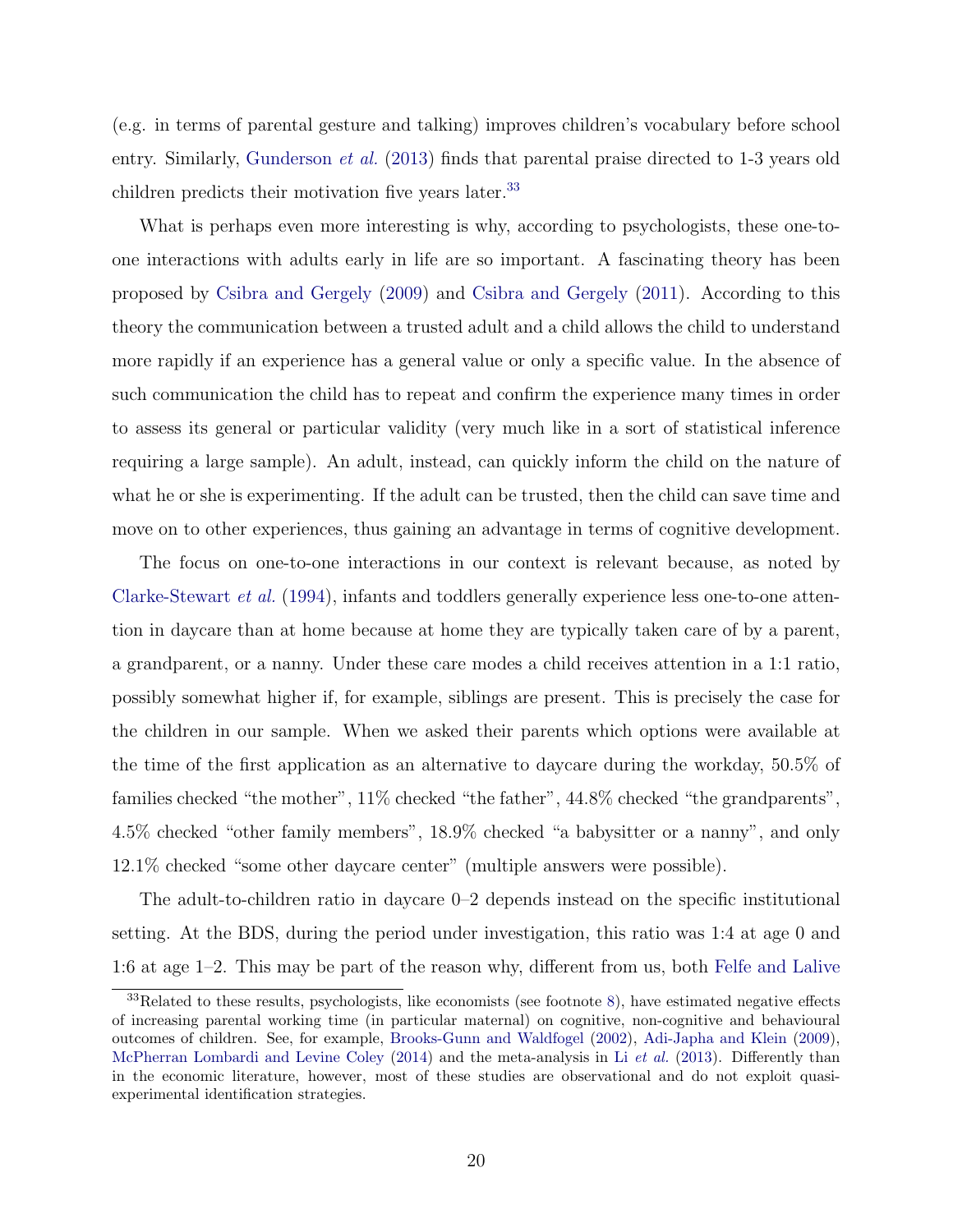$(2014)$  and [Drange and Havnes](#page-31-7)  $(2015)$  find positive effects of daycare  $0-2$  in Germany and Norway. In their institutional setting, the adult-to-child ratio is about 1:3, much closer to a family environment.

A second claim that psychologists have supported with persuasive empirical evidence is that girls are more mature than boys and, specifically, more capable of absorbing cognitive stimuli at an early age. For example, [Fenson](#page-31-13) *et al.* [\(1994\)](#page-31-13) study 1,800 toddlers (16-30 months of age) finding that girls perform better in lexical, gestural, and grammatical development. [Galsworthy](#page-31-14) *et al.* [\(2000\)](#page-31-14) examine about 3,000 2-year-old twin pairs and show that girls score higher on verbal and non-verbal cognitive ability. The longitudinal study of [Bornstein](#page-29-8) *et al.* [\(2004\)](#page-29-8) on 329 children observed between age 2 and 5 reaches similar conclusions for an age range partially overlapping with ours: they show that "girls consistently outperformed boys in multiple specific and general measures of language" (p. 206).

If girls at this age are more capable of making good use of stimuli that improve their skills, then their development is hurt by an extended exposure to a type of care that implies fewer one-to-one interactions with adults. In the presence of dynamic complementarities in the production of cognitive skills [\(Cunha and Heckman,](#page-30-1) [2007\)](#page-30-1), this loss would not be compensated by later access to more stimulating types of care. Therefore given that the adult-to-children ratio in the BDS is lower than at home, attending daycare 0–2 instead of staying at home should have more adverse consequences for girls, because it deprives them of an input that is more valuable for their cognitive development than for boys.

#### 7.1 Gender differences in the effects of daycare  $0-2$

Figures [7](#page-39-0) provides a graphical description of how IQ and conscientiousness change around Preferred FAI thresholds, separately by gender. While in the left panels the LLR fit for boys is continuous when the FAI crosses the Preferred threshold from higher to lower values (left to right), for girls we observe a negative jump in the case of IQ (top right of [Figure 7\)](#page-39-0). Girls with a FAI small enough to just qualify for their preferred program have a lower IQ with respect to girls who barely do not.

We can easily dismiss the possibility that this gender heterogeneity in the effects of daycare  $0-2$  reflects differences in pre-treatment characteristics of boys and girls in our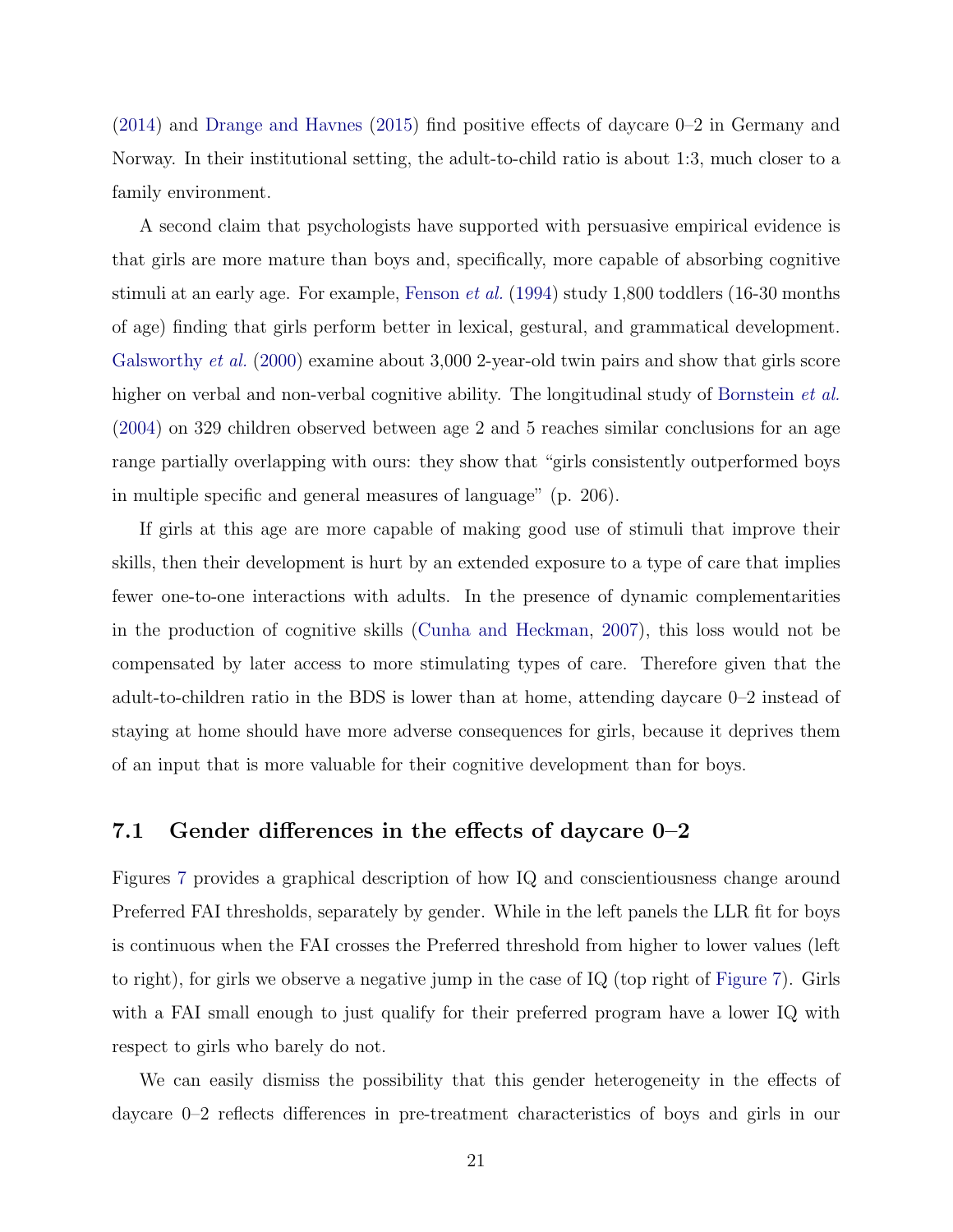sample: [Table 4](#page-43-0) as well as previous figures on the continuity of pre-treatment covariates show that these variables and treatment intensity are perfectly balanced across genders. Similar across genders are also the answers given by parents to the question concerning alternative modes of care, which we described above.

We find instead that the evidence for IQ in [Figure 7](#page-39-0) is confirmed by the parametric estimation of equation [\(1\)](#page-19-4), separately for boys and girls. Results are reported in the left portion of [Table 5,](#page-44-0) for the same three specifications already considered in the corresponding portion of [Table 3.](#page-42-0) In our preferred specification, which includes all controls in the third column, the ITT effect of just qualifying for the preferred program, is a statistically significant loss of about 4.4% of IQ for girls, while for boys it is half as much and we cannot reject the hypothesis that it is equal to zero. A similar gender difference emerges also in the IV estimates, which indicate that for girls one additional month in daycare 0–2 reduces IQ by  $0.7\%$  (p-value  $= 0.008$ ), while the effect for boys is about half this size and is not statistically different from zero.<sup>[34](#page-24-0)</sup> The middle panel shows that the gender gap in the ITT is not due to differences in the first stage. For both boys and girls, attendance in daycare 0-2 increases by approximately 6.3 months when the FAI crosses the preferred threshold from higher to lower values. A qualitatively similar gender difference in the effects of IQ emerges from the non-parametric estimates reported in columns 2 and 5 of the Appendix [Table B](#page-41-0) where, if anything, the losses for girls appear to be even larger. The estimates for conscientiousness are very imprecise in all specifications, parametric or not.

This cognitive loss for girls induced by daycare attendance is a smoking gun for the relevance of one-to-one interactions with adults as an explanation of our results.<sup>[35](#page-24-1)</sup>

<span id="page-24-0"></span><sup>34</sup>Interestingly, in a longitudinal study of 113 first-born preschool children, 58 girls and 55 boys, [Bornstein](#page-29-9) *[et al.](#page-29-9)* [\(2006\)](#page-29-9) find, in line with our results, that "Girls who had greater amount of non-maternal care from birth to 1 year scored lower on the Spoken Language Quotient at preschool" (pag. 145).

<span id="page-24-1"></span><sup>&</sup>lt;sup>35</sup>We have also explored the possibility that the loss suffered by girls depend on sex ratios within each program. Psychologists have observed that in early education "(T)eachers spend more time socializing boys into classroom life, and the result is that girls get less teacher attention. Boys receive what they need ... Girls' needs are more subtle and tend to be overlooked." (Koch, 2003, p. 265). However, we do not find any evidence that sex ratios affect the size of the effects for girls and boys, possibly because the variation in these ratios is quite small for the children in our sample. Moreover, the data do not support another possible hypothesis according to which gender differences in breastfeeding explain the gender gap in the effects of daycare. The duration of breastfeeding has been shown to be positively associated with cognitive outcomes [\(Anderson](#page-29-10) *et al.*, [1999;](#page-29-10) [Borra](#page-29-11) *et al.*, [2012;](#page-29-11) [Fitzsimons and Vera-Hernandez,](#page-31-15) [2013\)](#page-31-15), and early daycare enrolment or attendance may shorten it. However, we find no effect (and specifically no differential effect by gender) of days in daycare on breastfeeding duration.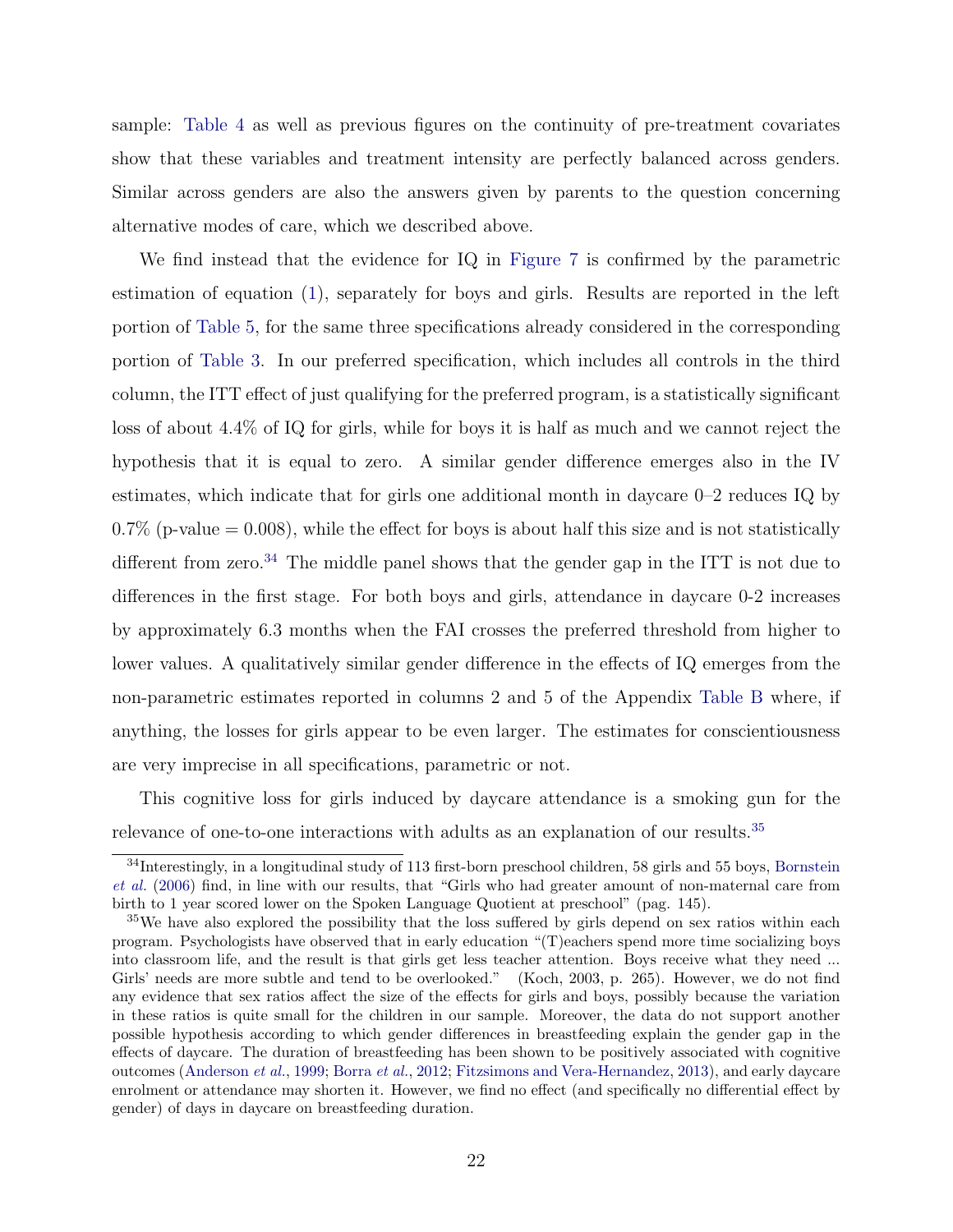#### 7.2 The role of family background

To further support the interpretation suggested in the previous section, we investigate whether the gender differences in the effect of daycare  $0-2$  become more evident when one-toone interactions at home are complemented by a richer set of cultural and economic resources offered by a more affluent family background.

We explore the role of resources at home by separating children in two groups according to whether the preferred threshold to which they are associated is above or below the median of all preferred thresholds.<sup>[36](#page-25-1)</sup> Results are reported in [Table 6](#page-45-0) for girls only and for girls and boys together.<sup>[37](#page-25-2)</sup> Estimates in the left portion of the table are for the less affluent group, and refer to the effect of daycare  $0-2$  around a preferred threshold of  $\in 16.4K$  on average, while in the right portion the focus is on the more affluent group, around a threshold of about  $\epsilon$ 33.0K. When the outcome is IQ, in the top panel, girls from more affluent families appear to suffer a quite large  $1.6\%$  loss for every additional month of daycare 0–2. When all children are considered together the loss drops to  $1.1\%$ , suggesting that daycare  $0-2$ attendance is particularly detrimental for girls with a more favorable home environment. The point estimate for less affluent girls is essentially zero, although with a relatively large standard error. Interestingly, also in the case of conscientiousness we now see a consistently negative effect of time spent in daycare 0-2 for girls in affluent families, although standard errors are again large.

#### <span id="page-25-0"></span>8 Conclusions

To the best of our knowledge, this is the first paper that studies the effects time spent in daycare 0–2 for children from advantaged households, like those with two cohabiting parents in one of the most highly educated and richest Italian cities. For this population as a whole, our results indicate quantitatively and statistically significant losses only for girls. Moreover, these losses are even more pronounced when, within this population, we look at children with more affluent parents. These are typically the relevant marginal subjects to be considered

<span id="page-25-2"></span><span id="page-25-1"></span><sup>36</sup>[Cattaneo](#page-30-13) *et al.* [\(2015\)](#page-30-13) recommend this practice in the presence of multiple thresholds.

<sup>&</sup>lt;sup>37</sup>Given the very small sample size defined by the intersection of gender and type of threshold, the first stage for boys is not sufficiently precise.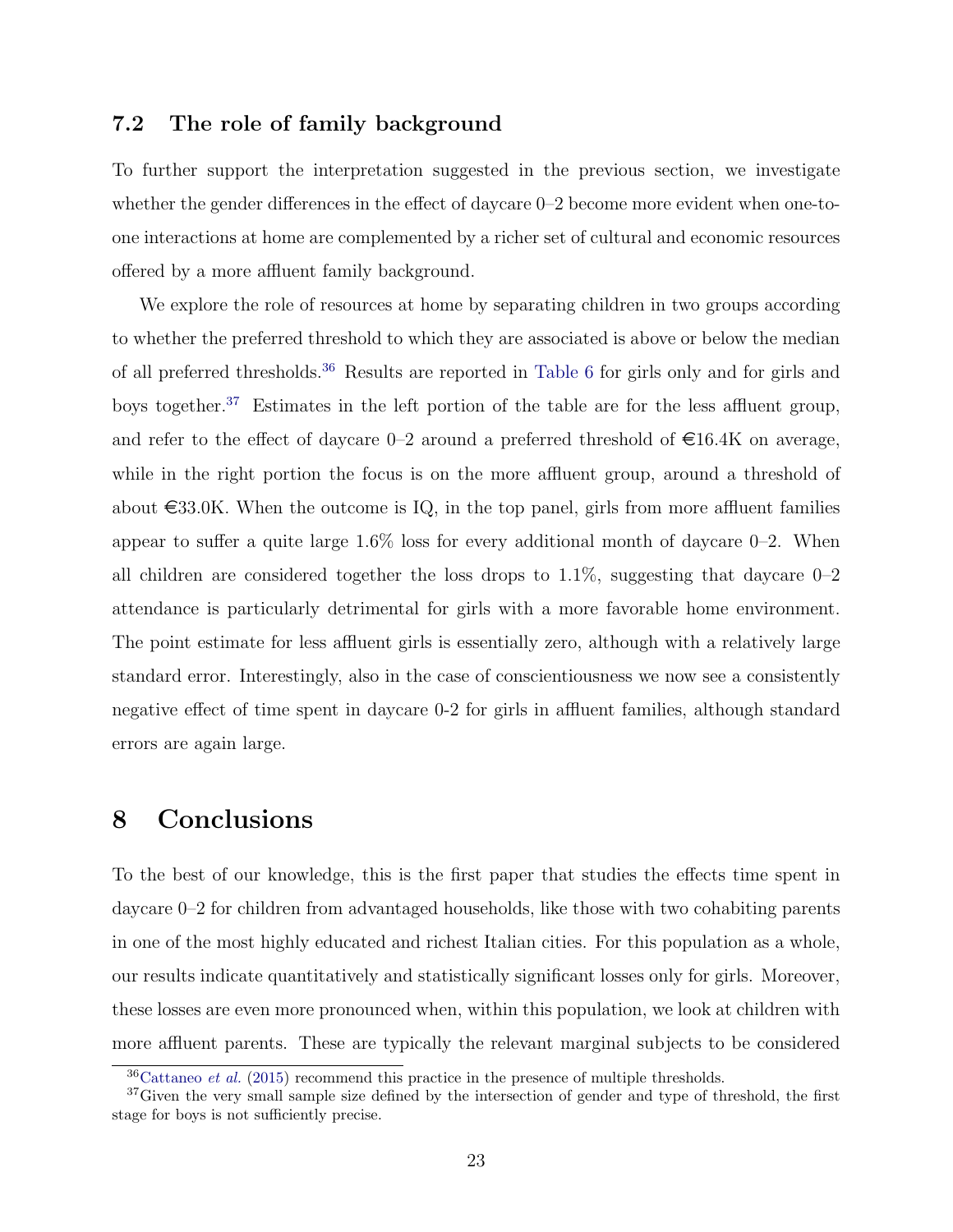in an evaluation of daycare expansions for the worldwide increasing community of families in which both parents want to work.

Our results seem relevant not only because of their novelty with respect to the literature, but more importantly because they implicitly support the hypothesis, suggested by psychologists, according to which the sign and size of the effects of daycare  $0-2$  are mostly driven by three factors: whether this early life experience deprives children of one-to-one interactions with adults at home, by the quality of these interactions and by whether children can make good use of them.

For the girls of affluent families that we have studied, daycare  $0-2$  has a negative effect on cognitive outcomes precisely because the adults-to-children ratio in the Bologna Daycare System is relatively low with respect to the home environment, because the quality of the interaction at home that the daycare arrangement crowds out is high, and because these girls are developed enough, at this young age, to exploit high quality interactions with adults that for boys are not as valuable.

These results suggest that in the design of daycare expansions for children at very early ages, a careful cost benefit analysis should be performed to evaluate whether the adult-tochild ratios that would be necessary to avoid negative effects are privately and socially cost effective with respect to alternative care modes. Moreover, the gender gap in the effects of daycare 0–2 that we uncover, points to the desirability of some diversification of daycare activities for boys and girls, based on their respective maturity.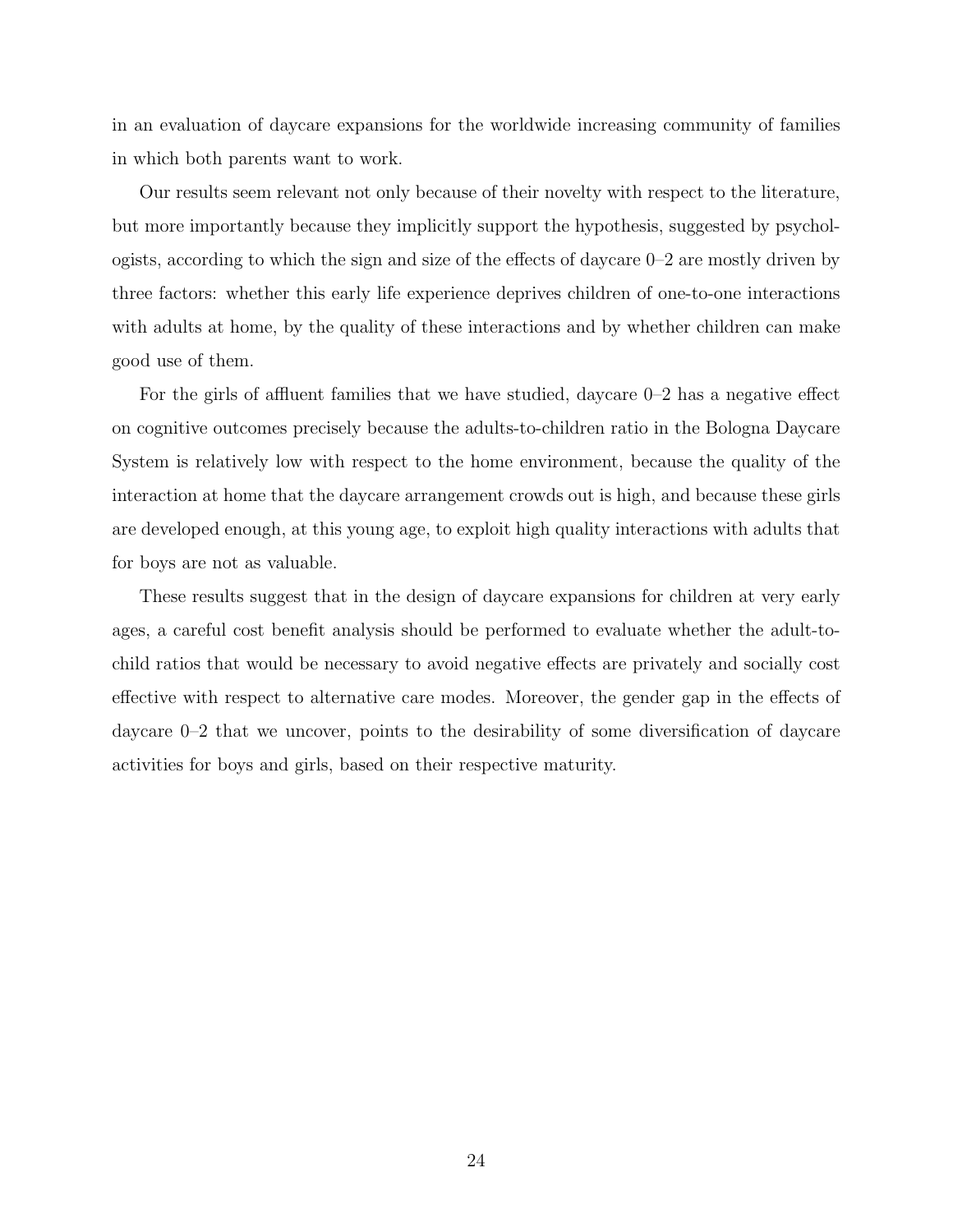### 9 Appendix

#### <span id="page-27-0"></span>9.1 How the Family Affluence Index is constructed

The Family Affluence Index is the ISEE (*Indicatore della Situazione Economica Equivalente*) which is used by the Italian public administration to determine access priority and fees for a wide range of public services. For the years we consider the index is computed in three steps. First, earnings of all family members living in the household are added to the income from financial activities in a given year. The latter is estimated by applying the average interest rate on 10-year government bonds during the previous year to all financial assets held by family members. If the family pays a rent for its primary dwelling, then an allowance of up to about  $\epsilon$ 5,000 is subtracted from this total income component. Denote with  $I_{it}$  this total income component.

Second, the net wealth component is the sum of the values of all non-housing assets (at face value, except for stocks which are priced at their market value at the end of the previous year), and the value of the housing stock (register value), net of the maximum between about  $\epsilon$ 50,000 and the residual value of all mortgage loans for which that stock is a collateral. A further allowance of up to about  $\epsilon$ 15,000 can be subtracted from the value of non-housing assets. The 20% of such measure of net wealth is the net wealth component that we denote by  $W_{it}$ .

Finally, the resulting total income and net wealth index is adjusted for family size by dividing the total income and net wealth components by a concave transformation of family size: 1.00 for a single-person household, 1.57 for a two-person household, 2.04 for three members, 2.46 for four members, 2.85 for five members. For households with more than five members, a coefficient of 0.35 is added to the family size factor for each additional member from the sixth onward. The family size factor is further increased by 0.2 if the household has a single-parent with children below 18, 0.2 if the household has two-working-parents , and 0.5 for each family member with a permanent disability. Denoting with  $S_{it}$  the family size factor, the FAI index is:  $Y_{it} = (I_{it} + W_i)/S_{it}$ .

#### <span id="page-27-1"></span>9.2 Stacking thresholds and observations at zero distance

Some specific features of our institutional setting need to be clarified in order to explain why we drop observations at zero distance from thresholds when we center at zero and stack thresholds for descriptive purposes and to estimate treatment effects non-parametrically. These specific features highlight a potential problem of stacking thresholds in RD designs, which may be common to other relevant settings but that seems to have been overlooked in the literature. This potential problem is similar but not identical to the one highlighted by [DeChaisemartin and Behaghel](#page-30-14) [\(2015\)](#page-30-14), on which we come back below.

Consider a simple example with two programs only: "Poor" and "Rich". The "Poor" program attracts 80% of applications and has a low FAI threshold. The "Rich" program attracts instead only 20% of applications and has a high FAI threshold. When we stack thresholds and consider the distance from each threshold as the running variable, the average of a covariate (e.g. FAI itself) in a neighbourhood of zero distance (but excluding subjects exactly at zero distance) is an average of "Poor" and "Rich" values with weights that are respectively 0.8 and 0.2. At exactly zero distance, instead, there is one observation for each program and therefore the "Poor" and the "Rich" FAI values at exactly zero distance are averaged with equal weights of 0.5. Therefore, while the average of FAI (or of any other pre-treatment covariate) is a continuous function of the distance from the threshold *around zero distance*, it is instead discontinuous *exactly at zero distance*.

Moreover the density around zero distance would be a mixture of the densities around the two separate thresholds and this creates further problems if we modify the above simple example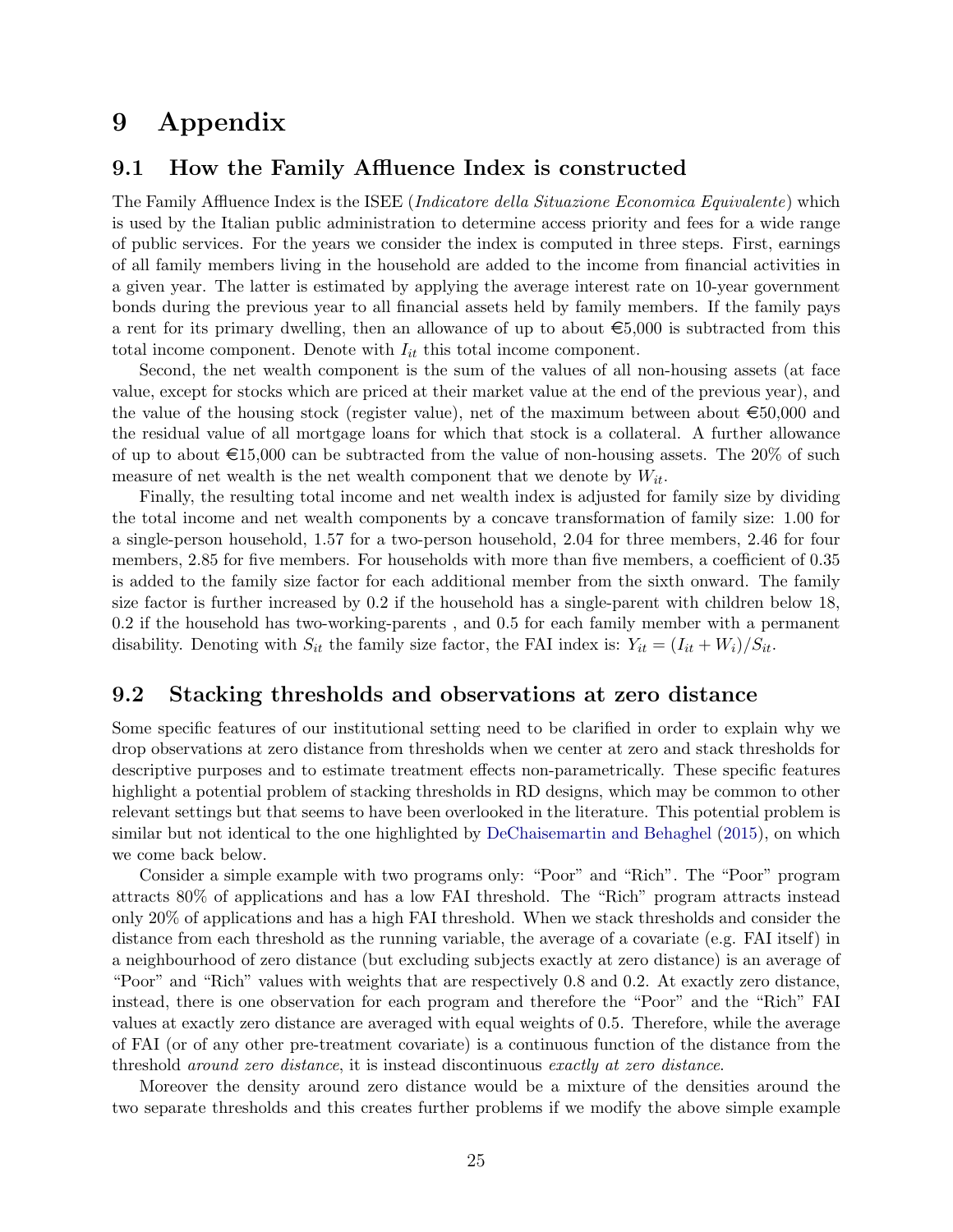allowing for a larger number of programs (as it is the case in our setting). If densities are continuous at the different thresholds, after centering and stacking them there would be continuity also of the density of the distance *around zero*. However, *exactly at zero* we would observe a probability mass spike because at this value of the distance we would have one observation for each program, corresponding to each threshold. In the real situation analysed in this paper there are 545 programs with rationing in basket 4 and in all of them there is a child with exactly zero distance from the correspondent Final threshold, but the probability of observing any other specific value different than zero is theoretically null and effectively small because the FAI is a continuous variable.

[DeChaisemartin and Behaghel](#page-30-14) [\(2015\)](#page-30-14) suggest that observations at exactly zero distance from thresholds should be dropped independently of whether the analysis is conducted on thresholds that are centered at zero and stacked. In their settings subjects are characterised by an intrinsic type: being a "accepter" or a "refuser" of a potential offer. While the proportion of accepters is continuous around a threshold, it must be exactly one for subjects located precisely at the threshold. Therefore, independently of stacking, these subjects should be dropped from the analysis. Note, however, that given how we use FAI final thresholds to construct a RD design around Preferred FAI thresholds (see [Section 4.2\)](#page-13-2), the problem discussed in [DeChaisemartin and Behaghel](#page-30-14) [\(2015\)](#page-30-14) does not apply to our parametric analysis.

The problem we highlight may also be reminiscent of the "Donut" problem discussed in [Barreca](#page-29-12) *[et al.](#page-29-12)* [\(2015\)](#page-29-12), but has a very different origin. In that setting, observations at exactly zero distance are problematic because of heaping and manipulation of the running variable. In our setting, there is no heaping and manipulation and the problem originates from stacking thresholds in a situation in which:

- a in each program the threshold is the value of the running variable corresponding to the last child who receives an offer and accepts it;
- b the running variable is continuous and not uniformly distributed;
- c there is a large number of thresholds.

#### <span id="page-28-0"></span>9.3 Continuity of pre-treatment variables

As a further, explicit test of the continuity of pre-treatment covariates, we follow [Abdulkadirolu](#page-29-13) *[et al.](#page-29-13)* [\(2014\)](#page-29-13) and estimate a system of 8 equations (one for each covariate  $x_{it} \in X_{it}$  of equation [\(1\)](#page-19-4) via Seemingly Unrelated Regression and then we test the joint significance of the instrument defined by equation [\(2\)](#page-19-5) across the system equations. The system is represented by:

<span id="page-28-1"></span>
$$
x_{it} = \alpha + \beta P_{it} + \gamma A_{it} + f(Y_{it}) + \epsilon_{it},\tag{5}
$$

where  $x_{it}$  is one of the following: years of father education, years of mother education, father year of birth, mother year of birth, number of siblings at the time of the first application, whether the father was self-employed at the time of the first application, whether the mother was self-employed at the time of the first application, whether Cesarean delivery of the child. [Table A](#page-40-0) reports results and test statistics. Continuity is never rejected.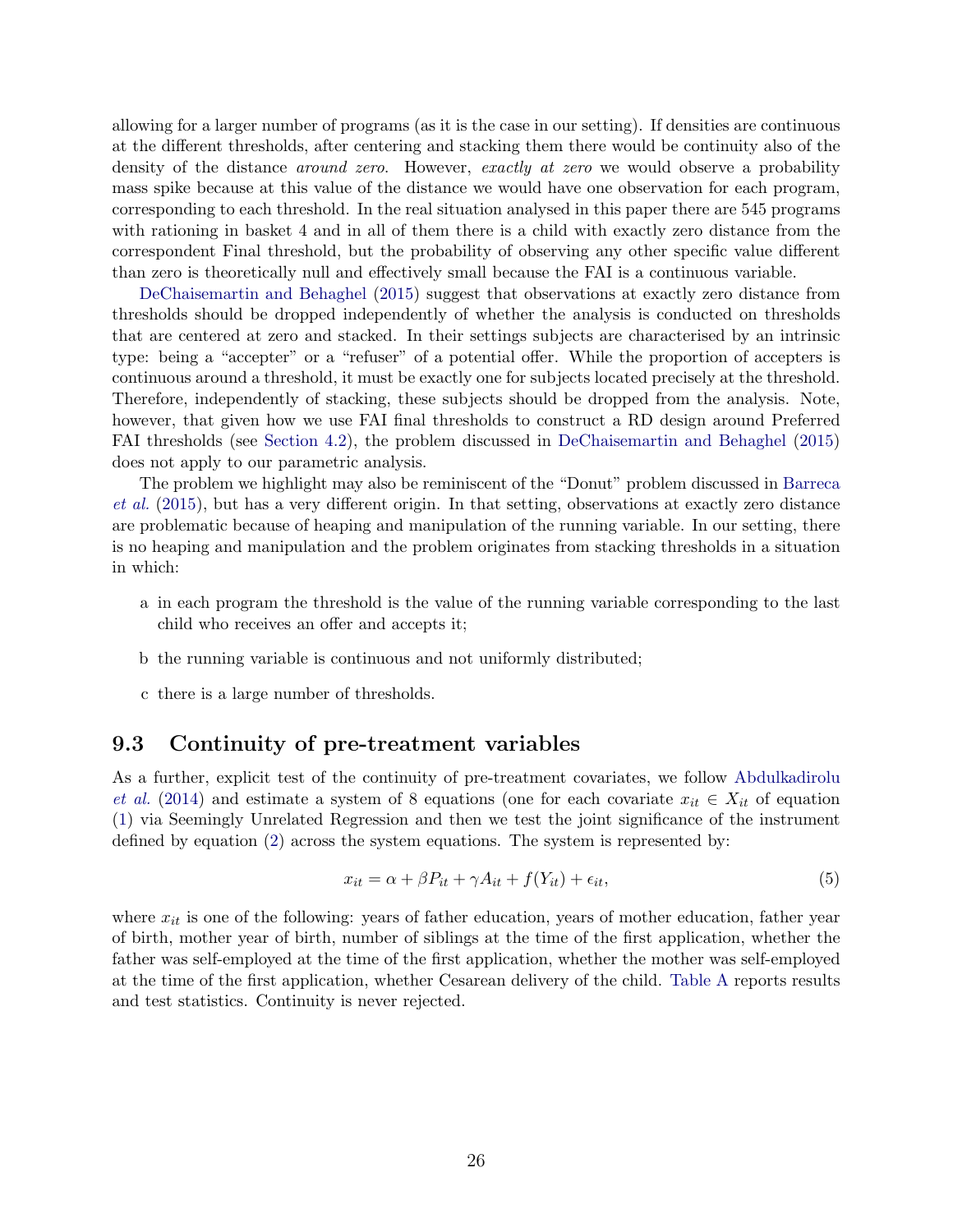### References

- <span id="page-29-6"></span>Abdulkadiroglu, A., Angrist, J. D., Narita, Y., Pathak, P. A., 2015, Research design meets market design: Using centralized assignment for impact evaluation, Working Paper 21705, National Bureau of Economic Research.
- <span id="page-29-13"></span>Abdulkadirolu, A., Angrist, J., Pathak, P., 2014, The Elite Illusion: Achievement Effects at Boston and New York Exam Schools, Econometrica 82, 137–196.
- <span id="page-29-7"></span>Adi-Japha, E., Klein, P. S., 2009, Relations Between Parenting Quality and Cognitive Performance of Children Experiencing Varying Amounts of Childcare, Child Development 80, 893–906.
- <span id="page-29-1"></span>Almond, D., Currie, J., 2011, Human Capital Development Before Age Five, volume 4, Part B of *Handbook of Labor Economics*, 1315 – 1486, Elsevier.
- <span id="page-29-10"></span>Anderson, J. W., Johnstone, B. M., Remley, D. T., 1999, Breast-feeding and cognitive development: a meta-analysis, The American Journal of Clinical Nutrition 70, 525–535.
- <span id="page-29-2"></span>Anderson, M. L., 2008, Multiple Inference and Gender Differences in the Effects of Early Intervention: A Reevaluation of the Abecedarian, Perry Preschool, and Early Training Projects, Journal of the American Statistical Association 103, 1481–1495.
- <span id="page-29-3"></span>Baker, M., Gruber, J., Milligan, K., 2008, Universal Child Care, Maternal Labor Supply, and Family Well-Being, Journal of Political Economy 116, 709–745.
- <span id="page-29-4"></span>Baker, M., Gruber, J., Milligan, K., 2015, Non-Cognitive Deficits and Young Adult Outcomes: The Long-Run Impacts of a Universal Child Care Program, Working Paper 21571, National Bureau of Economic Research.
- <span id="page-29-12"></span>Barreca, A. I., Lindo, J. M., Waddell, G. R., 2015, Heaping-Induced Bias in Regression-Discontinuity Designs, Economic Inquiry .
- <span id="page-29-5"></span>Bernal, R., Keane, M. P., 2011, Child Care Choices and Children's Cognitive Achievement: The Case of Single Mothers, Journal of Labor Economics 29, pp. 459–512.
- <span id="page-29-0"></span>Borghans, L., Duckworth, A. L., Heckman, J. J., ter Weel, B., 2008, The Economics and Psychology of Personality Traits, Journal of Human Resources 43, 972–1059.
- <span id="page-29-9"></span>Bornstein, M., Hahn, C.-S., Gist, N., Haynes, M., 2006, Long term cumulative effects of childcare on children's mental development and socioemotional adjustment in a non-risk sample: the moderating effects of gender, Early Child Development and Care 176, 129–156.
- <span id="page-29-8"></span>Bornstein, M. H., Hahn, C.-S., Haynes, O. M., 2004, Specific and general language performance across early childhood: Stability and gender considerations, First Language 24, 267–304.
- <span id="page-29-11"></span>Borra, C., Iacovou, M., Sevilla, A., 2012, The effect of breastfeeding on children's cognitive and noncognitive development , Labour Economics 19, 496 – 515.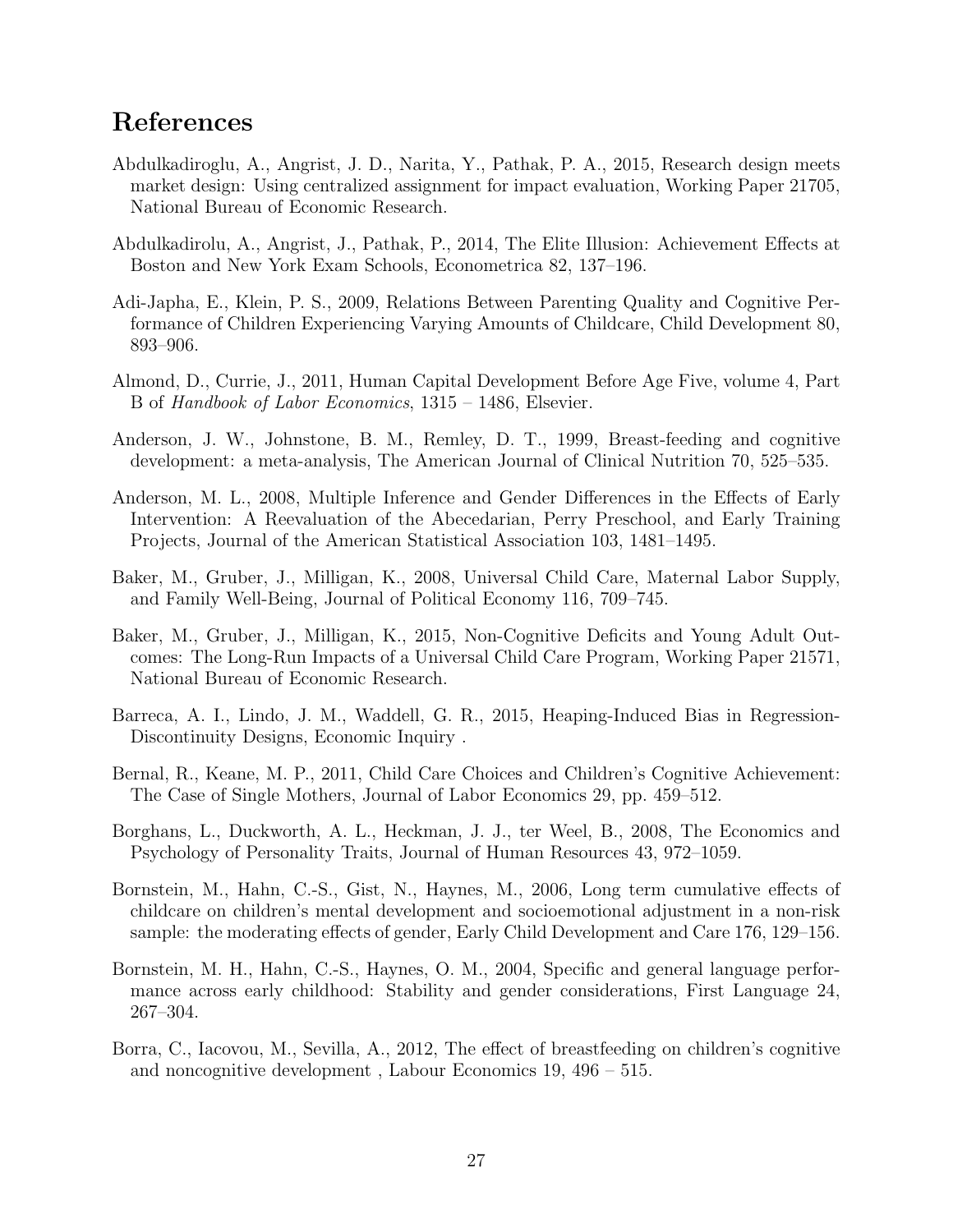- <span id="page-30-12"></span>Brooks-Gunn, Jeanne, W.-J. H., Waldfogel, J., 2002, Maternal Employment and Child Cognitive Outcomes in the First Three Years of Life: The NICHD Study of Early Child Care, Child Development 73, 1052?1072.
- <span id="page-30-15"></span>Calonico, S., Cattaneo, M. D., Titiunik, R., 2014a, Robust Data Driven Inference in the Regression-Discontinuity Design, The Stata Journal 14, 909–946.
- <span id="page-30-7"></span>Calonico, S., Cattaneo, M. D., Titiunik, R., 2014b, Robust Nonparametric Confidence Intervals for Regression-Discontinuity Designs, Econometrica 82, 2295–2326.
- <span id="page-30-4"></span>Campbell, F. A., Ramey, C. T., 1994, Effects of Early Intervention on Intellectual and Academic Achievement: A Follow-up Study of Children from Low-Income Families, Child Development 65, 684–698.
- <span id="page-30-0"></span>Carneiro, P., Cunha, F., Heckman, J., 2003, Interpreting The Evidence of Family Influence on Child Development, Mimeo.
- <span id="page-30-2"></span>Carneiro, P., Ginja, R., 2014, Long-Term Impacts of Compensatory Preschool on Health and Behavior: Evidence from Head Start, American Economic Journal: Economic Policy 6, 135–73.
- <span id="page-30-5"></span>Carneiro, P., Lken, K. V., Salvanes, K. G., 2015, A Flying Start? Maternity Leave Benefits and Long-Run Outcomes of Children, Journal of Political Economy 123, pp. 365–412.
- <span id="page-30-8"></span>Cartmill, E., Armstrong, B., Gleitman, L., Goldin-Meadow, S., Medina, T., Trueswell, J., 2013, Quality of early parent input predicts child vocabulary 3 years later, PNAS 110, pp. 11278–11283.
- <span id="page-30-13"></span>Cattaneo, M., Keele, L., Titiunik, R., Vazquez-Bare, G., 2015, Interpreting Regression Discontinuity Designs with Multiple Cutoffs, Mimeo.
- <span id="page-30-11"></span>Clarke-Stewart, K., Gruber, C., Fitzgerald, L., 1994, Children at home and in day care , L. Erlbaum Associates, Hillsdale, NJ.
- <span id="page-30-9"></span>Csibra, G., Gergely, G., 2009, Natural Pedagogy, Philosophical Transactions of the Royal Society B 13, 148–153.
- <span id="page-30-10"></span>Csibra, G., Gergely, G., 2011, Natural Pedagogy as evolutionary adaptation, Trends in Cognitive Sciences 366, 1149–1157.
- <span id="page-30-1"></span>Cunha, F., Heckman, J., 2007, The Technology of Skill Formation, American Economic Review 97, 31–47.
- <span id="page-30-6"></span>Currie, J., 2001, Early Childhood Education Programs, Journal of Economic Perspectives 15, 213–238.
- <span id="page-30-14"></span>DeChaisemartin, C., Behaghel, L., 2015, Next please! A new definition of the treatment and control groups for randomizations with waiting lists, Mimeo.
- <span id="page-30-3"></span>Del Boca, D., Pronzato, C., Sorrenti, G., 2015, When rationing plays a role: selection criteria in the Italian early child care system, Carlo Alberto Notebooks 399, Collegio Carlo Alberto.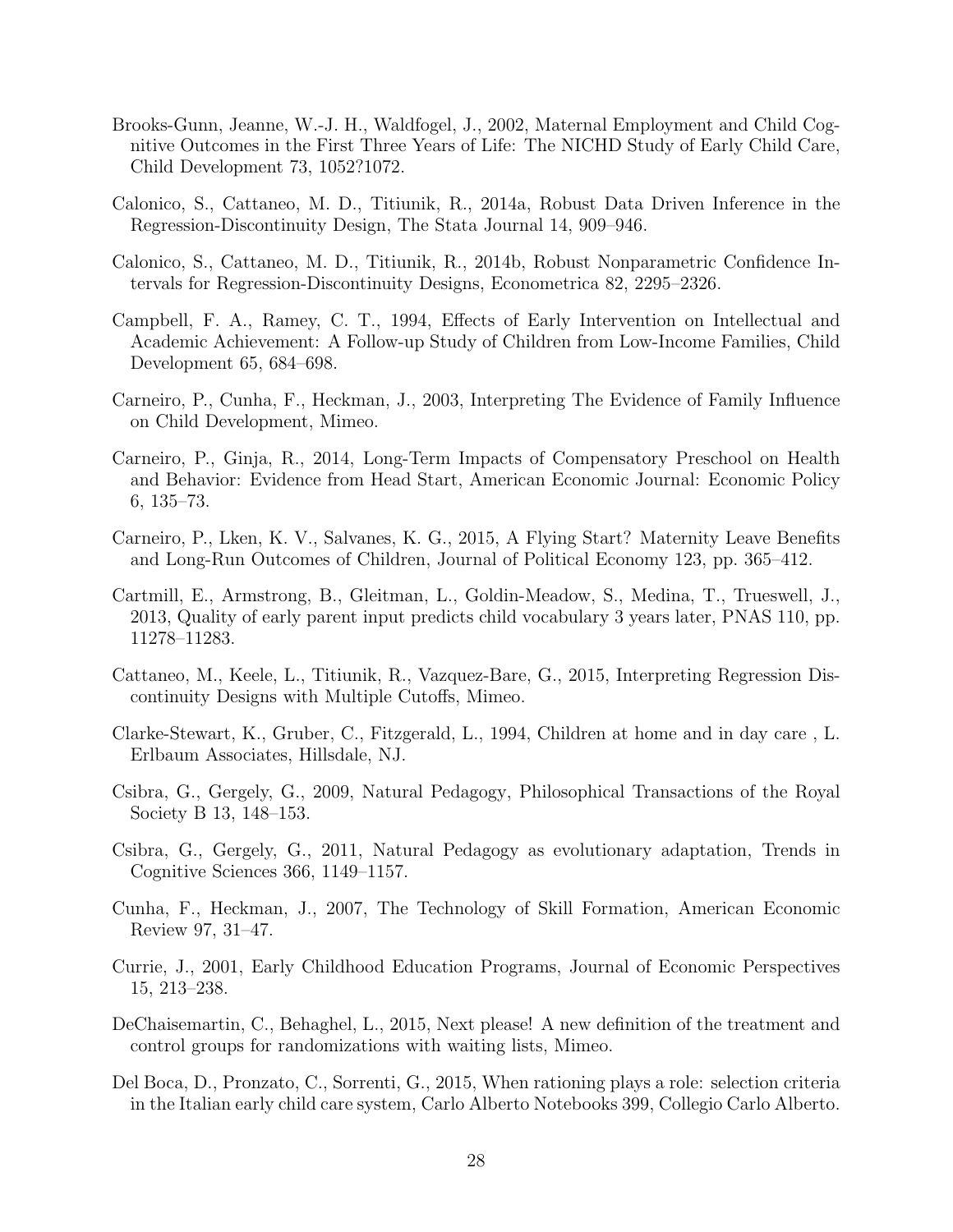- <span id="page-31-7"></span>Drange, N., Havnes, T., 2015, Child Care Before Age Two and the Development of Language and Numeracy: Evidence from a Lottery, IZA Discussion Papers 8904, Institute for the Study of Labor (IZA).
- <span id="page-31-3"></span>Duncan, G. J., Magnuson, K., 2013, Investing in Preschool Programs, Journal of Economic Perspectives 27, 109–32.
- <span id="page-31-6"></span>Dustmann, C., Raute, A., Schönberg, U., 2013, Does Universal Child Care Matter? Evidence from a Large Expansion in Pre-School Education, Mimeo.
- <span id="page-31-0"></span>Elango, S., Garca, J. L., Heckman, J. J., Hojman, A., 2015, Early childhood education, Working Paper 21766, National Bureau of Economic Research.
- <span id="page-31-1"></span>Felfe, C., Lalive, R., 2014, Does Early Child Care Help or Hurt Childrens's Development?, IZA Discussion Papers 8484, Institute for the Study of Labor (IZA).
- <span id="page-31-5"></span>Felfe, C., Nollenberger, N., Rodrguez-Planas, N., 2015, Cant Buy Mommys Love? Universal Childcare and Children's Long-Term Cognitive Development, Journal of Population Economics 28, 393–422.
- <span id="page-31-13"></span>Fenson, L., Dale, P. S., Reznick, J. S., Bates, E., Thal, D. J., Pethick, S. J., Tomasello, M., Mervis, C. B., Stiles, J., 1994, Variability in Early Communicative Development, Monographs of the Society for Research in Child Development 59, pp.  $i+iii-v+1-185$ .
- <span id="page-31-15"></span>Fitzsimons, E., Vera-Hernandez, M., 2013, Food for Thought? Breastfeeding and Child Development, IFS Working Papers (W13/31).
- <span id="page-31-10"></span>Gale, D., Shapley, L., 1962, College Admissions and the Stability of Marriage, American Mathematical Monthly 69, pp. 9–15.
- <span id="page-31-14"></span>Galsworthy, M. J., Dionne, G., Dale, P. S., Plomin, R., 2000, Sex differences in early verbal and non-verbal cognitive development, Developmental Science 3, 206–215.
- <span id="page-31-8"></span>Garber, H., 1988, The Milwaukee Project: Preventing Mental Retardation in Children At Risk, Technical report, American Association on Mental Retardation.
- <span id="page-31-9"></span>Gottfredson, L. S., 1997, Mainstream science on intelligence: An editorial with 52 signatories, history, and bibliography, Intelligence 24, 13 – 23, special Issue Intelligence and Social Policy.
- <span id="page-31-12"></span>Gunderson, E. A., Gripshover, S. J., Romero, C., Dweck, C. S., Goldin-Meadow, S., Levine, S. C., 2013, Parent praise to 1- to 3-year-olds predicts children's motivational frameworks 5 years later, Child Development 84, 1526–1541.
- <span id="page-31-11"></span>Hart, B., Risley, T., 1995, Meaningful Differences in the Everyday Experience of Young American Children , Brookes Publishing Co., Baltimore MD.
- <span id="page-31-4"></span>Havnes, T., Mogstad, M., 2015, Is Universal Child Care Leveling the Playing Field?, Journal of Public Economics 127, 100 – 114.
- <span id="page-31-2"></span>Heckman, J. J., Mosso, S., 2014, The Economics of Human Development and Social Mobility, Annual Review of Economics 27, 109–32.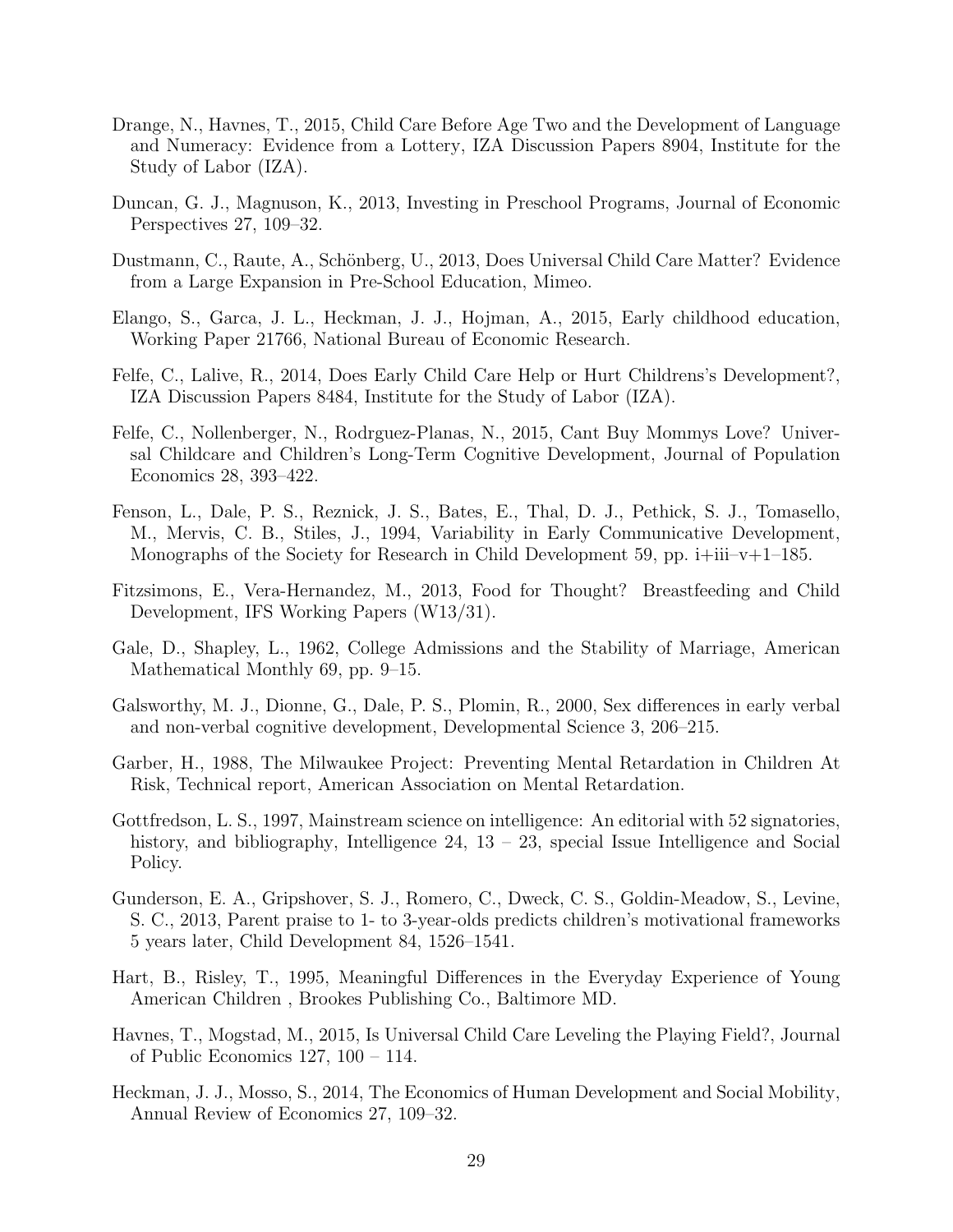- <span id="page-32-4"></span>Herbst, C. M., 2013, The Impact of Non-Parental Child Care on Child Development: Evidence from the Summer Participation Dip, Journal of Public Economics 105, 86 – 105.
- <span id="page-32-0"></span>Hewett, V., 2001, Examining the Reggio Emilia Approach to Early Childhood Education, Early Childhood Education Journal 29, 95–100.
- <span id="page-32-10"></span>Imbens, G. W., Lemieux, T., 2008, Regression discontinuity designs: A guide to practice, Journal of Econometrics 142, 615–635.
- <span id="page-32-5"></span>Kottelenberg, M. J., Lehrer, S. F., 2014a, Do the perils of universal childcare depend on the childs age?, CESifo Economic Studies 60, 338–365.
- <span id="page-32-6"></span>Kottelenberg, M. J., Lehrer, S. F., 2014b, The Gender Effects of Universal Child Care in Canada: Much ado about Boys?, Mimeo.
- <span id="page-32-11"></span>Lee, D. S., Lemieux, T., 2010, Regression discontinuity designs in economics, Journal of Economic Literature 48, 281–355.
- <span id="page-32-14"></span>Li, J., Johnson, S. E., Han, W.-J., Andrews, S., Kendall, G., Strazdins, L., Dockery, A., 2013, Parents' nonstandard work schedules and child well-being: A critical review of the literature, The Journal of Primary Prevention 35, 53–73.
- <span id="page-32-2"></span>Magnuson, K. A., Ruhm, C., Waldfogel, J., 2007, Does prekindergarten improve school preparation and performance?, Economics of Education Review 26, 33–51.
- <span id="page-32-9"></span>McCrary, J., 2008, Manipulation of the Running Variable in the Regression Discontinuity Design: A Density Test, Journal of Econometrics 142, 698–714.
- <span id="page-32-13"></span>McPherran Lombardi, C., Levine Coley, R., 2014, Early Maternal Employment and Childrens School Readiness in Contemporary Families, Developmental Psychology 50, 2071–2084.
- <span id="page-32-7"></span>Noboa-Hidalgo, G. E., Urza, S. S., 2012, The Effects of Participation in Public Child Care Centers: Evidence from Chile, Journal of Human Capital 6, 1 – 34.
- <span id="page-32-1"></span>Puma, M., Bell, S., Cook, R., Heid, C., Broene, P., Jenkins, F., Mashburn, A., Downer, J., 2012, Third Grade Follow-up to the Head Start Impact Study Final Report, OPRE Report 2012-45, Washington, DC: Office of Planning, Research and Evaluation, Administration for Children and Families, U.S. Department of Health and Human Services.
- <span id="page-32-8"></span>Roth, A. E., 2007, Deferred acceptance algorithms: History, theory, practice, and open questions, Working Paper 13225, National Bureau of Economic Research.
- <span id="page-32-12"></span>Rowe, M. L., Goldin-Meadow, S., 2009, Differences in early gesture explain SES disparities in child vocabulary size at school entry, Science 323, 951–953.
- <span id="page-32-3"></span>Zigler, E., Butterfield, E. C., 1968, Motivational Aspects of Changes in IQ Test Performance of Culturally Deprived Nursery School Children, Child Development 39, pp. 1–14.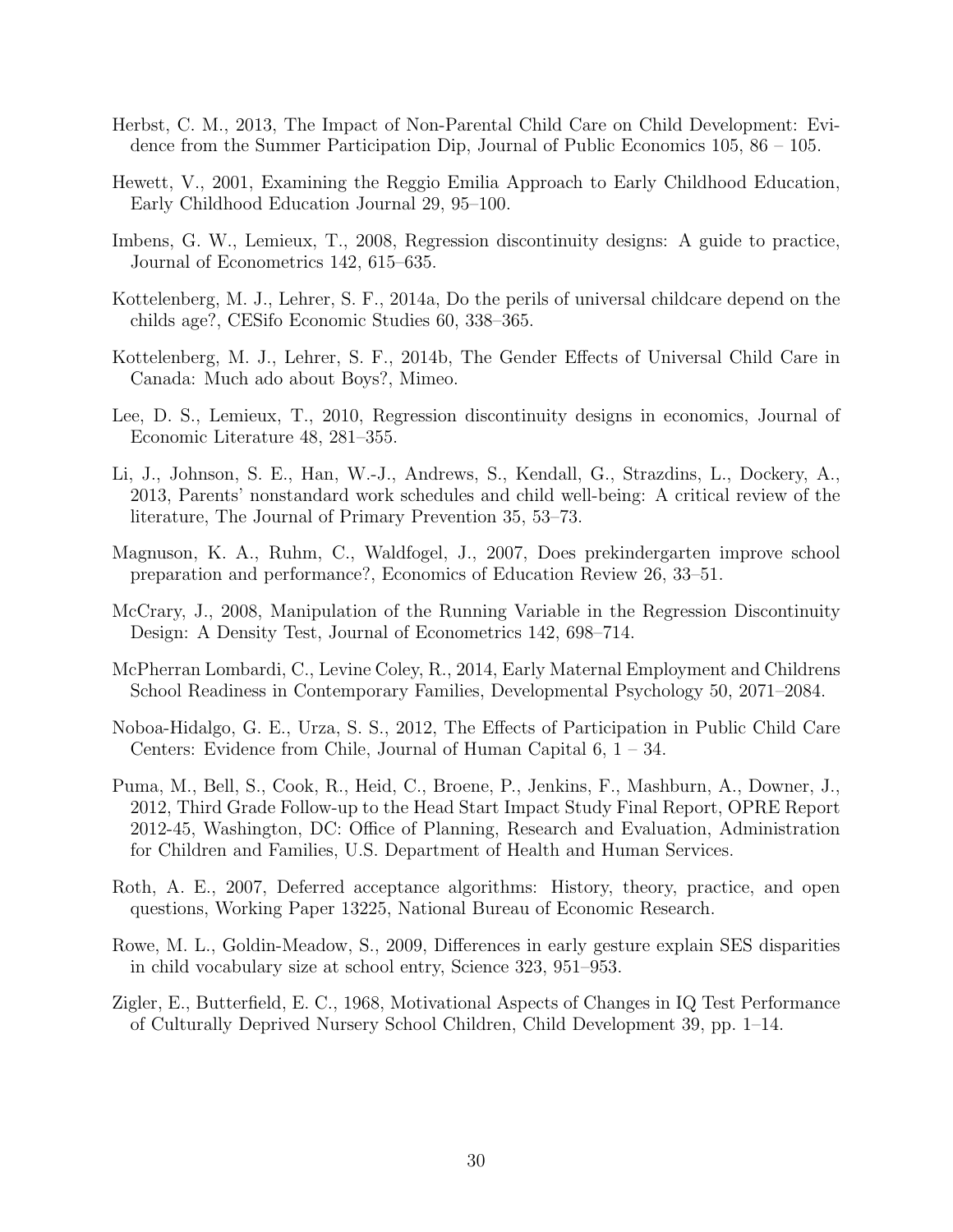# Figures and Tables

<span id="page-33-0"></span>

Figure 1: Persistence of Final FAI thresholds and Basket 4 vacancies over time

*Notes:* Each dot represents a program and the coordinates are either the Final FAI thresholds of that program in two consecutive years (left panel), or the vacant capacity for "basket 4" (two working parents) children in two consecutive years (right panel). FAI stands for Family Affluence Index. Sample: 238 programs with rationing for "basket 4" children in two consecutive years. The lack of persistence of Final FAI thresholds is of course even more evident for programs that are not offered every year.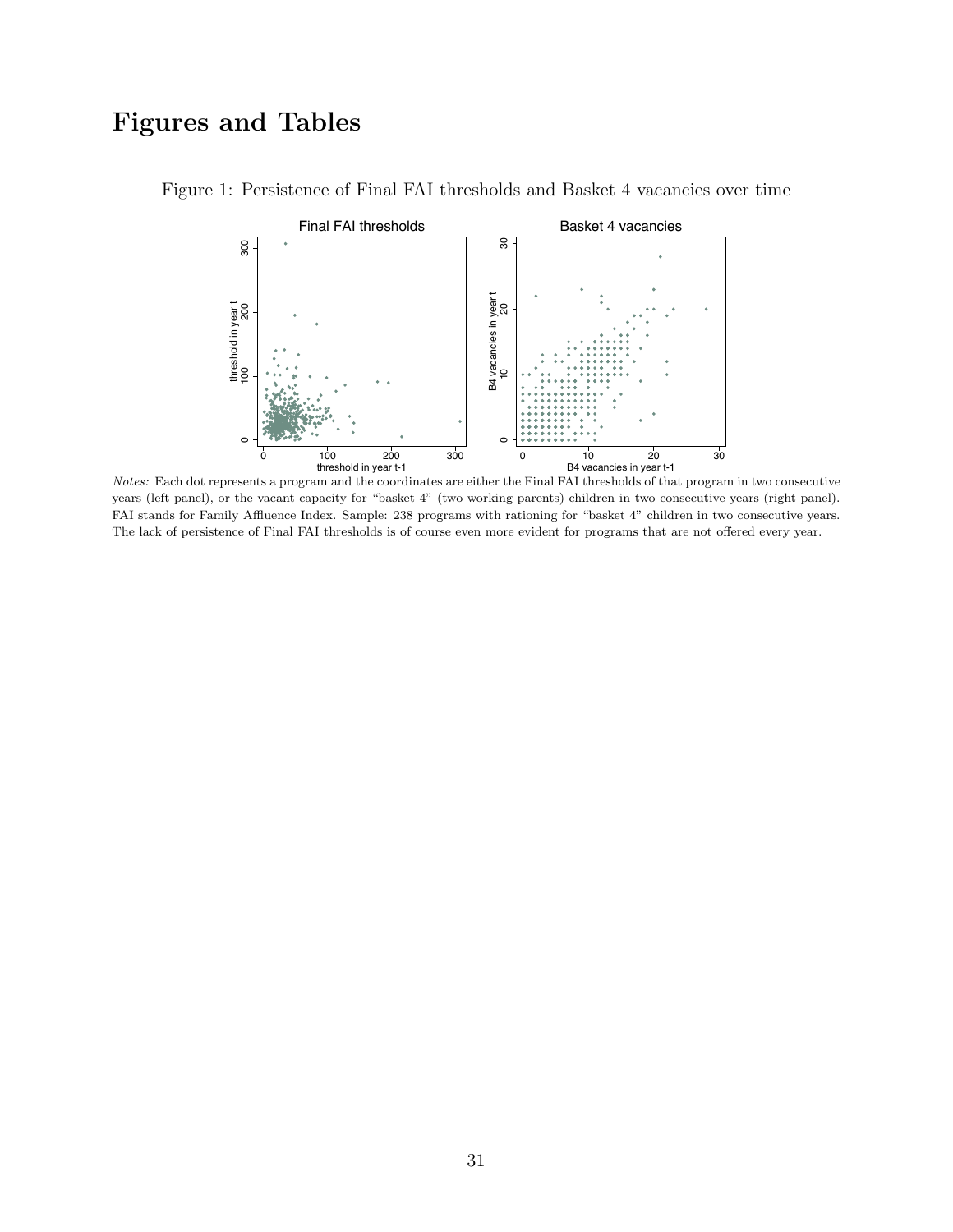

<span id="page-34-0"></span>Figure 2: Density of distance and continuity around Final FAI thresholds

*Notes:* The dots represent the frequency distribution (top-left panel) and the average of five pre-treatment variables (remaining panels) inside  $\in$ 2000 bins, plotted as a function of the distance (thousands of real  $\in$ ) of a child's FAI from her Final FAI threshold, by gender. The bold lines are LLR on the underlying individual observations, with a triangular kernel and optimal bandwidth selection, from [Calonico](#page-30-7) *et al.* [\(2014b\)](#page-30-7). FAI stands for Family Affluence Index. Sample: 5,089 children with two working parents, born between 1999 and 2005 who first applied for admission between 2001 and 2005, whose FAI distance from the Final FAI thresholds is at most  $\widehat{\in}50\mathrm{K}$  and is different from zero.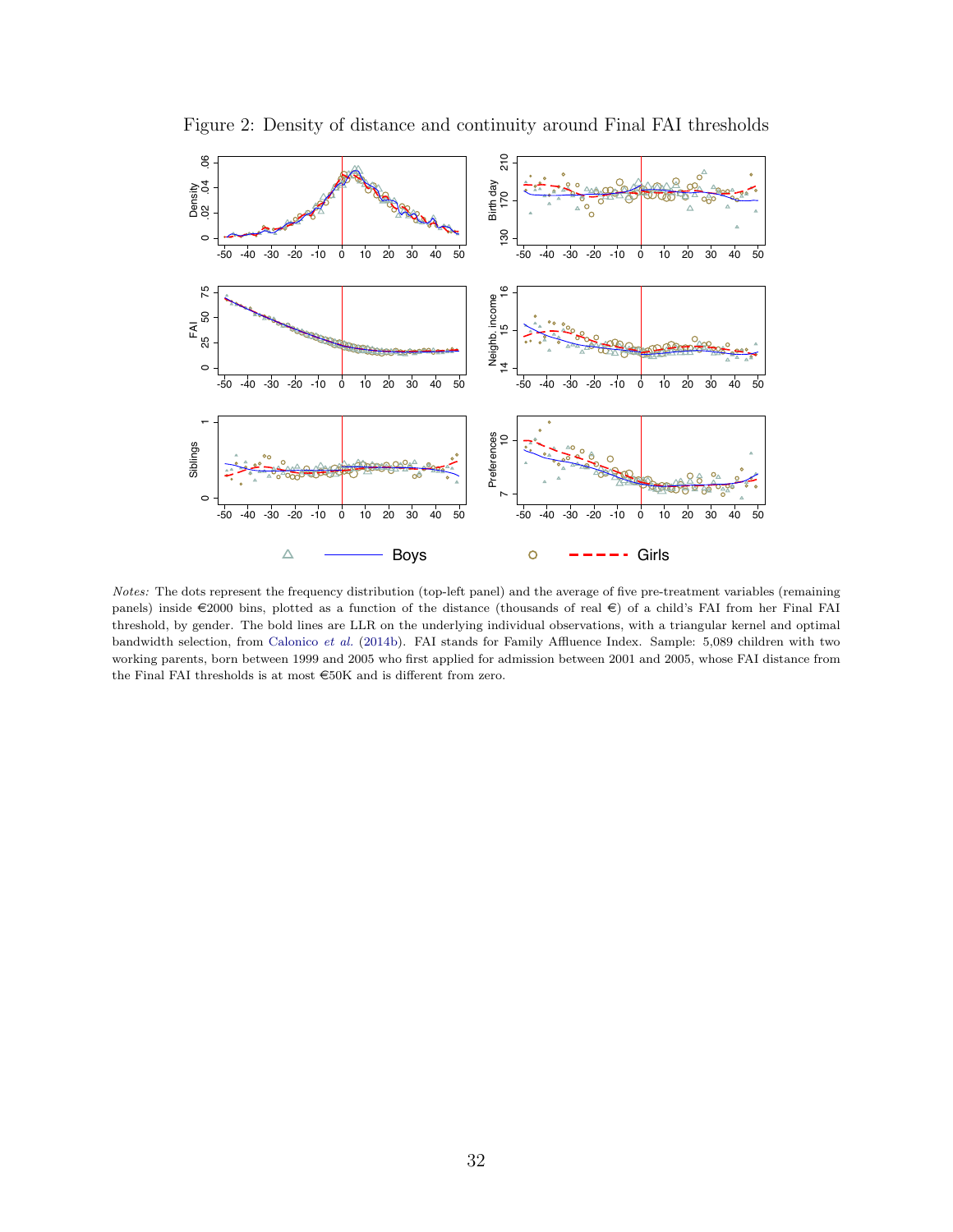<span id="page-35-0"></span>

#### Figure 3: Example: Maximum and Preferred FAI thresholds in the application set

*Notes:* This figure illustrates the definition of "Maximum" and " Preferred" FAI thresholds for a hypothetical child who first applies for admission in a given year listing five programs in her application set. FAI stands for Family Affluence Index.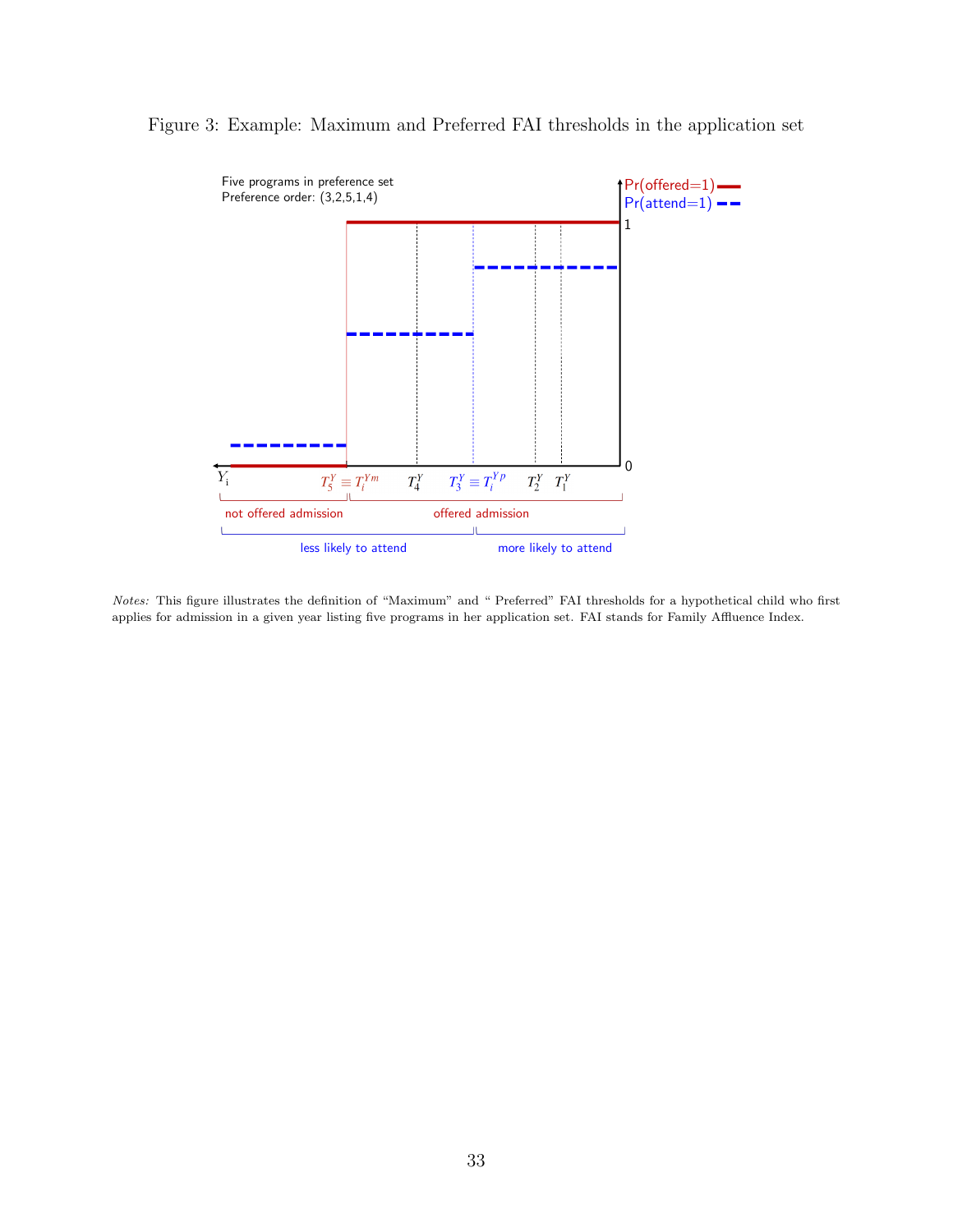

<span id="page-36-0"></span>Figure 4: Admission offers and attendance around Preferred FAI thresholds

*Notes:* The dots represent offer rates (left), attendance rates (middle) and average days of attendance at age 0–2 (right) inside  $\in$ 2000 bins, plotted as a function of the distance (thousands of real  $\in$ ) of a child's FAI from her Preferred FAI threshold, by gender. The bold lines are LLR on the underlying individual observations, with a triangular kernel and optimal bandwidth selection, from [Calonico](#page-30-7) *et al.* [\(2014b\)](#page-30-7). FAI stands for Family Affluence Index. Sample: 5,101 children with two working parents, born between 1999 and 2005 who first applied for admission between 2001 and 2005, whose FAI distance from the Preferred FAI threshold is at most  $\in\!50\mathrm{K}$  and is different from zero.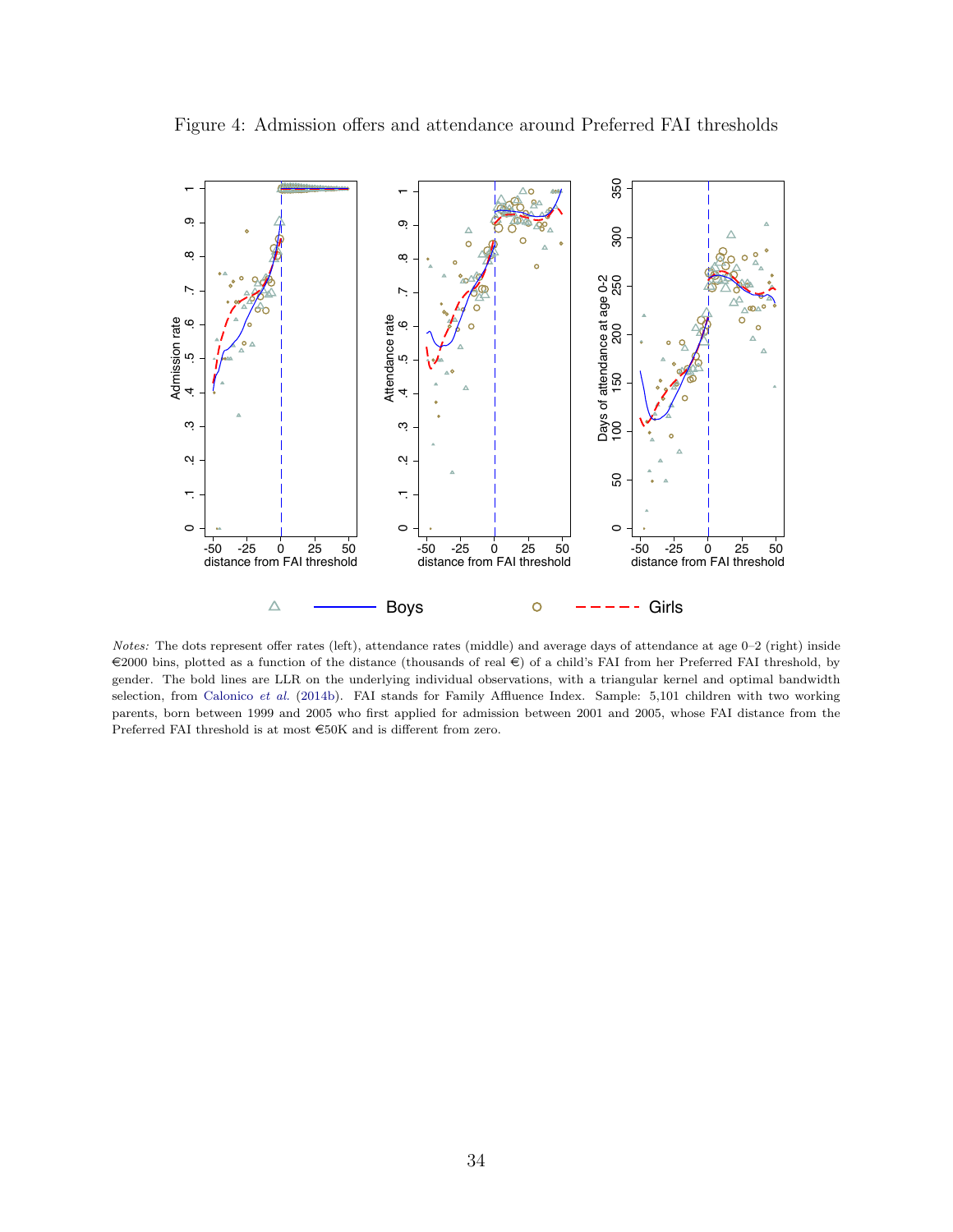<span id="page-37-0"></span>

Figure 5: Density of distance and continuity of covariates around Preferred FAI thresholds

*Notes:* The dots represent the frequency distribution (top-left panel) and the average of five pre-treatment variables (remaining panels) inside  $\in$ 2000 bins, plotted as a function of the distance (thousands of real  $\in$ ) of a child's FAI from her Preferred FAI threshold, by gender. The bold lines are LLR on the underlying individual observations, with a triangular kernel and optimal bandwidth selection, from [Calonico](#page-30-7) *et al.* [\(2014b\)](#page-30-7). FAI stands for Family Affluence Index. Sample: 5,101 children with two working parents, born between 1999 and 2005 who first applied for admission between 2001 and 2005, whose FAI distance from the Preferred FAI thresholds is at most  $\in\!50\mathrm{K}$  and is different from zero.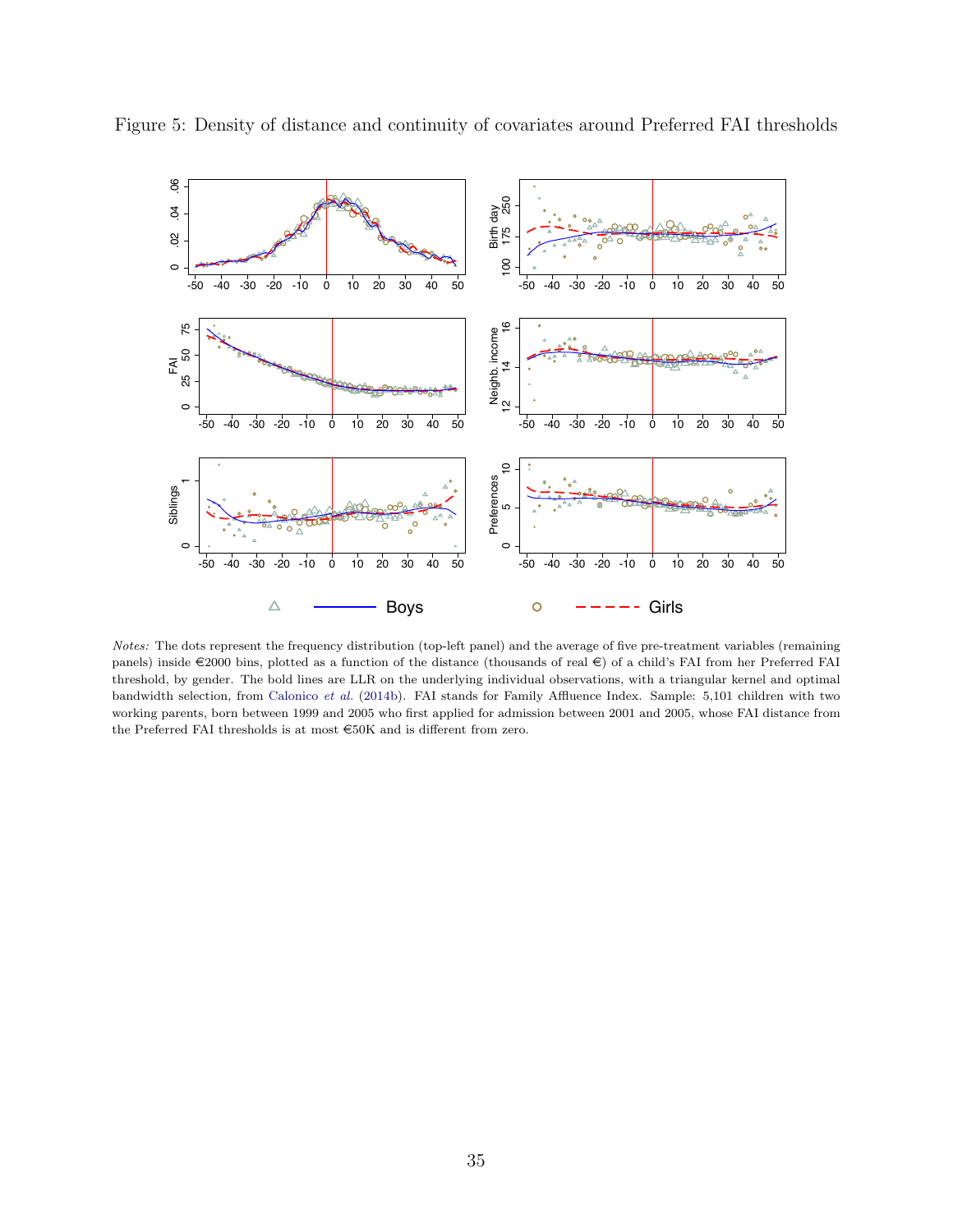

<span id="page-38-0"></span>Figure 6: Interviews and response rates around Preferred FAI thresholds

*Notes:* The top row shows the continuity of the invitation rate for the universe (left), the response rate of the invited (middle), and the interview rate for the universe (right) at the Preferred FAI threshold, by gender, as a function of the distance from the threshold, meausured in thousands of real  $\epsilon$ . The bold lines are LLR on the underlying individual observations, with a triangular kernel and optimal bandwidth selection, from [Calonico](#page-30-7) *et al.* [\(2014b\)](#page-30-7). The bottom row shows the absolute frequency distribution of children in the universe (left and right) and the invited (middle), and, on top of each bar, the corresponding distribution of invited (left) and interviewed children (middle and right) inside e2000 bins, plotted as a function of the distance (thousands of real  $\in$ ) of a child's FAI from her Preferred FAI threshold, by gender. FAI stands for Family Affluence Index. Sample: 5,101 children with two working parents, born between 1999 and 2005 who first applied for admission between 2001 and 2005, whose FAI distance from the Preferred FAI thresholds is at most  $\epsilon$ 50K and is different from zero.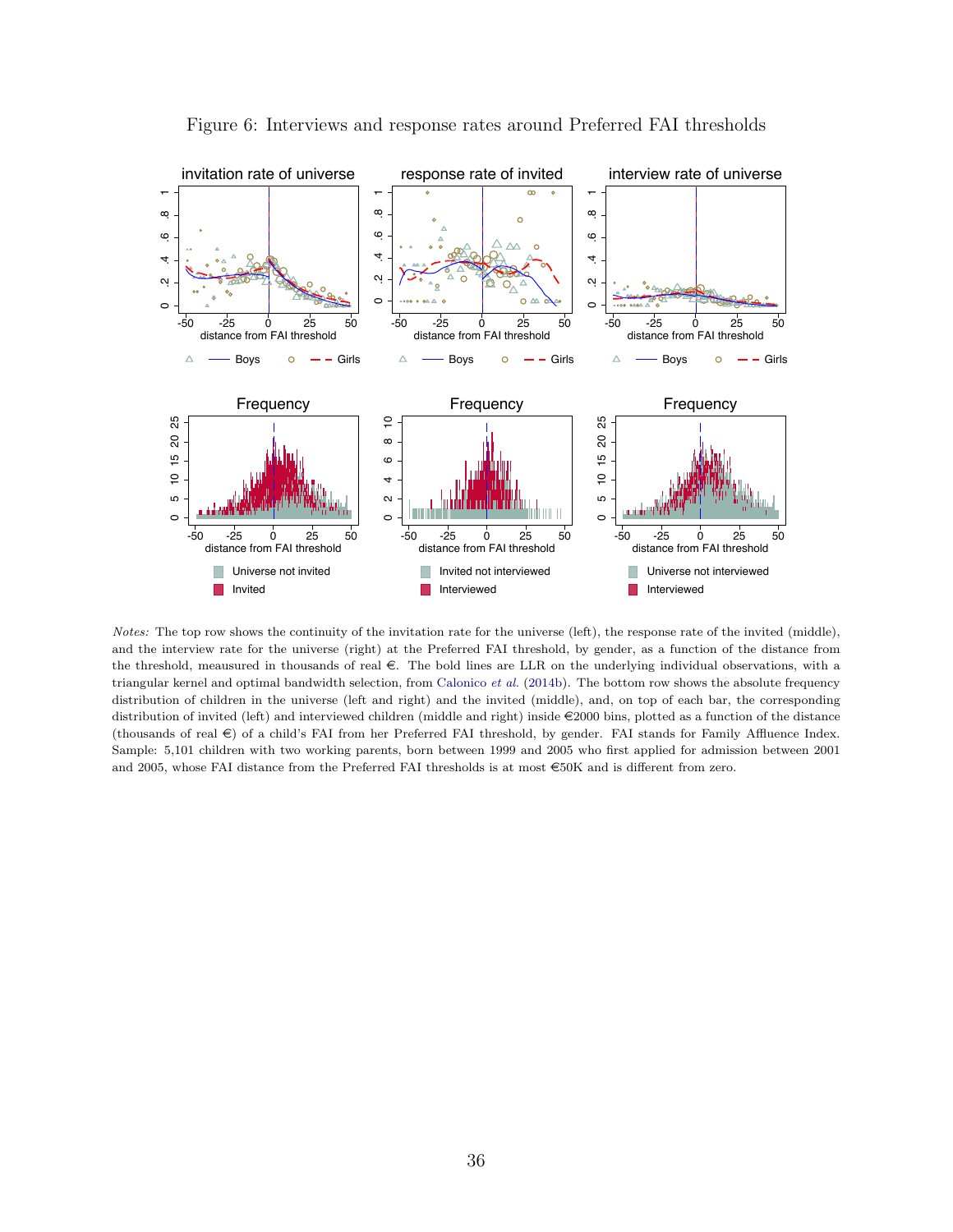<span id="page-39-0"></span>

Figure 7: Full Scale IQ and Conscientiousness around Preferred FAI thresholds, by gender

*Notes:* The dots represent average IQ (top panels) and average Conscientiousness (bottom panels) inside  $\epsilon$ 2000 bins, plotted as a function of the distance (thousands of real  $\in)$  of a child's FAI from her Preferred FAI threshold, by gender. The bold lines are LLR on the underlying individual observations, with a triangular kernel and optimal bandwidth selection, from [Calonico](#page-30-7) *[et al.](#page-30-7)* [\(2014b\)](#page-30-7). FAI stands for Family Affluence Index. Sample: 373 (top panels) and 371 (bottom panels) interviewed children with two working parents, born between 1999 and 2005 who first applied for admission between 2001 and 2005, whose FAI distance from the Preferred FAI thresholds is at most  $\in 50K$  and is different from zero.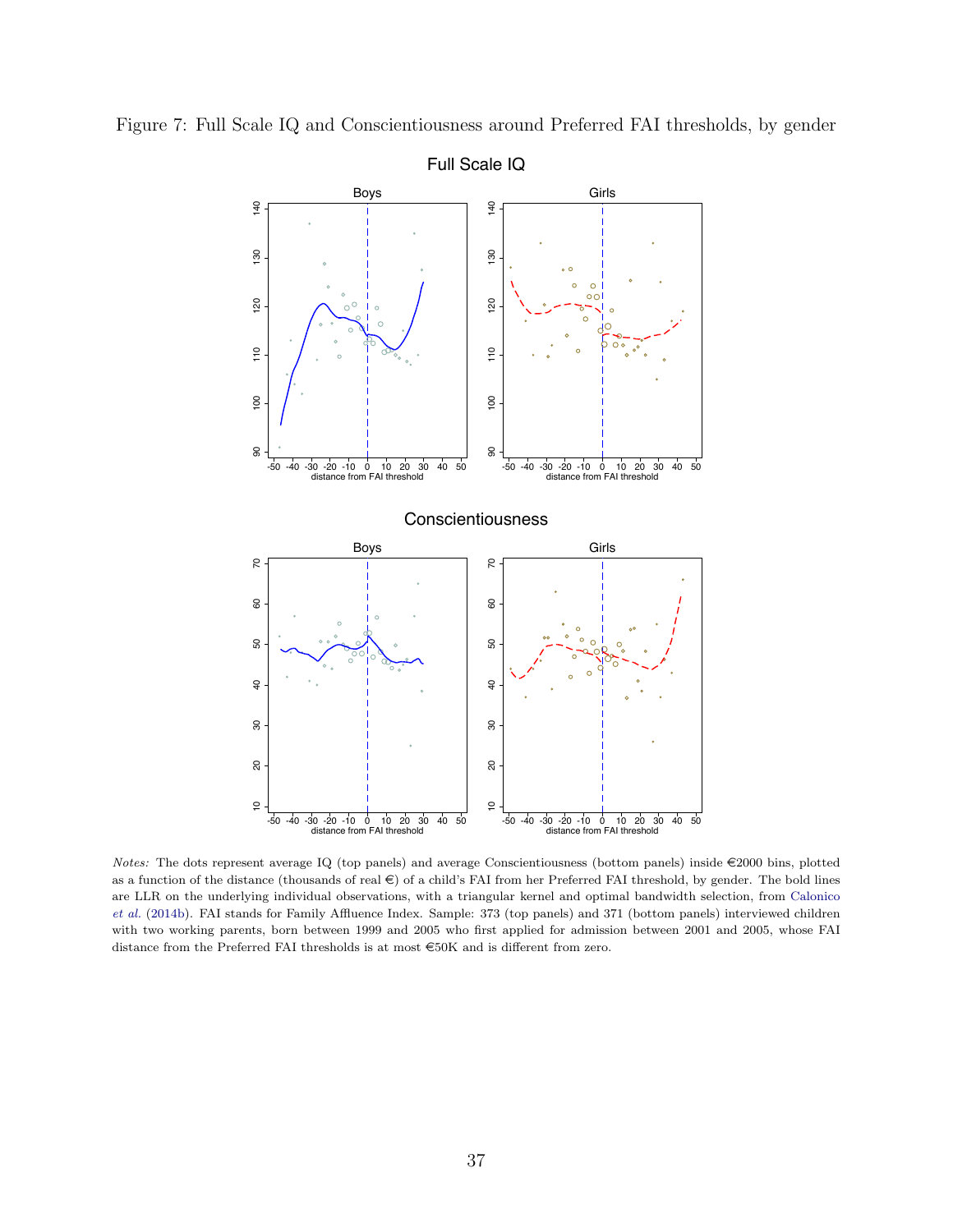| Variable                                   | Universe B4 | Invited | Interview | p-val       |
|--------------------------------------------|-------------|---------|-----------|-------------|
| FAI at first application                   | 24.87       | 26.50   | 27.10     | 0.007       |
|                                            | (20.50)     | (19.70) | (17.55)   | [0.547]     |
|                                            |             |         |           | ${0.010}$   |
| Number of preferences at first application | 5.42        | 5.29    | 5.59      | 0.222       |
|                                            | (3.66)      | (3.42)  | (3.53)    | [0.120]     |
|                                            |             |         |           | ${0.341}$   |
| Siblings at first application              | 0.48        | 0.49    | 0.54      | 0.755       |
|                                            | (0.66)      | (0.65)  | (0.70)    | [0.151]     |
|                                            |             |         |           | ${0.079}$   |
| Day of birth in the year                   | 182.8       | 186.6   | 180.5     | 0.222       |
|                                            | (104.1)     | (106.)  | (111.1)   | [0.310]     |
|                                            |             |         |           | ${0.673}$   |
| Offered admission at first application     | 0.897       | 0.777   | 0.752     | 0.000       |
|                                            | (0.303)     | (0.417) | (0.432)   | [0.297]     |
|                                            |             |         |           | $\{0.000\}$ |
| Waiver at first application                | 0.124       | 0.075   | 0.068     | 0.000       |
|                                            | (0.330)     | (0.263) | (0.251)   | [0.607]     |
|                                            |             |         |           | ${0.000}$   |
| Year first applied                         | 2003.1      | 2003.4  | 2003.5    | 0.000       |
|                                            | (1.43)      | (1.42)  | (1.38)    | [0.086]     |
|                                            |             |         |           | ${0.000}$   |
| Year child born                            | 2002.0      | 2002.5  | 2002.6    | 0.000       |
|                                            | (1.58)      | (1.63)  | (1.62)    | [0.086]     |
|                                            |             |         |           | $\{0.000\}$ |
| Grade first applied for                    | 0.882       | 0.568   | 0.540     | 0.000       |
|                                            | (0.786)     | (0.673) | (0.676)   | [0.459]     |
|                                            |             |         |           | ${0.000}$   |
| Days in                                    | 212.2       | 223.6   | 230.5     | 0.010       |
|                                            | (143.3)     | (151.4) | (156.3)   | [0.417]     |
|                                            |             |         |           | $\{0.017\}$ |
| Ever attended (share with days in $>0$ )   | 0.847       | 0.784   | 0.782     | 0.000       |
|                                            | (0.360)     | (0.411) | (0.414)   | [0.916]     |
|                                            |             |         |           | ${0.001}$   |
| $\boldsymbol{N}$                           | 6,575       | 1,379   | 444       |             |

<span id="page-40-0"></span>Table 1: Descriptive statistics for the basket 4 universe, the invited and the interview samples

*Notes:* This table compares the means of variables from the administrative records in the "basket 4" (B4) universe (6,575 children whose parents were both employed at the time of the first application, born between 1999 and 2005 who first applied for admission between 2001 and 2005), in the sample invited for an interview (1,379 children sampled from this universe), and in the interview sample (444 children sampled and interviewed from the universe). The p-values in the last column refer to tests of the equality of means for the B4 universe and the invited (first row), the invited and the interviewed (second row, in square brackets), the B4 universe and the interviewed (third row, in curly brackets). FAI stands for Family Affluence Index.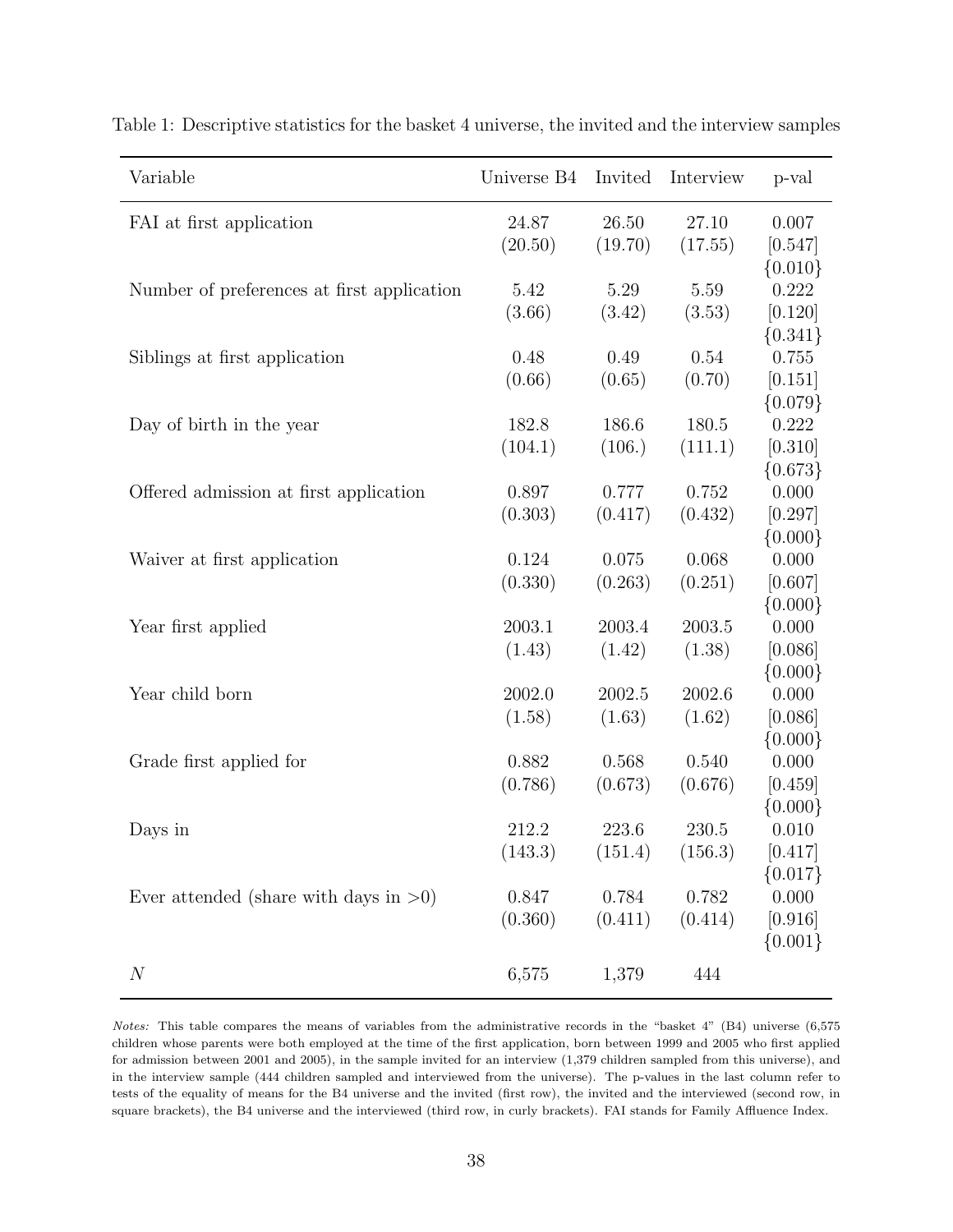<span id="page-41-0"></span>

|                        | Interview sample | Northern Italy |
|------------------------|------------------|----------------|
| Child age              | 10.7             | 11.1           |
|                        | (1.6)            | (1.7)          |
| Father age             | 47.3             | 47.0           |
|                        | (4.8)            | (4.7)          |
| Mother age             | 44.9             | 45.0           |
|                        | (4.1)            | (4.8)          |
| Years education father | 14.2             | 13.1           |
|                        | (3.8)            | (3.0)          |
| Years education mother | 15.5             | 14.4           |
|                        | (3.2)            | (2.5)          |
| Father self-employed   | 0.236            | 0.276          |
|                        | (0.425)          |                |
| Mother self-employed   | 0.106            | 0.173          |
|                        | (0.308)          |                |
| Observations           | 444              | 93             |

Table 2: The interviewed sample in comparison to the Northern Italian population

*Notes:* This table compares the means of variables in the interview sample with the corresponding means in the Bank of Italy Survey of Household Income and Wealth (SHIW – age, education) and in the Labor Force Statistics (ISTAT – parental occupation). The SHIW is restricted to households with two employed parents from the 2000, 2002, 2004, and 2006 waves, living in cities of Northern Italy with a population of at least 200,000, and who between 2013 and 2015 have at least one child between 8 and 14 years of age. The Labor Force Statistics refer to year 2005, and to workers between 25 and 44 years of age (i.e., the age range of parents in our sample when they first applied for daycare admission 8 to 12 years prior to the interview.)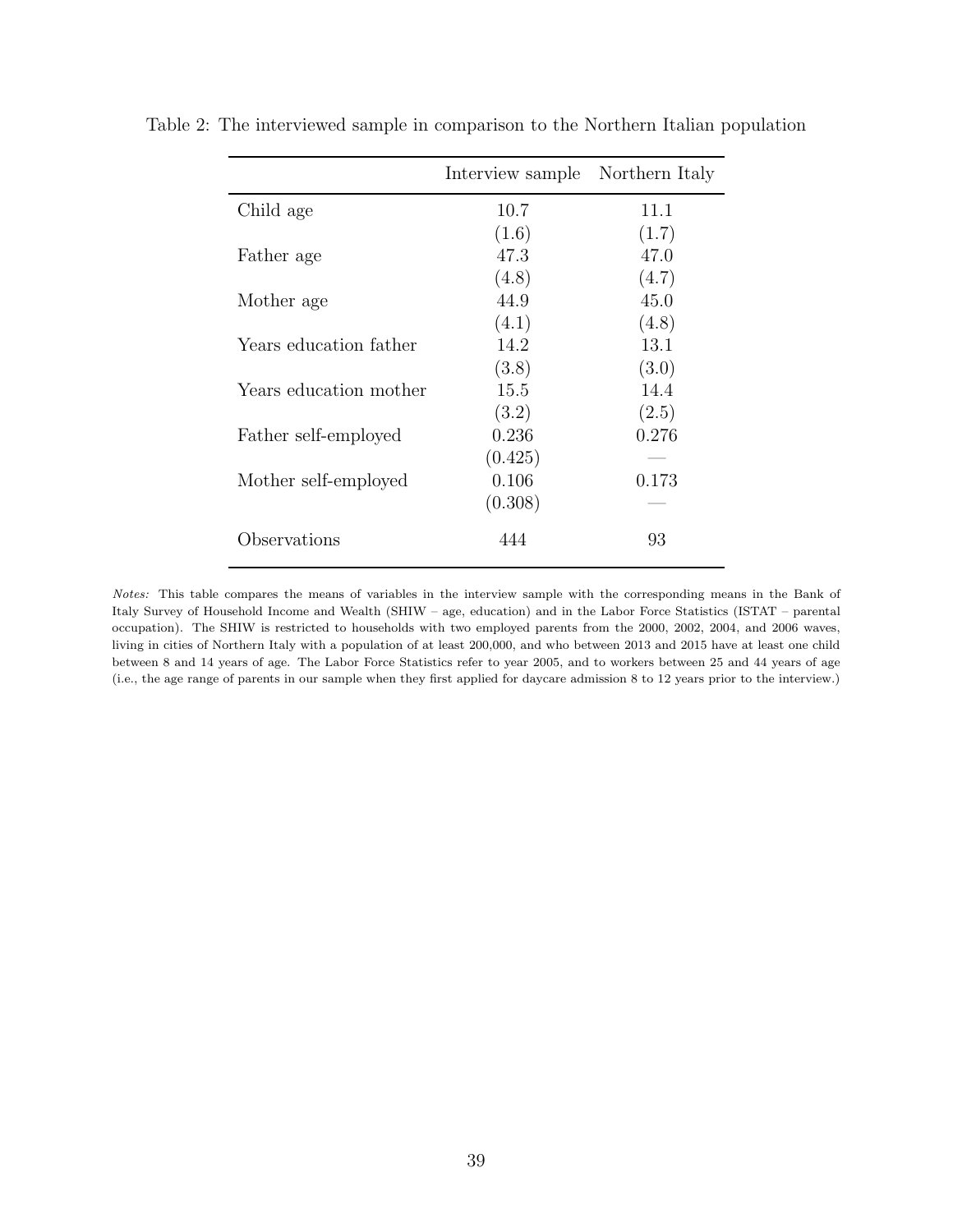|                                                                | Log of IQ |            |                   | Log of Conscientiousness |            |                   |
|----------------------------------------------------------------|-----------|------------|-------------------|--------------------------|------------|-------------------|
| ITT effect of qualifying                                       | $-0.026*$ | $-0.030**$ | $-0.031**$        | $-0.001$                 | 0.005      | 0.006             |
| for the preferred program                                      | (0.011)   | (0.011)    | (0.011)           | (0.024)                  | (0.025)    | (0.024)           |
| First stage: effect of qualifying                              | $6.3**$   | $6.4***$   | $6.2**$           | $6.3**$                  | $6.4**$    | $6.2**$           |
| on months of attendance                                        | (0.9)     | (0.9)      | (0.9)             | (0.9)                    | (0.9)      | (0.9)             |
| IV effect of one month                                         | $-0.004*$ | $-0.005**$ | $-0.005**$        | $-0.000$                 | 0.001      | 0.001             |
| of daycare attendance                                          | (0.002)   | (0.002)    | (0.002)           | (0.004)                  | (0.004)    | (0.004)           |
| F-stat on excluded instruments                                 | 53.8      | 51.4       | 46.1              | 53.1                     | 51.0       | 46.0              |
| Number of observations                                         | 444       | 444        | 444               | 441                      | 441        | 441               |
| Polynomial in FAI<br>Appl. set controls<br>Pre-treat. controls | Yes       | Yes<br>Yes | Yes<br>Yes<br>Yes | Yes                      | Yes<br>Yes | Yes<br>Yes<br>Yes |

<span id="page-42-0"></span>Table 3: Effects of daycare attendance on IQ and Conscientiousness for all children

*Notes*: Parametric estimates of the effect of one month of daycare 0–2 on the log of IQ and the log of Conscientiousness, with related ITT and first stage. ITT coefficients derive from regressions of the outcome on the instrument (whether the child's qualifies for the preferred program) and controls as in equation [\(3\)](#page-20-3). First-stage coefficients derive from regressions of months spent in daycare  $0-2$  on the instrument and controls as in equation [\(4\)](#page-20-4). IV coefficients derive from regressions of the outcome on months of attendance and controls, as in equation [\(1\)](#page-19-4), using a dummy for qualification in the preferred program as the instrument. The running variable is the Family Affluence Index (FAI). The polynomial in the running variable is of second order. Sample: interviewed children with two working parents, born between 1999 and 2005, with non missing outcome or covariates and who first applied for admission between 2001 and 2005. Robust standard errors in parentheses, clustered at the facility level. \* significant at 5%; \*\* significant at 1% or better.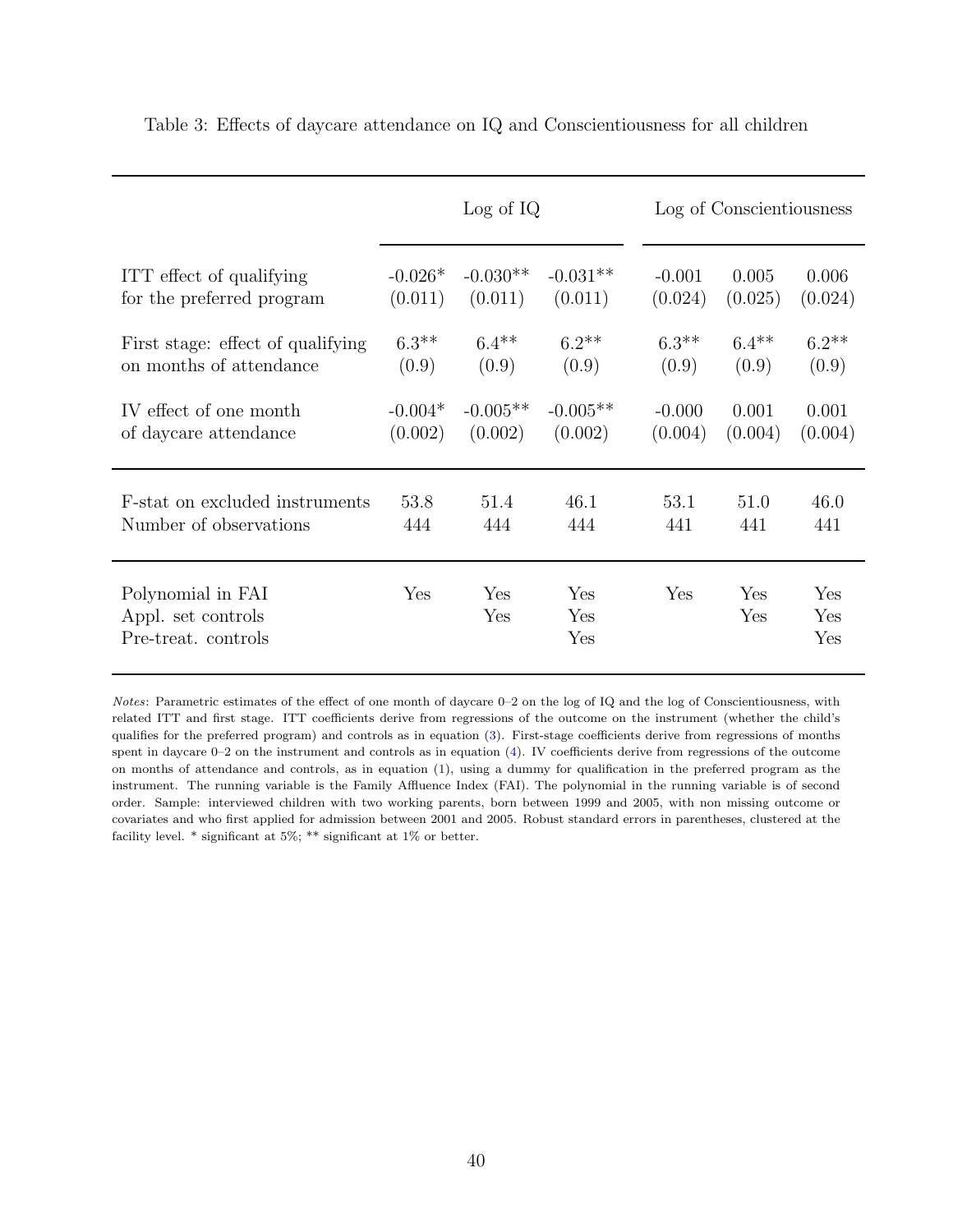| hard and orient<br>$\frac{1}{2}$<br>)       |
|---------------------------------------------|
| j                                           |
|                                             |
| 5<br>l                                      |
| ;<br>;<br>;<br>;                            |
|                                             |
| - CONTROVERSION - HO CONTROVERSON<br>Ï<br>้ |
| i                                           |
|                                             |

| $p$ -val<br>Girls | 0.49<br>(0.24)<br>14.4     | 0.82<br>(0.21)<br>15.4    | 0.81<br>1966.2   | 0.85<br>1968.6<br>(0.32) | 0.80<br>(0.28)<br>0.23                        | 0.70<br>(0.03)<br>(0.10)  | 0.14                        | 0.45<br>$\frac{0.24}{(0.03)}$<br>$6.12\,$ | (0.32)                                                | 0.30<br>0.384             | 0.65<br>$(0.03)$<br>0.179                  | 0.49<br>0.432<br>(0.03) | (0.03)                    | 0.43<br>2013.7<br>(0.04)                                | 0.69<br>(0.2)<br>$\overline{C}$ |
|-------------------|----------------------------|---------------------------|------------------|--------------------------|-----------------------------------------------|---------------------------|-----------------------------|-------------------------------------------|-------------------------------------------------------|---------------------------|--------------------------------------------|-------------------------|---------------------------|---------------------------------------------------------|---------------------------------|
| Boys              | (0.26)<br>$\frac{14.1}{2}$ | (0.22)<br>15.5            | 1966.3           | 1968.5<br>(0.32)         | (0.27)<br>0.24                                | (0.03)<br>0.11            | (0.02)<br>0.30              | (0.03)<br>6.45                            | (0.30)                                                | 0.433                     | 0.163<br>(0.03)                            | 0.400<br>(0.03)         | (0.03)                    | 2013.7<br>(0.04)                                        | (0.2)<br>$\overline{1.1}$       |
|                   | Father education in years  | Mother education in years | Father birthyear | Mother birth year        | Father self-employed                          | Mother self-employed      | Cesarean delivery           | Month of breastfeeding                    |                                                       | Interviewer: psychologist | $\mathcal{C}$<br>Interviewer: psychologist | S                       | Interviewer: psychologist | Year interviewed                                        | Month interviewed               |
| $p$ -val          | 0.82                       | 0.46                      | $0.66\,$         | 0.78                     | 0.18                                          | 0.18                      | 0.42                        | 0.99                                      |                                                       | 0.79                      | 0.93                                       | 0.21                    |                           | 757                                                     | 0.31                            |
| Girls             | 26.9<br>(1.1)              | (0.23)<br>5.71            | $1.53\,$         | (0.05)<br>0.75           | (0.03)<br>$0.08\,$                            | 2003.6<br>(0.02)          | (0.09)                      | $1.52$<br>(0.04)                          | $\begin{array}{c} 0.78 \\ (0.03) \\ 15.0 \end{array}$ |                           | $(0.5)$<br>231.1                           | 2002.7<br>(10.5)        |                           | $\begin{array}{c} (0.11) \\ 183.4 \end{array}$<br>(7.4) | (0.10)<br>10.6                  |
| Boys              | 27.3<br>(1.3)              | (0.24)<br>54.6            | 1.56             | (0.05)<br>0.76           | $\begin{array}{c} (0.03) \\ 0.05 \end{array}$ | $(0.02)$<br>2003.4        | (0.09)<br>$7\ddot{c}\cdot1$ | (0.05)<br>$0.78\,$                        | $\begin{array}{c} (0.03) \\ 15.2 \end{array}$         |                           | $(0.5)$<br>229.8                           | 2002.5<br>(10.5)        |                           | $\begin{array}{c} (0.11) \\ 177.4 \end{array}$<br>(7.5) | $\overline{0.11}$<br>10.7       |
|                   | EAI                        | N. of preferences         | N. of siblings   | Offered admission        | Waiver                                        | Year of first application | Grade at first application  | Ever attended                             |                                                       | Months at entry           | Days of attendance                         |                         | Year born                 | Day born                                                | Age at interview                |

<span id="page-43-0"></span>Notes: This table compares the 215 boys and 229 girls of the interview sample (444 children with two working parents). For each variable and gender the table reports the mean, the standard deviation in parenthesis and the p-value of a test that the mean is equal for boys and girls. The source for parental background, type of delivery, and<br>breastfeeding are the interviews. For all the other *Notes:* This table compares the 215 boys and 229 girls of the interview sample (444 children with two working parents). For each variable and gender the table reports the mean, the standard deviation in parenthesis and the p-value of a test that the mean is equal for boys and girls. The source for parental background, type of delivery, and breastfeeding are the interviews. For all the other variables the source is the administrative dataset of the BDS. FAI stands for Family Affluence Index.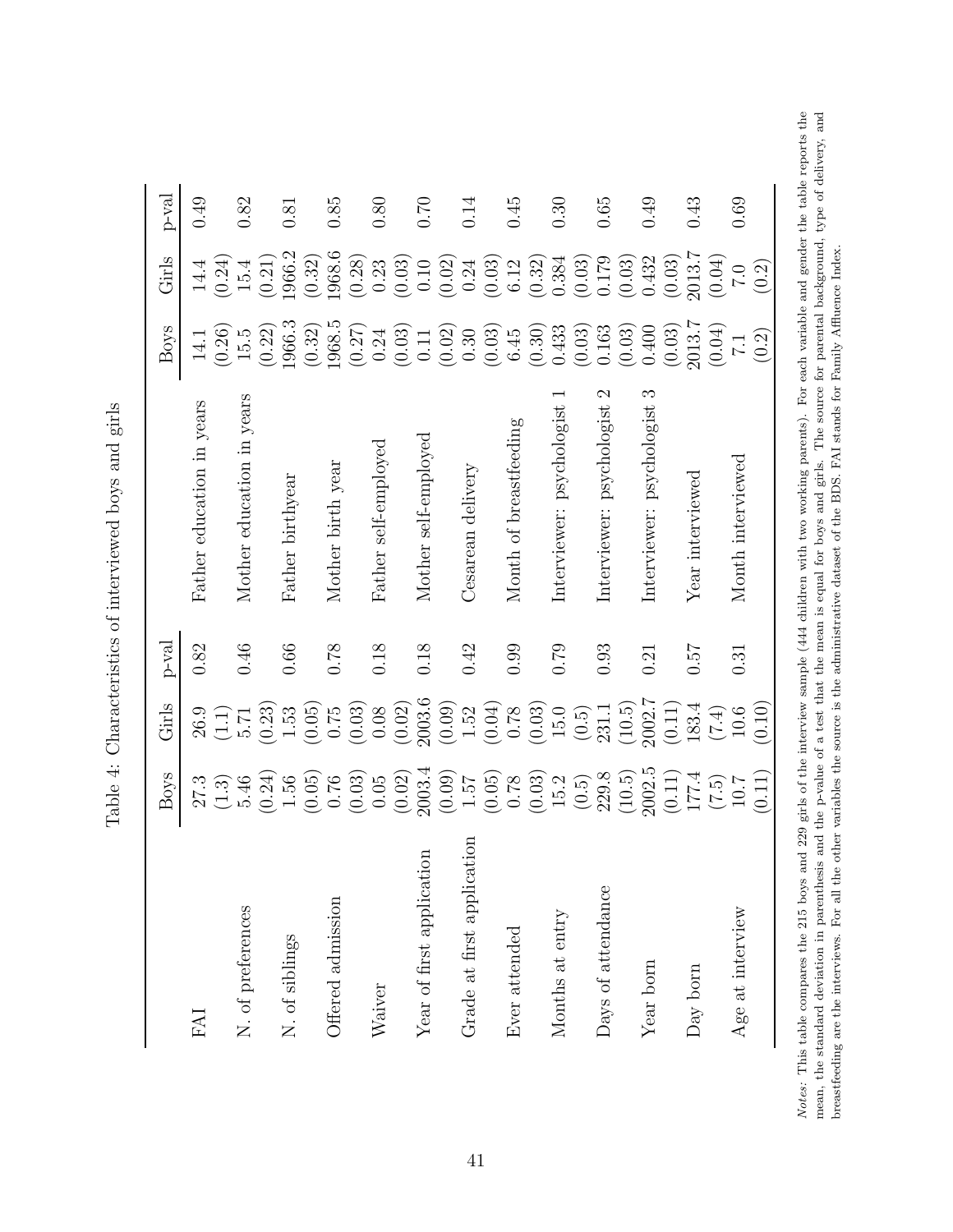|                                                                |                            | Log of IQ                  |                            |                            | Log of Conscientiousness   |                            |  |  |  |  |
|----------------------------------------------------------------|----------------------------|----------------------------|----------------------------|----------------------------|----------------------------|----------------------------|--|--|--|--|
| ITT effect of qualifying for the preferred program             |                            |                            |                            |                            |                            |                            |  |  |  |  |
| Girls                                                          | $-0.040**$<br>(0.015)      | $-0.043**$<br>(0.016)      | $-0.044**$<br>(0.016)      | 0.006<br>(0.035)           | 0.012<br>(0.036)           | 0.022<br>(0.037)           |  |  |  |  |
| <b>Boys</b>                                                    | $-0.013$<br>(0.016)        | $-0.018$<br>(0.016)        | $-0.022$<br>(0.015)        | $-0.006$<br>(0.036)        | 0.003<br>(0.037)           | 0.004<br>(0.036)           |  |  |  |  |
| First stage effect of qualifying on months of attendance       |                            |                            |                            |                            |                            |                            |  |  |  |  |
| Girls                                                          | $6.54**$<br>(1.13)         | $6.42**$<br>(1.19)         | $6.36**$<br>(1.20)         | $6.54**$<br>(1.13)         | $6.42**$<br>(1.19)         | $6.36**$<br>(1.20)         |  |  |  |  |
| F-stat excl. instr.                                            | 33.4                       | 29.3                       | 27.9                       | $33.4\,$                   | 29.3                       | 27.9                       |  |  |  |  |
| <b>Boys</b><br>F-stat excl. instr.                             | $6.11**$<br>(0.92)<br>44.3 | $6.68**$<br>(0.88)<br>57.2 | $6.23**$<br>(0.90)<br>47.6 | $6.11**$<br>(0.93)<br>43.1 | $6.71**$<br>(0.89)<br>56.4 | $6.26**$<br>(0.91)<br>47.5 |  |  |  |  |
| IV effect of one month of daycare attendance                   |                            |                            |                            |                            |                            |                            |  |  |  |  |
| Girls                                                          | $-0.006*$<br>(0.002)       | $-0.007*$<br>(0.003)       | $-0.007**$<br>(0.003)      | 0.001<br>(0.005)           | 0.002<br>(0.005)           | 0.003<br>(0.006)           |  |  |  |  |
| <b>Boys</b>                                                    | $-0.002$<br>(0.003)        | $-0.003$<br>(0.002)        | $-0.004$<br>(0.002)        | $-0.001$<br>(0.006)        | 0.000<br>(0.005)           | 0.001<br>(0.005)           |  |  |  |  |
| Polynomial in FAI<br>Appl. set controls<br>Pre-treat. controls | Yes                        | Yes<br>Yes                 | Yes<br>Yes<br>Yes          | Yes                        | Yes<br>Yes                 | Yes<br>Yes<br>Yes          |  |  |  |  |

<span id="page-44-0"></span>Table 5: Gender heterogeneity of the effects of daycare  $0-2$  on IQ and Conscientiousness

*Notes*: Parametric estimates by gender of the effect of one month of daycare 0–2 on the log of IQ and the log of Conscientiousness, with related ITT and first stage. ITT coefficients derive from regressions of the outcome on the instrument (whether the child's qualifies for the preferred program) and controls as in equation  $(3)$ . First-stage coefficients derive from regressions of months spent in daycare  $0-2$  on the instrument and controls as in equation  $(4)$ . IV coefficients derive from regressions of the outcome on months of attendance and controls, as in equation [\(1\)](#page-19-4), using a dummy for qualification in the preferred program as the instrument. The running variable is the Family Affluence Index (FAI). The polynomial in the running variable is of second order. Sample: interviewed children with two working parents, born between 1999 and 2005, with non missing corresponding outcome or covariates and who first applied for admission between 2001 and 2005. Number of observations: 229 girls for both IQ and Conscientiousness; 215 boys for IQ and 212 for Conscientiousness (see footnote [23\)](#page-16-1). Robust standard errors in parentheses, clustered at the facility level. \* significant at 5%; \*\* significant at 1% or better.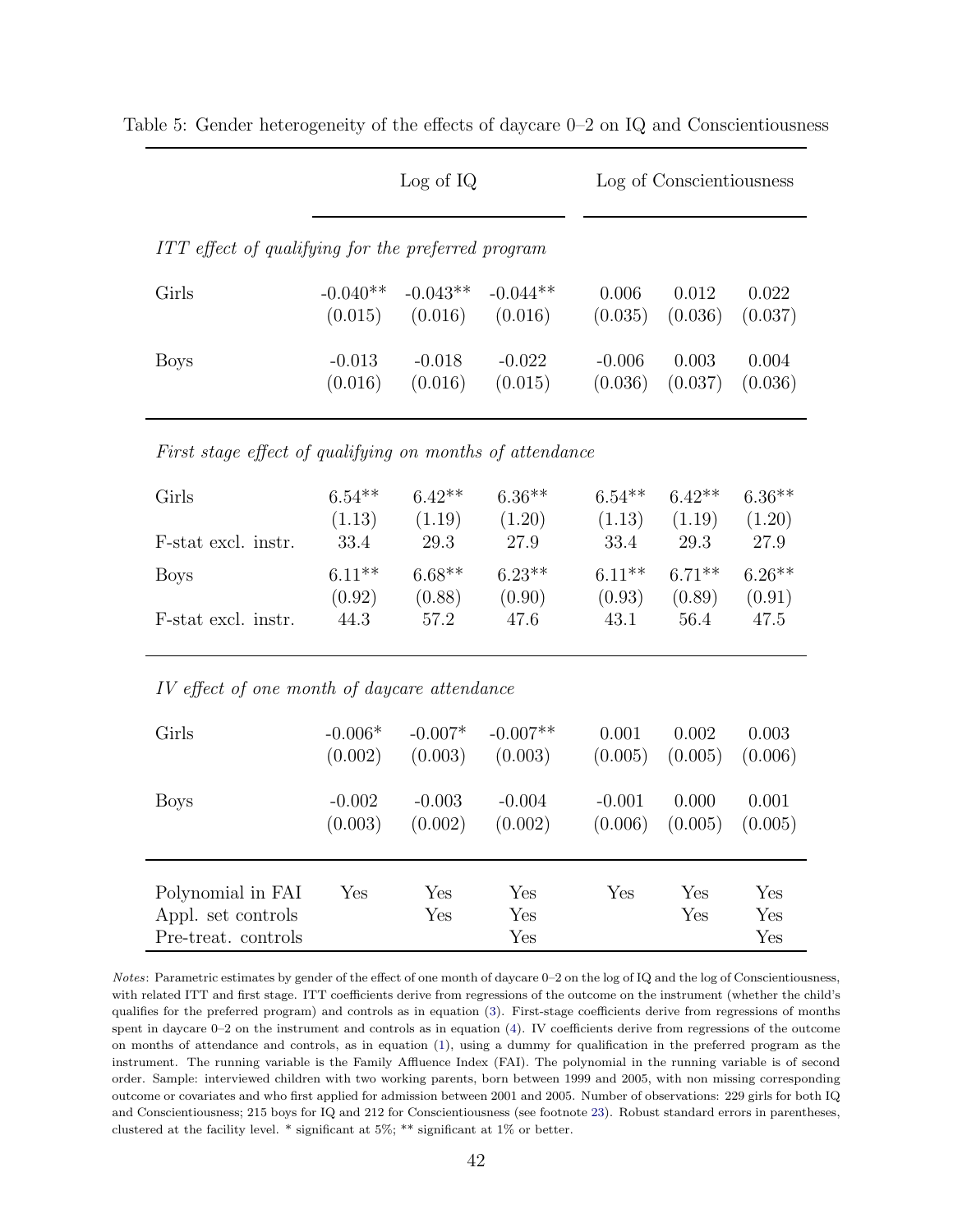|                                     |          | Threshold $\leq$ median<br>(mean treshold: $\in$ 16.4K) |                   |            | $Threshold$ > median<br>(mean treshold: $\in$ 33.0K) |                   |
|-------------------------------------|----------|---------------------------------------------------------|-------------------|------------|------------------------------------------------------|-------------------|
| Log of IQ                           |          |                                                         |                   |            |                                                      |                   |
| Girls                               | $-0.000$ | $-0.001$                                                | $-0.001$          | $-0.016**$ | $-0.016**$                                           | $-0.016*$         |
|                                     | (0.003)  | (0.003)                                                 | (0.003)           | (0.006)    | (0.005)                                              | (0.007)           |
| Boys $&$ Girls                      | $-0.001$ | $-0.002$                                                | $-0.001$          | $-0.011*$  | $-0.011*$                                            | $-0.011*$         |
|                                     | (0.004)  | (0.003)                                                 | (0.003)           | (0.005)    | (0.005)                                              | (0.005)           |
| Log of Conscientiousness            |          |                                                         |                   |            |                                                      |                   |
| Girls                               | 0.011    | 0.007                                                   | 0.009             | $-0.018$   | $-0.019$                                             | $-0.019$          |
|                                     | (0.009)  | (0.008)                                                 | (0.007)           | (0.013)    | (0.012)                                              | (0.013)           |
| Boys & Girls                        | 0.004    | 0.006                                                   | 0.006             | $-0.014$   | $-0.013$                                             | $-0.015$          |
|                                     | (0.007)  | (0.006)                                                 | (0.007)           | (0.011)    | (0.010)                                              | (0.012)           |
| Poly. FAI<br>App. set<br>Pre-treat. | Yes      | Yes<br>Yes                                              | Yes<br>Yes<br>Yes | Yes        | Yes<br>Yes                                           | Yes<br>Yes<br>Yes |

<span id="page-45-0"></span>Table 6: Effects of one month of daycare 0–2 by level of the Preferred FAI threshold

*Notes*: Parametric IV estimates of the effect of one month of daycare 0–2 on the log of IQ and the log of Conscientiousness, separately for Preferred FAI thresholds below or above the median Fai threshold. Coefficients derive from regressions of the outcome on months of attendance and controls, as in equation [\(1\)](#page-19-4), using a dummy for qualification in the preferred program as the instrument. The first stage for boys is not sufficiently precise below the median. We therefore present, for each outcome, estimates for girls only and for girls and boys together. The running variable is the Family Affluence Index (FAI). The polynomial in the running variable is of second order. Sample: interviewed children with two working parents, born between 1999 and 2005, with non missing corresponding outcome or covariates and who first applied for admission between 2001 and 2005. Number of observations: 108 girls below the median and 104 girls above in the case of both IQ and Conscientiousness; 204 children below the median and 204 children above in the case of IQ; 203 children below the median and 203 children above in the case of conscientiousness. Robust standard errors in parentheses, clustered at the facility level. \* significant at 5%; \*\* significant at 1% or better.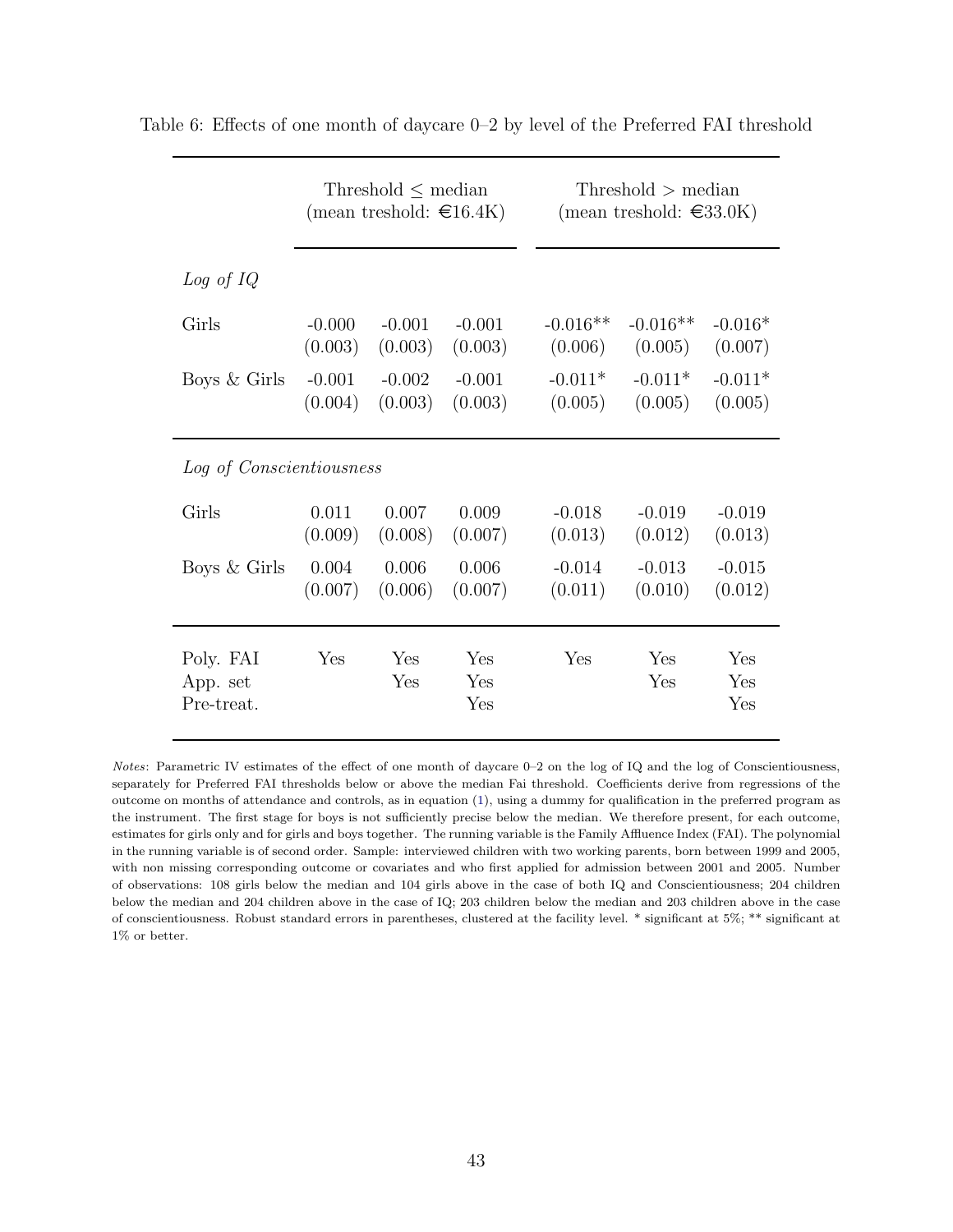### Figures and Tables for the Appendix

|                                                                                                  | $\mathbf{1}$<br>fedu | 2<br>medu | 3<br>fyob | $\overline{4}$<br>myob    | $\overline{5}$<br>siblings                                 | 6<br>fself | $\overline{7}$<br>mself | 8<br>cesarean       |  |  |
|--------------------------------------------------------------------------------------------------|----------------------|-----------|-----------|---------------------------|------------------------------------------------------------|------------|-------------------------|---------------------|--|--|
| All children                                                                                     | $-0.077$<br>(0.097)  | 0.050     | $-0.043$  | 0.029                     | 0.136<br>$(0.099)$ $(0.105)$ $(0.102)$ $(0.104)$ $(0.045)$ | 0.048      | $-0.027$<br>(0.032)     | $-0.034$<br>(0.047) |  |  |
| $H_0$ : coefficient on $P_{it}$ jointly zero in equations 1–8; $\chi^2(8) = 6.40$ ; p-val = 0.60 |                      |           |           |                           |                                                            |            |                         |                     |  |  |
|                                                                                                  |                      |           |           |                           |                                                            |            |                         |                     |  |  |
| Girls                                                                                            | 0.027<br>(0.138)     | 0.078     |           | $-0.128$ $-0.101$ $0.185$ | $(0.140)$ $(0.152)$ $(0.149)$ $(0.147)$ $(0.063)$          | $0.146*$   | 0.020<br>(0.045)        | $-0.077$<br>(0.063) |  |  |
| $H_0$ : coefficient on $P_{it}$ jointly zero in equations 1–8; $\chi^2(8) = 9.10$ ; p-val = 0.33 |                      |           |           |                           |                                                            |            |                         |                     |  |  |
|                                                                                                  |                      |           |           |                           |                                                            |            |                         |                     |  |  |
| <b>Boys</b>                                                                                      | $-0.144$<br>(0.136)  | 0.056     | 0.031     | 0.183                     | 0.114<br>$(0.140)$ $(0.142)$ $(0.137)$ $(0.148)$ $(0.063)$ | -0.028     | $-0.075$<br>(0.046)     | $-0.023$<br>(0.069) |  |  |
| $H_0$ : coefficient on $P_{it}$ jointly zero in equations 1–8; $\chi^2(8) = 8.54$ ; p-val = 0.38 |                      |           |           |                           |                                                            |            |                         |                     |  |  |
|                                                                                                  |                      |           |           |                           |                                                            |            |                         |                     |  |  |
| Polyn. FAI                                                                                       | Yes                  | Yes       | Yes       | Yes                       | Yes                                                        | Yes        | Yes                     | Yes                 |  |  |
| App. set contr                                                                                   | Yes                  | Yes       | Yes       | Yes                       | Yes                                                        | Yes        | Yes                     | Yes                 |  |  |

Table A: Continuity of covariates around Preferred FAI thresholds

*Notes:* Seemingly Unrelated Regression estimates of equation [\(5\)](#page-28-1) of Appendix [9.3](#page-28-0) using the pooled sample of boys and girls and separately by gender. The table reports also results of the continuity tests. Each covariate is a dependent variable in the system. The running variable is the Family Affluence Index (FAI). Legend: fedu = father education, years; medu = mother education, years; fyob = father year of birth; myob = mother year of birth siblings = number of siblings at the time of the first application; fself = whether father was self-employed at the time of the first application; mself = whether mother was self-employed at the time of the first application; cesarean = whether Cesarean delivery of child. The regressor of interest is the instrument  $P_{it}$ , which indicates whether a child's FAI is below the Preferred FAI threshold or not; second-order polynomials in FAI and application set controls are included on the RHS. Sample: 444 interviewed children with two working parents, born between 1999 and 2005 and who first applied for admission between 2001 and 2005. \* significant at 5%; \*\* significant at 1%.